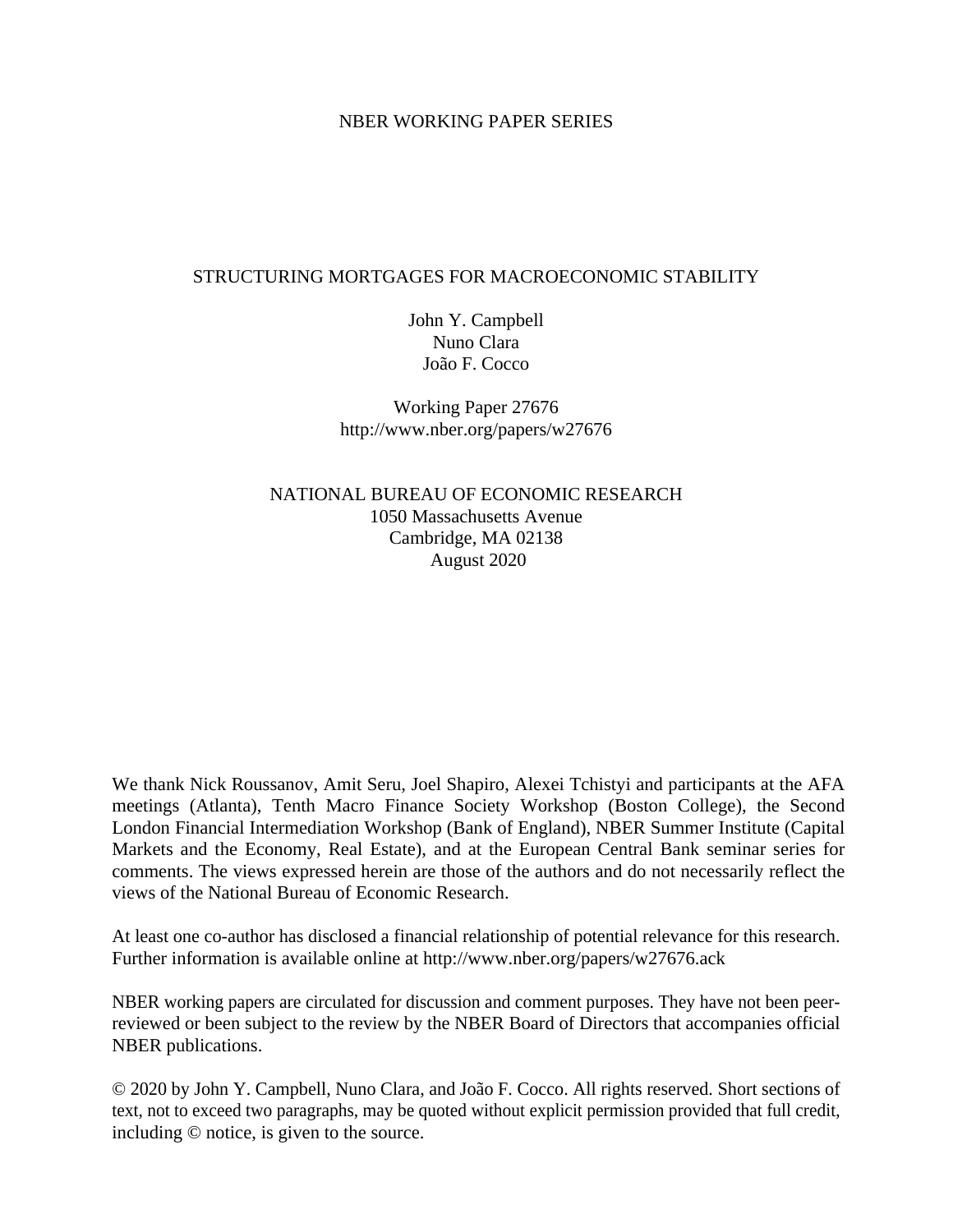Structuring Mortgages for Macroeconomic Stability John Y. Campbell, Nuno Clara, and João F. Cocco NBER Working Paper No. 27676 August 2020 JEL No. E32,E52,G21

#### **ABSTRACT**

We study mortgage design features aimed at stabilizing the macroeconomy. We model overlapping generations of mortgage borrowers and an infinitely lived risk-averse representative mortgage lender. Mortgages are priced using an equilibrium pricing kernel derived from the lender's endogenous consumption. We consider an adjustable-rate mortgage (ARM) with an option that during recessions allows borrowers to pay only interest on their loan and extend its maturity. We find that this maturity extension option stabilizes consumption growth over the business cycle, shifts defaults to expansions, and is welfare enhancing. The cyclical properties of the maturity extension ARM are attractive to a risk-averse lender so the mortgage can be provided at a relatively low cost.

John Y. Campbell Morton L. and Carole S. Olshan Professor of Economics Department of Economics Harvard University Littauer Center 213 Cambridge, MA 02138 and NBER john\_campbell@harvard.edu

Nuno Clara London Business School Regent's Park London NW1 4SA, UK nunoclara@london.edu

João F. Cocco London Business School Regent's Park London NW1 4SA, UK jcocco@london.edu

An online appendix is available at http://www.nber.org/data-appendix/w27676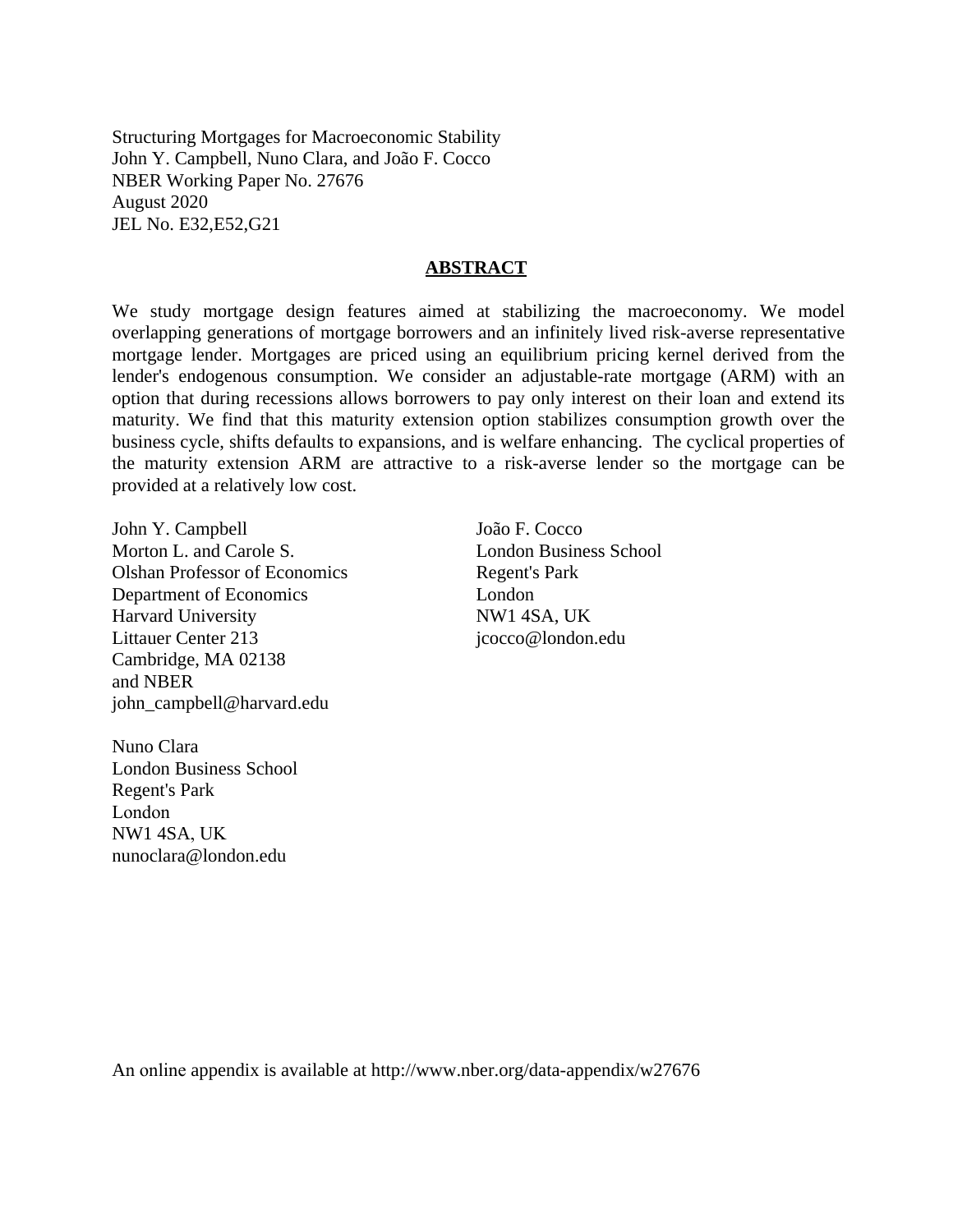# 1 Introduction

Events in the last decade have shown that adjustable-rate mortgages (ARMs) have advantages over fixed-rate mortgages (FRMs) in stabilizing the economy, at least when the central bank has monetary independence and can lower the short-term interest rate in a recession (Eberly and Krishnamurthy (2014)). A lower short rate provides automatic budget relief for ARM borrowers and helps to support their spending while reducing the incidence of mortgage default. A lower short rate can also provide some relief to FRM borrowers, but this requires both a decline in the long-term mortgage rate and refinancing, which may be constrained by declining house prices and tightening credit standards. Barriers to FRM refinancing in the aftermath of the Great Recession were an important concern of US policymakers and motivated the introduction of the Home Affordable Refinance Program (HARP) (Di Maggio et al.  $(2017)$ .

We argue that the stabilizing properties of plain-vanilla ARMs can be enhanced by adding an interest-only option that applies only during recessions, and that allows borrowers to extend loan maturity. This option is included in the contract ex-ante and is available to all borrowers.<sup>1</sup> During a recession, any borrower who decides to take advantage of the option pays only loan interest, with principal loan repayments restarting after the recession ends, and with loan maturity extended. This proposal provides additional budget relief to distressed borrowers.

We use a quantitative model to evaluate our proposal and to compare it with other mortgage designs considered in the recent literature (Eberly and Krishnamurthy (2014), Guren et al. (2020)). Our model has several important features. First, the demand for mortgage loans comes from households who use them to purchase houses or to refinance existing mortgages. Borrowers can default on their mortgages and do so if their income and house prices fall substantially. Household income is subject to both economy-wide and individual specific shocks, as in Guvenen et al. (2014). Recessions are characterized by lower expected income growth, a higher probability of a large decline in income, and a higher probability of a decline in house prices. Therefore, the fundamental drivers of mortgage risk increase in recessions, and mortgages originated in recessions are riskier than those originated in expansions.

<sup>&</sup>lt;sup>1</sup>The inclusion of the option in the original contract avoids barriers to ex-post renegotiation of the sort documented by Piskorski et al. (2010) and Adelino et al. (2013). Piskorski and Seru (2018) emphasize the tradeoff between the flexibility of ex-post mortgage modification and the barriers that can inhibit its implementation.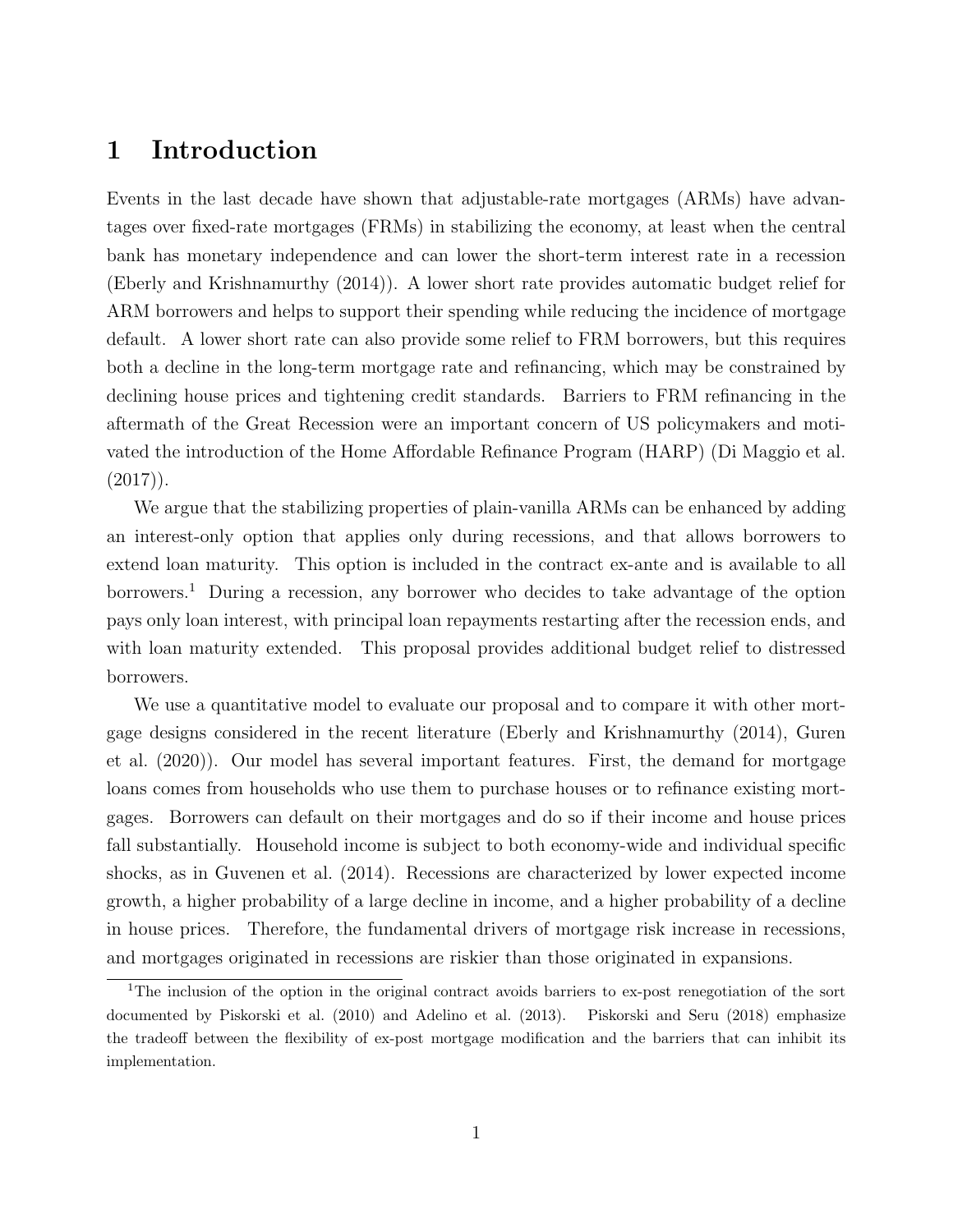Second, loans are provided by an infinite-horizon risk-averse representative lender that chooses consumption to maximize expected utility, subject to a borrowing constraint. In addition to the cash flows from the mortgages, the lender receives a risky income stream. We use the equilibrium consumption choices of the lender to derive the stochastic discount factor that we use to price the mortgages. The lender's income process is parameterized so that our model generates reasonable asset pricing moments, including higher Sharpe ratios in recessions than in expansions. This, combined with the fact that mortgages originated in recessions are riskier, leads to increases in loan premia for loans originated in bad times, similar to those in the data. Since the choices of borrowers and the cash flows from the mortgages depend on loan premia, and the consumption choices of the representative lender depend on mortgage cash flows, the equilibrium solution of our model requires that we solve for a fixed point in the borrowers' and lender's problems.

There is evidence that credit standards are looser in expansions than in recessions (for example Keys et al. (2010) and Corbae and Quintin (2015)). With this evidence in mind, a third feature of our model is that mortgage lending criteria are tighter in bad times. Specifically, the maximum loan-to-value ratio declines during recessions, which constrains borrowers' ability to refinance during bad times.

It is equally important for our model to capture what happens in the years prior to a recession. During the boom years of the mid-2000s, high levels of mortgage cash-out refinancing increased household leverage at the onset of the financial crisis (Khandani et al. (2013), Chen et al. (2020)). A fourth feature of our model is that it allows cash-out refinancing. In each period households can prepay their existing loan and take out a new loan with a higher principal value, subject to current loan-to-value constraints. These debt market dynamics affect the benefits to borrowers of an option to extend loan maturity, the impact that the option has on lender cash flows, and mortgage rates.

Finally, our model abstracts from inflation dynamics. To economize on state variables, we consider a real economy in which either all mortgages are inflation-indexed, or the price level is constant. While this is an obvious limitation of our analysis, we believe our results are empirically relevant given the limited variability in realized and expected inflation over the last 15 years.

Our model delivers the following results about an interest-only option added to a standard adjustable-rate mortgage. Not all borrowers exercise the option. Some borrowers keep on making loan principal repayments during bad times, motivated by precautionary motives and a desire to deleverage. However, because some borrowers do exercise the option, it leads to a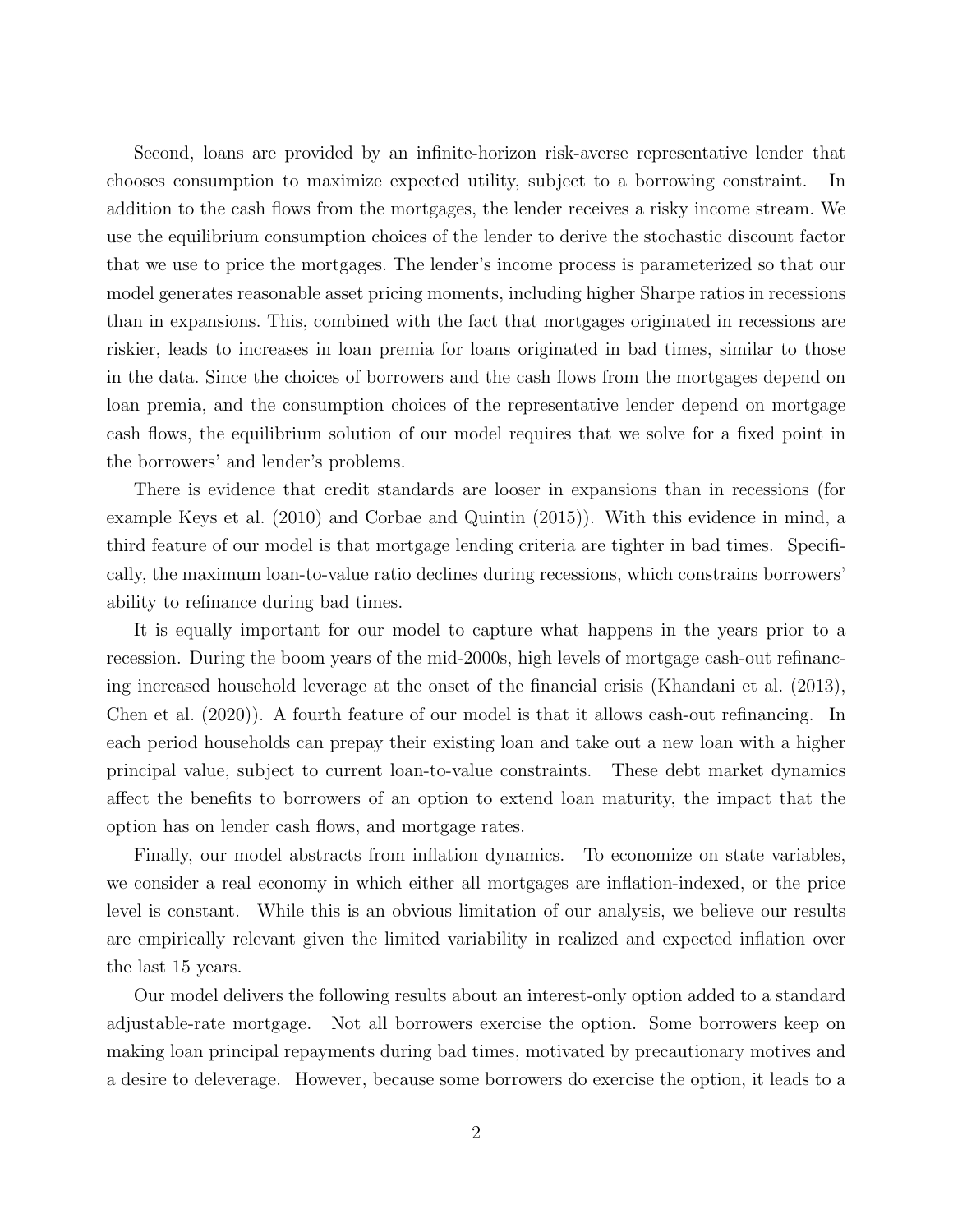smaller drop in borrowers' consumption and a lower mortgage default rate during recessions. Those individuals who exercise the option reach the end of the recession with higher debt levels than would otherwise be the case, leading to an increase in defaults during expansions.

The exercise of the interest-only option leads to a decline in the mortgage cash flows received by the lender during recessions. However, the lender cares not only about mortgage cash flows, but also the value of its loan portfolio. The interest-only option reduces defaults and the resulting losses of loan values in recessions. Therefore, in equilibrium, the adding of an interest-only option to the ARM contract leads to a small decline in required mortgage premia. In order to cope with the reduced mortgage cash flows arising from the exercise of the interest-only option by borrowers, the lender increases its precautionary savings, and cuts back on consumption during bad times. This reduces the benefits of the policy for consumption stabilization, but we show that aggregate consumption is more stable when we add the interestonly option to the ARM contract. We also show that the interest-only option is welfare improving.

We also use our model to evaluate FRMs. We model the choices of borrowers, the resulting mortgage cash flows, and equilibrium mortgage premia for FRMs. We find that FRMs are less effective than ARMs in stabilizing the economy during bad times. Because our model abstracts from inflation uncertainty, borrowers are actually better off with FRMs than with plain-vanilla ARMs, because they benefit from stable real mortgage payments. However, borrowers prefer an ARM with an interest-only option to a FRM.

Another contract design we consider is a FRM with an option to switch to an ARM during recessions, as proposed by Eberly and Krishnamurthy (2014) and Guren et al. (2020). In our model the switching option does have a stabilizing effect in the economy during bad times. However, borrowers switch when interest rates are low during recessions, reducing the payments to and the wealth of the risk-averse lender at times when its consumption is already low. The lender needs to be compensated for this ex-ante, in the form of a higher mortgage rate which makes the option to switch expensive and hence relatively unattractive for borrowers.

These results reflect an interaction between the decisions of mortgage borrowers, including decisions to default, and the pricing of mortgages by risk-averse lenders. Our paper is novel in incorporating both default and lender risk aversion; many papers that model default, such as Piskorski and Tchistyi (2010), Piskorski and Tchistyi (2017), and Guren et al. (2020), assume risk-neutral lenders, while Favilukis et al. (2017) and Beraja et al. (2018) model lender risk aversion but ignore default.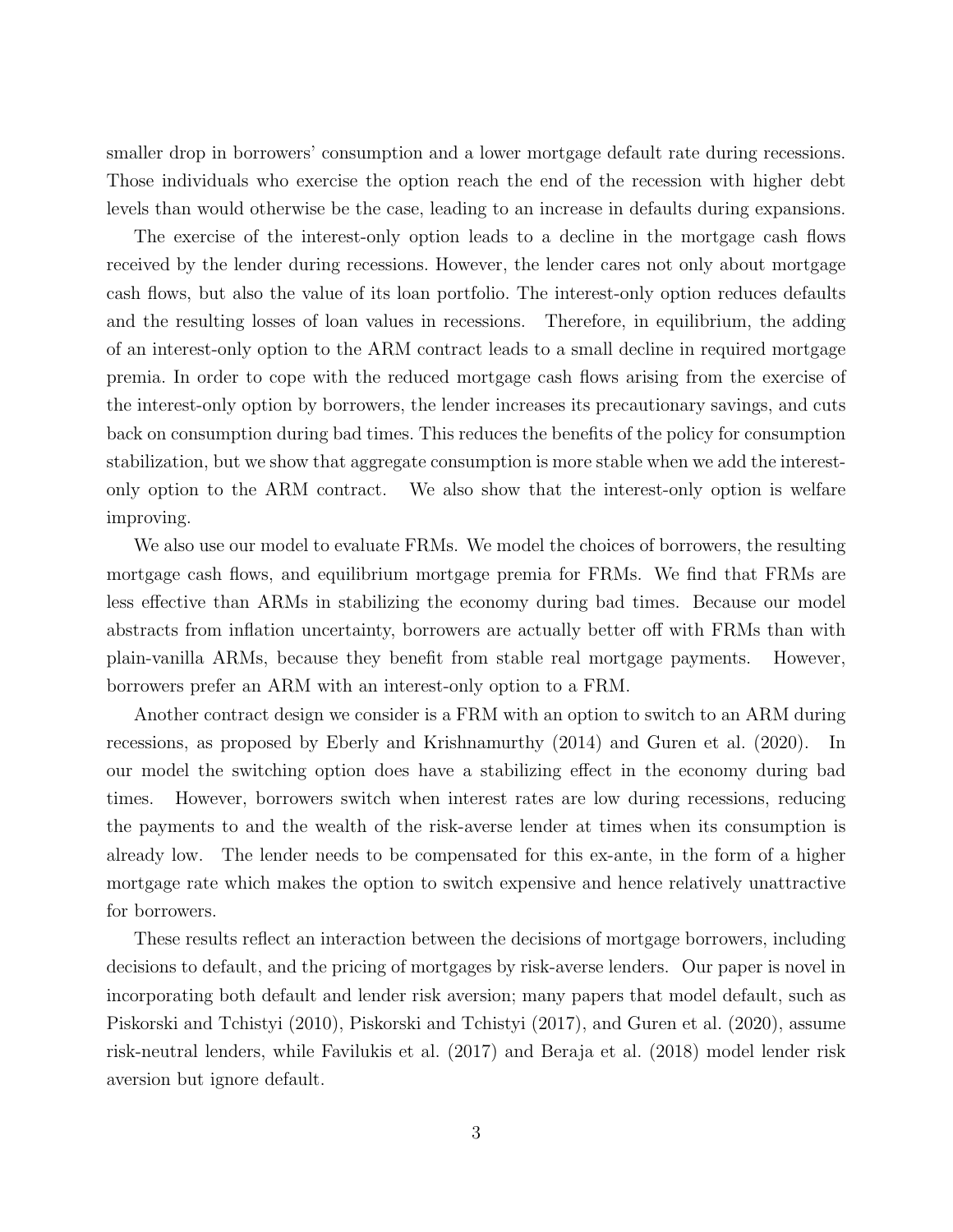Our focus on default and lender risk aversion does require us to keep our model simple in several other dimensions. First, unlike Piskorski and Tchistyi (2010) and Piskorski and Tchistyi (2017) we propose simple modifications to standard mortgage contracts rather than deriving optimal contracts from first principles. Second, we consider mortgage systems that contain only a single type of mortgage contract, rather than allowing multiple contracts to coexist in equilibrium. Third, unlike Piskorski and Tchistyi (2017), Favilukis et al. (2017), and Guren et al. (2020) we treat house prices as exogenous and therefore ignore potential feedback effects from household spending and mortgage defaults to house prices. In other words, we stop short of building a general equilibrium model with endogenous house prices. Instead we look at the response of consumption and defaults to given income and house price shocks. These are the initial effects that might in general equilibrium feed back into income and house prices, creating a downward spiral in the worst case. Although general equilibrium feedback effects are certainly of interest, we believe there is value in carefully assessing initial effects because they will be robust to errors in modeling the general equilibrium.

The paper is structured as follows. In section 2 we present our model and its parameterization. Section 3 compares the macroeconomic stabilization effects and the welfare benefits to borrowers and lenders of an ARM with an interest only option and a FRM with an option to switch to an ARM. In section 4 we characterize borrowers' use of these options. Section 5 shows results for alternative maturity extension policies, including one in which the interestonly option is permanently available. Sections 6 and 7 explore the robustness of our results to alternative environments. Section 6 varies the specification of the mortgage market and borrower behavior, while section 7 varies the macroeconomic environment. The final section concludes and briefly relates our analysis to mortgage forbearance provisions enacted in March 2020 during the COVID-19 recession.

# 2 The Model

We model the decisions of borrowers, who demand loans, and of a representative lender who supplies these loans. On the borrowers' side, and in each period  $t$ , a new set of agents enters our economy and stays in it for T periods. Therefore our economy has, on the demand side, a stationary overlapping generations structure. Even though borrowers face expected positive real income growth during the periods in which they are in our economy, in each period a new cohort of borrowers is born and an old cohort drops out. The agents that are born face the same (initial) level of house prices relative to income. One possible interpretation is that there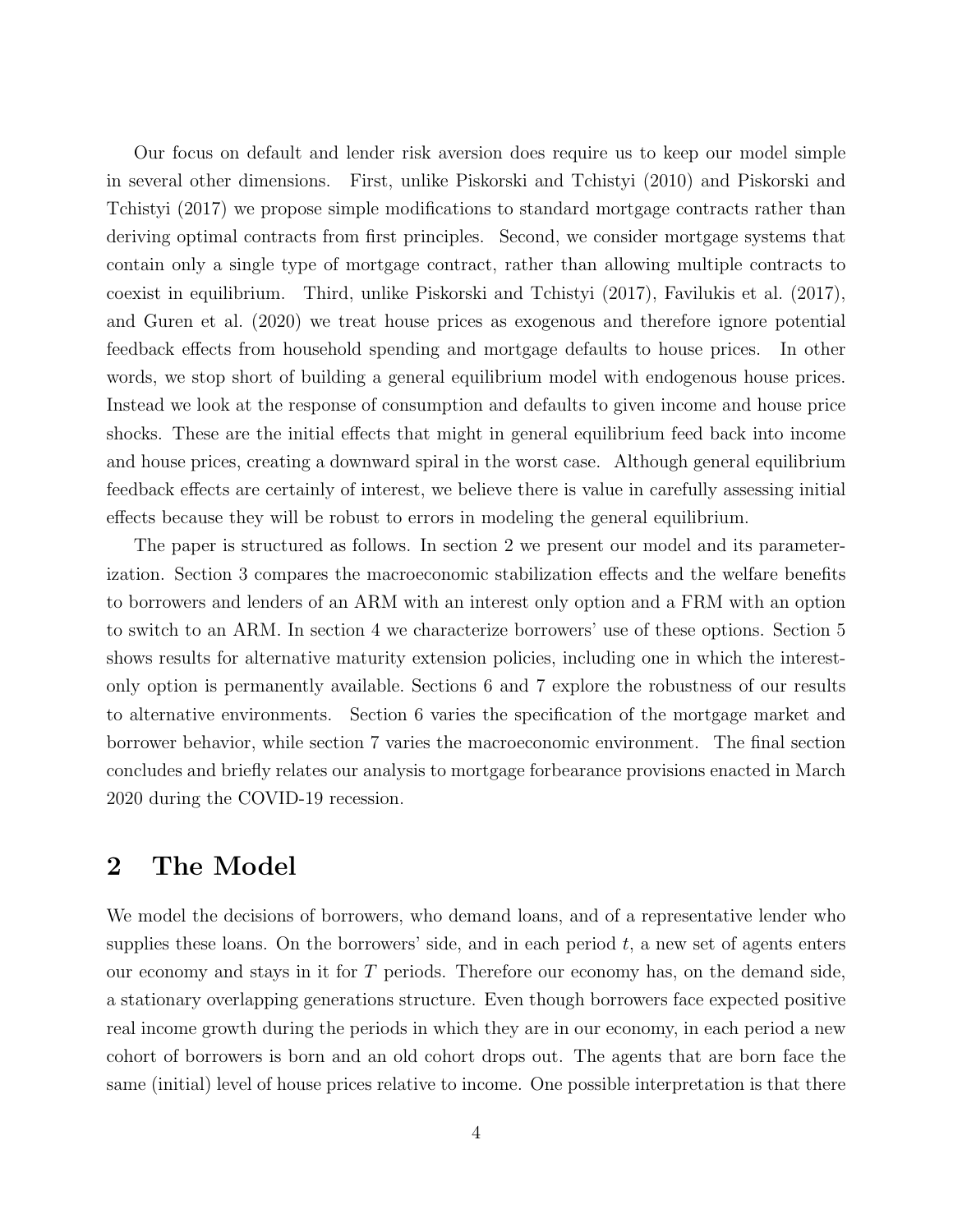are common long-term trends in real house prices and aggregate income, which we abstract from, to focus on cyclical fluctuations. In addition, our model economy is real, and it captures the behavior of the group of individuals who use a mortgage loan to buy a house.

On the supply side, we assume that there is an infinite-horizon representative lender, who is endowed with a risky income stream. The lender originates loans at the initial date, when borrowers first enter the economy, and in later periods when there is refinancing. It provides the funds and it receives the payments from the loans. The lender decides in each period how much to consume and save. We use the lender's optimal consumption choices to derive a pricing kernel, that we use to price the loans. Even though we solve endogenously for some equilibrium prices (the loan premium), in several other dimensions our model is partial equilibrium. We make these modeling choices so as to be able to model with more realism several of the features of the mortgage contracts that are the focus of our paper.

## 2.1 Baseline model setup

#### 2.1.1 Aggregate state

In each period  $t$  the economy may be in either an expansion or a recession. An indicator variable  $I_t$  equals one in an expansion, and zero otherwise. An exogenous transition probability matrix governs the evolution between these states. Persistence in the aggregate state of the economy is captured by the parameterization of this matrix.

The risk-free real interest rate is also exogenous, but stochastic and correlated with the business cycle. Let  $r_{1t} = \log(1 + R_{1t})$  denote the log real rate, the log of the gross real return on a default-free one-period bond held from time t to time  $t + 1$ . In each period the log real rate is either high or low, with probabilities that depend on whether the economy is in an expansion or recession. We write the unconditional mean and standard deviation of  $r_{1t}$  as  $\mu_r$ and  $\sigma_r$ , respectively.

We model house price variation in a similar fashion. The change in the log real price of housing,  $\Delta p_t^H$ , is either high or low with probabilities that depend on the state of the economy. We write the unconditional mean and standard deviation of  $\Delta p_t^H$  as  $\mu_H$  and  $\sigma_H$ , respectively. We set  $\mu_H$  equal to zero, but since house price increases are more likely to occur if the economy is in an expansion, and there is persistence in the business cycle, the conditional expectation of house price changes is higher during an expansion than during a recession.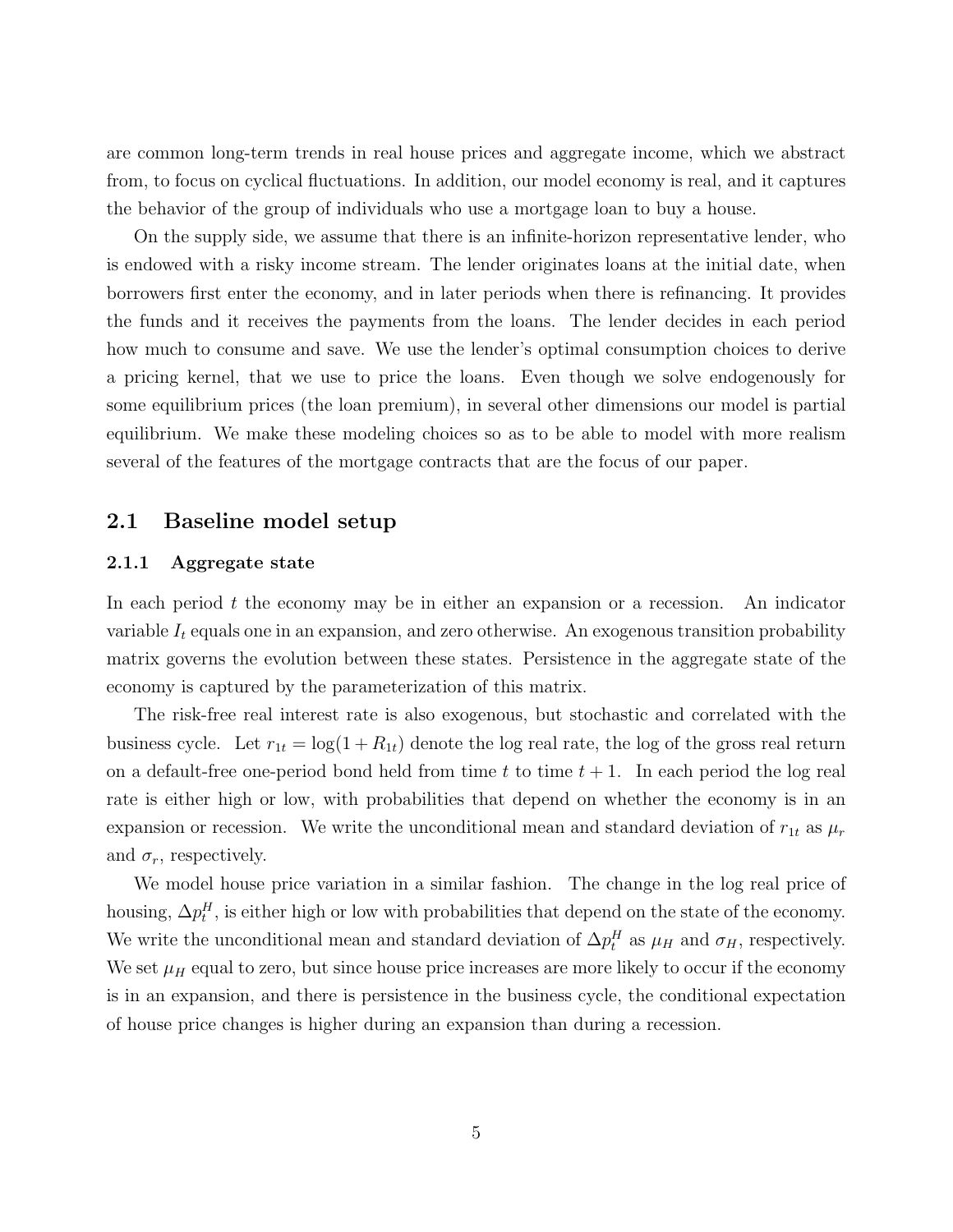#### 2.1.2 Demand for mortgage loans

The demand for mortgage loans comes from overlapping generations of agents entering the economy, as well as from existing agents refinancing their mortgages. All agents entering the economy are initially identical, with identical wealth and permanent income, but they subsequently experience idiosyncratic labor income shocks that imply cross-sectional heterogeneity increasing with age.

Initial home purchase. At the time that agent i initially enters the economy (denoted  $t_i$ ) he or she buys a house of size  $H_{i,t_i}$  using a downpayment financed from an initial wealth endowment  $W_{i,t_i}$  and a mortgage loan with maturity T. The house size that the agent buys depends on the prevailing level of house prices  $(P_{t_i}^H)$  at time of entry.

We let  $d_{i,t_i}$  denote the downpayment as a proportion of the house value. It is indexed by  $t_i$  to allow for the possibility that it depends on the state of the economy. The initial loan amount the agent takes,  $K_{i,t_i}$ , is given by:

$$
K_{i,t_i} = (1 - d_{i,t_i}) P_{t_i}^H H_{i,t_i}.
$$
\n<sup>(1)</sup>

A higher proportional downpayment implies that agents use more of their previously accumulated savings to buy the house and therefore take on a loan with a lower loan-to-value (LTV) ratio  $K_{i,t_i}/(P_{t_i}^H H_{i,t_i}) = (1 - d_{i,t_i}).$ 

To ensure stationarity we assume that initial wealth and house size vary in proportion to the level of initial house prices. That is, we assume that agents who enter the economy after a period of house price increases (decreases) buy a smaller (larger) house, so that the initial loan amount is invariant to the level of initial house prices and is proportional to initial income. This assumption simplifies the model solution since, in combination with the assumptions we make on preferences, it implies that we do not need to keep track of the level of house prices at the time of a home purchase.

Finally, we further simplify the model by assuming that the downpayment ratio and hence the LTV ratio vary exogenously with the state of the economy, but that the initial loan-toincome (LTI) ratio does not change from expansions to recessions. The sizes of new houses purchased vary with the business cycle to make this possible. This assumption ensures that the sizes of new mortgages are constant over time and over the cycle in relation to house prices and initial income, which again economizes on state variables when we solve our model. However, in section 6 we solve the model, and price mortgages, for alternative values for the initial LTV and LTI.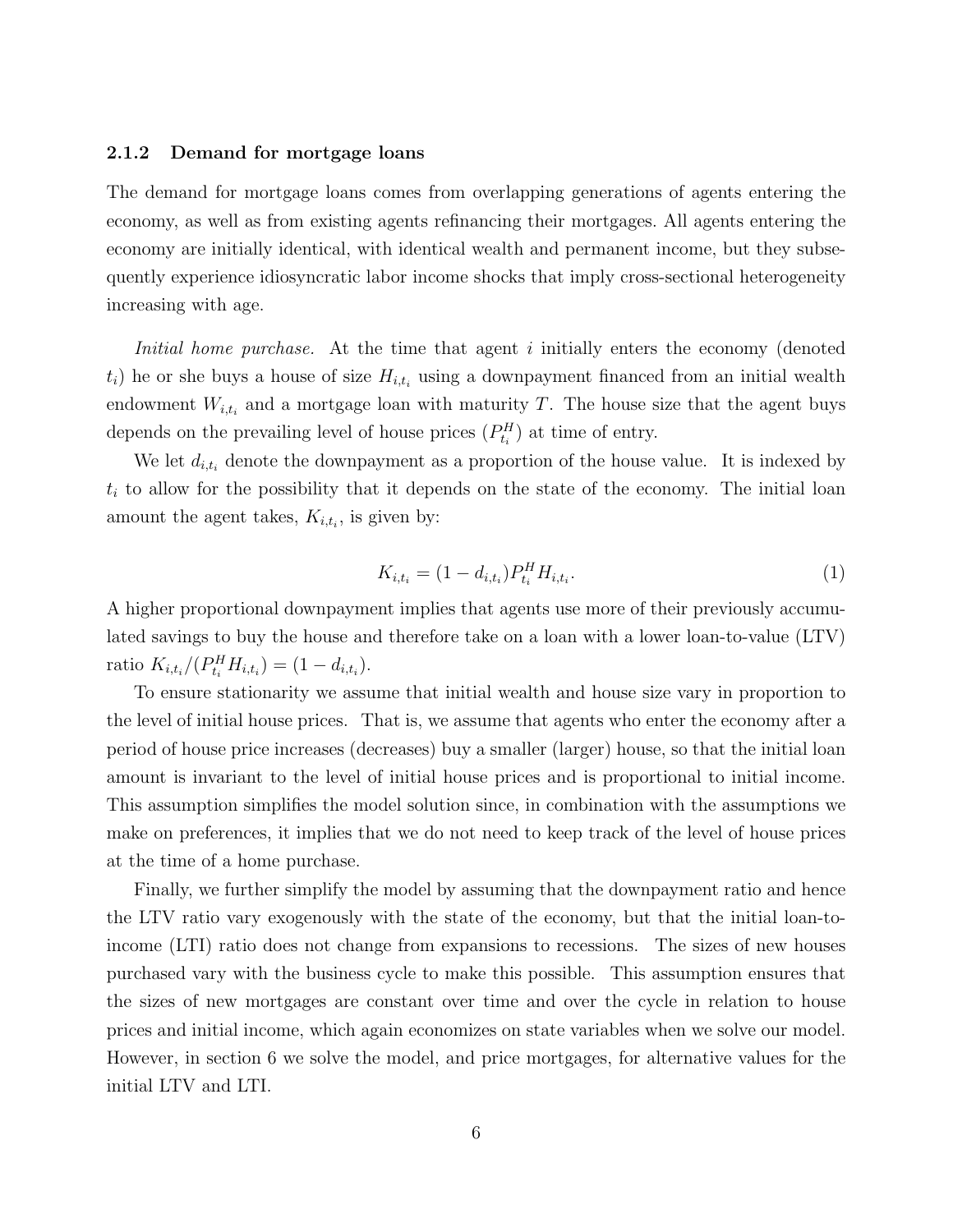Preferences. As in Campbell and Cocco (2015) we assume preference separability between housing and non-housing consumption and that house size remains fixed throughout the time during which agent  $i$  is in our economy. Under these assumptions we can drop housing from the preference specification. Our agents choose non-durable consumption and manage their mortgages to maximize

$$
E_{t_i} \sum_{t=t_i}^{t_i+T} \beta_i^{t-t_i} \frac{C_{it}^{1-\gamma_i}}{1-\gamma_i} + \beta_i^T b_i \frac{W_{i,t_i+T+1}^{1-\gamma_i}}{1-\gamma_i},
$$
\n(2)

where  $W_{i,t_i+T+1}$  denotes terminal wealth that includes both financial and housing wealth. If agents have positive outstanding debt at the terminal date, we calculate terminal wealth net of the debt outstanding. The parameter  $b_i$  measures the relative importance of utility derived from terminal wealth. It controls the incentives of individuals to accumulate longer-term savings. These preferences give rise to a precautionary savings motive with relative prudence equal to  $\gamma_i + 1$ .

Labor income. In each period agents' labor income  $(Y_{it})$  evolves according to the process estimated by Guvenen et al. (2014). Recessions are characterized by a smaller probability of a large increase and an increased probability of a large drop in labor income. As usual, we use a lower case letter to denote the natural log of the variable, so that  $y_{it} \equiv \log(Y_{it})$ . Log real labor income is the sum of a transitory  $(\epsilon_{it})$  and a persistent  $(z_{it})$  component. Innovations to the persistent component feature a mixture of normals:

$$
y_{it} = z_{it} + \epsilon_{it},\tag{3}
$$

$$
z_{it} = \rho z_{i,t-1} + \eta_{it},\tag{4}
$$

where  $\epsilon_{it} \sim \mathcal{N}(0, \sigma_{\epsilon})$  and:

$$
\eta_{it} = \begin{cases} \eta_{it}^1 \sim \mathcal{N}(\mu_{1,I_t}, \sigma_1), & \text{with probability } p_1 \\ \eta_{it}^2 \sim \mathcal{N}(\mu_{2,I_t}, \sigma_2), & \text{with probability } 1 - p_1, \end{cases}
$$
(5)

where recall the subscript  $I_t$  indicates whether period t is an expansion or a recession. This setup allows us to capture important deviations of labor income growth from normality, including negative skewness and excess kurtosis, and business cycle variation in expected labor income growth through the different means of the normal distributions. The higher probability of a large drop in labor income in recessions is likely to affect borrowers' incentives to default on mortgage loans.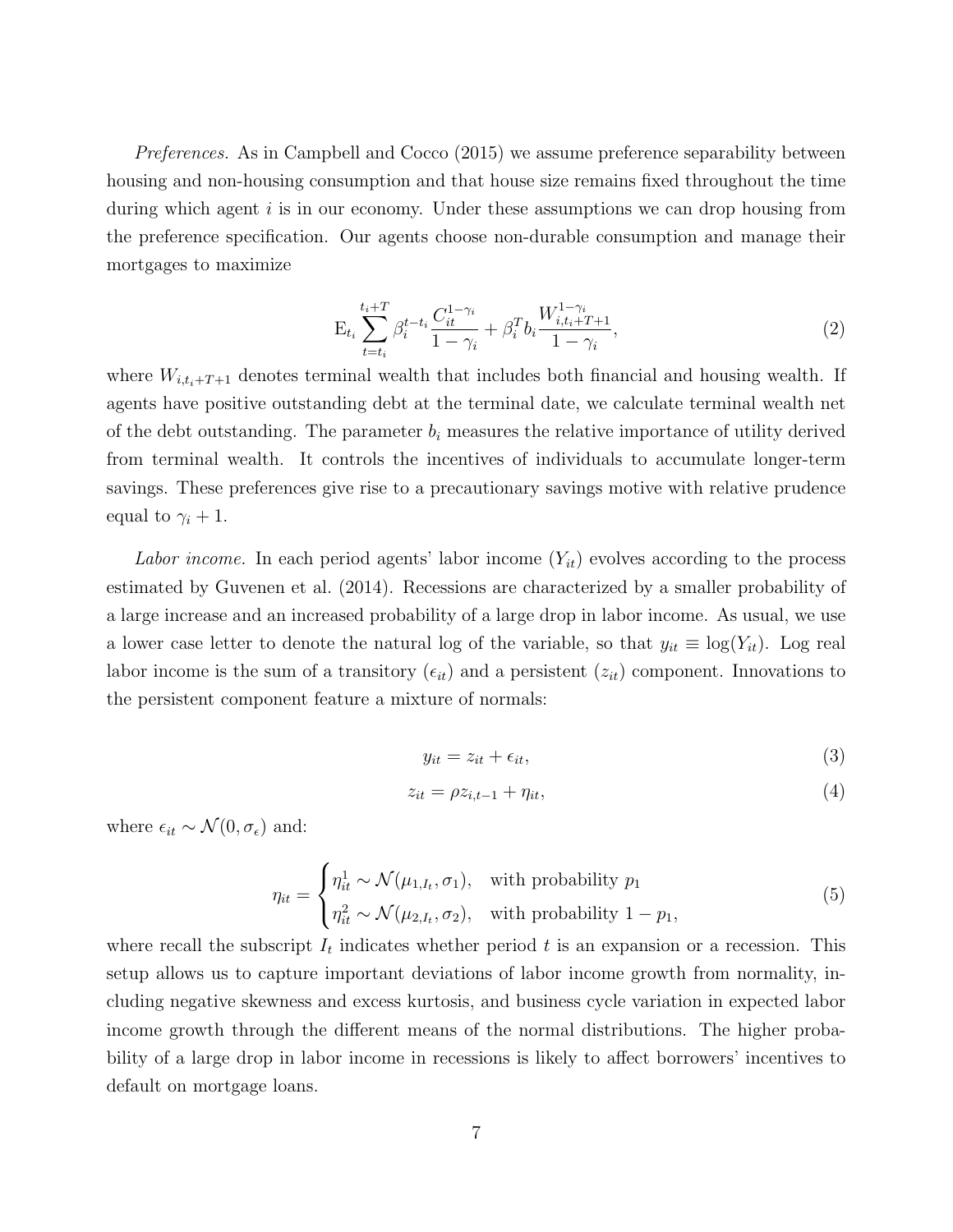We model the tax code in the simplest possible way, by considering a linear taxation rule. Gross labor income and interest earned are taxed at the constant tax rate  $\phi$ .

#### 2.1.3 Terms of mortgage loans

We study two types of mortgage contracts that differ in the interest rate risk that agents face, adjustable-rate mortgages (ARMs) and fixed-rate mortgages (FRMs). Since our model abstracts from inflation risk, the fixed-rate mortgages we model are implicitly inflation-indexed and not the nominal contracts observed in reality.

Adjustable-rate mortgages. The interest rate on ARMs is the short-term interest rate plus a mortgage premium  $\psi^{ARM}_{i,t_i}$ :

$$
R_{it}^{ARM} = R_{1t} + \psi_{i,t_i}^{ARM}.
$$
\n(6)

The mortgage premium compensates lenders for prepayment and for default risk. The subscripts i and  $t_i$  allow for the possibility that the premium depends on borrower characteristics and on the aggregate state of the economy at the time that the loan begins. The loan premium remains fixed over the life of the loan, but the loan rate fluctuates with the level of short rates.

The period t payment due on the mortgage taken by agent  $i$  is given by:

$$
L_{it}^{ARM} = R_{it}^{ARM} D_{it} + \Delta D_{i,t+1},\tag{7}
$$

where  $D_{it}$  is the principal amount outstanding on the loan at the beginning of period t before any mortgage payments are made in that period and  $\Delta D_{i,t+1}$  is the loan principal repayment due in period t. To economize on state variables we assume that in each period the principal reduction is the same that would occur in a fixed-rate loan with an exogenously specified mortgage rate. This allows us to link principal outstanding to the loan period.

Fixed-rate mortgages. The interest rate on FRMs is fixed over the life of the loan. It is equal to the long-term bond rate at the time that the loan begins plus a mortgage premium  $\psi^{FRM}_{i,t_i}$ :

$$
R_i^{FRM} = R_{T,t_i} + \psi_{i,t_i}^{FRM}.
$$
\n
$$
(8)
$$

To model long-term bond rates we assume that the log expectations hypothesis of the term structure holds, so that expected log returns on bonds of all maturities are equal. By specifying the expectations hypothesis in logs, we ensure that it is consistent across all holding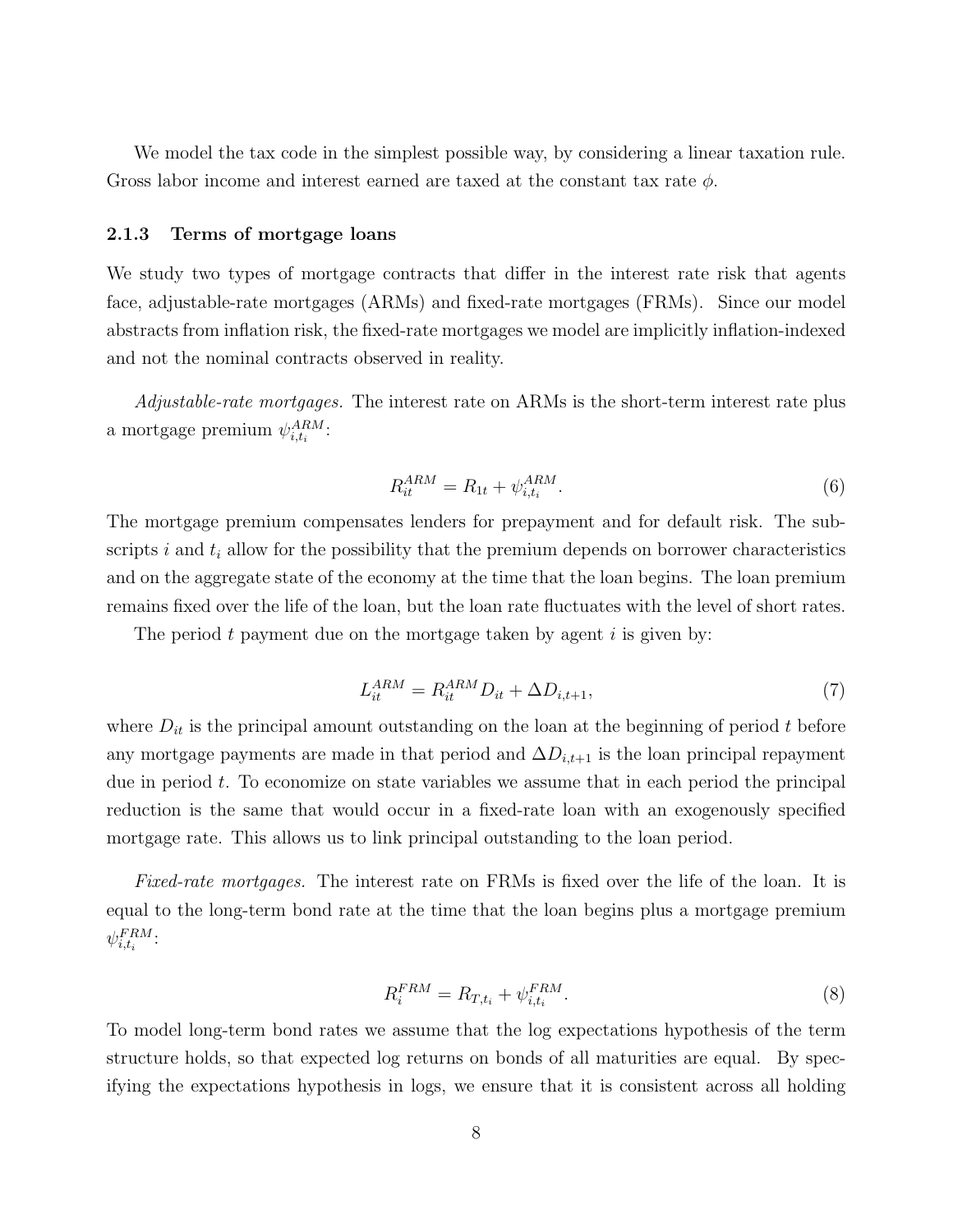periods and allow for long bonds to have somewhat higher simple average returns resulting from their greater return volatility.

Refinancing, default, and prepayment options. We model three options that borrowers have in mortgage contracts: to refinance, to default, and to prepay. The option to refinance the loan, i.e. to prepay the existing loan and simultaneously take out a new one, has a monetary cost  $\Theta_R$ , equal to a proportion  $\theta_R$  of the initial house value. Refinancing allows agents to extract additional cash from their accumulated home equity. They choose how much additional equity to extract subject to the downpayment constraint prevailing at the time that the refinancing takes place. We maintain the function that maps loan amount to maturity for non-refinanced mortgages: therefore, if agents refinance to the initial loan amount the new loan has maturity  $T$ , but we allow agents to refinance to larger or smaller loan amounts than the initial one, with longer or shorter maturities accordingly.

Borrowers also have an option to default on the loan. In case of default they lose the house in foreclosure, are excluded from credit markets, and become renters for the remaining time horizon. In addition default carries a utility penalty in the period that the agent defaults equal to  $\lambda$  which can be interpreted as a social stigma cost (Guiso et al. (2013)). Mortgage loans are non-recourse, so lenders have no claim on labor income in the event of default. We model a lower bound on consumption which can be interpreted as arising from social security benefits or other transfers, and which ensures that borrowers' decisions are not dominated by extremely unlikely states with extremely high marginal utility of consumption.

Finally, borrowers with positive home equity have the option to sell their house, prepay their loan, and become renters for the remaining time horizon. We assume that the house rented is the same size as the one previously owned. The rental cost is equal to the user cost of housing plus a rental premium of  $\varepsilon$ . We follow Campbell and Cocco (2015) and define the date t rental cost  $RC_{it}$  for a house of size  $H_{i,t_i}$  as:

$$
RC_{it} = [R_{1t} - E_t[\exp(\Delta p_{t+1}^H) - 1] + \tau_p + m_p + \varepsilon]P_t^H H_{i,t_i},
$$
\n(9)

where  $R_{1t}$  is the one-period real-rate,  $E_t[\exp(\Delta p_{t+1}^H-1)]$  is the expected real house price change from period t to period  $t + 1$ , and  $\tau_p$  and  $m_p$  are the property tax rate and the proportional housing maintenance cost respectively.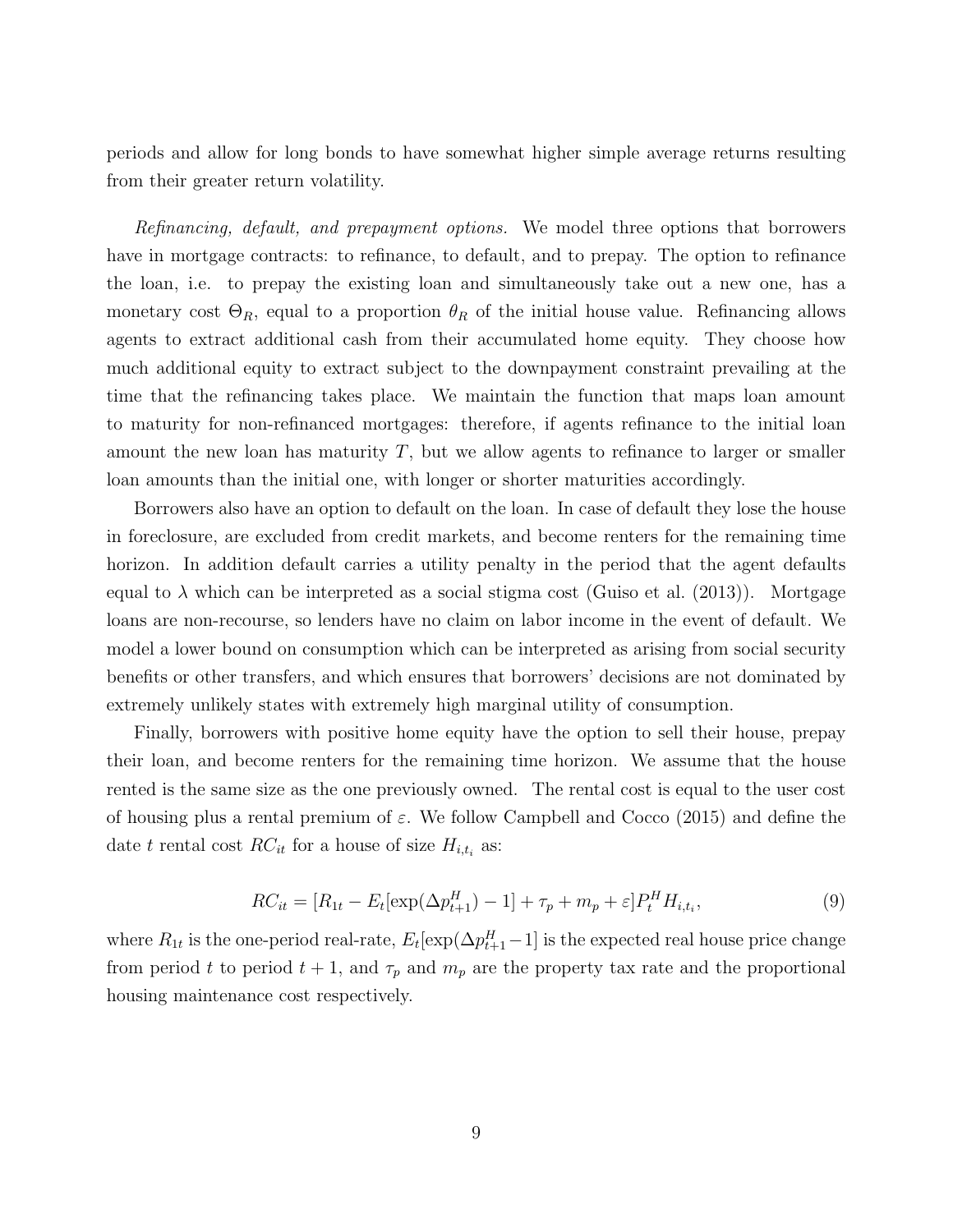#### 2.1.4 Supply of mortgage loans

An infinite-horizon representative lender originates loans at the initial date when agents enter the economy, and in later periods when there is refinancing. In periods subsequent to loan origination, the lender receives the mortgage payments, unless borrowers decide to default or to refinance. In case of default, the lender takes possession of the house and sells it in the same period at current prices, and receives this amount net of foreclosure costs. In case of refinancing, the lender receives the balance outstanding on the current mortgage and writes a new mortgage contract with a new principal amount.

The loan premium compensates the lender for default, prepayment, and the costs of originating and servicing loans. It depends on the type of loan and on the state of the economy at the time that the loan is originated, and it reflects differences in expected default/prepayment behavior and in discount rates.

We also model the possibility that the lender uses tighter lending criteria in recessions or has tighter criteria imposed on it by regulators. We do this by specifying a maximum LTV, denoted  $LTV^{max}$ , and setting this maximum lower for loans originated in bad times than for loans originated in good times. This makes it more difficult for borrowers to refinance their loans and extract home equity during recessions. We assume a competitive market for the supply of loans and solve for the loan premia demanded by the representative lender.

Preferences. The representative lender has power utility and an infinite-horizon. This contrasts with our modeling of borrowers as finite horizon agents. We use the subscript  $l$ to denote variables of the lender problem. The lender chooses non-durable consumption to maximize

$$
E_t \sum_{t=0}^{\infty} \left[ \beta_t^t \frac{C_{lt}^{1-\gamma_l}}{1-\gamma_l} \right]
$$
 (10)

where  $\beta_l$  denotes the degree of time preference and  $\gamma_l$  is the coefficient of relative risk aversion.

Income. In addition to a portfolio of mortgages, the lender is endowed with a diversified portfolio of other assets (and it has no debt outstanding). This portfolio of assets provides an infinitely-lived income stream that we denote by  $Y_{lt}$ , or  $y_{lt} \equiv ln(Y_{lt})$ . It is subject to permanent shocks so that:

$$
y_{lt} = \bar{y}(I_t) + q_{lt},\tag{11}
$$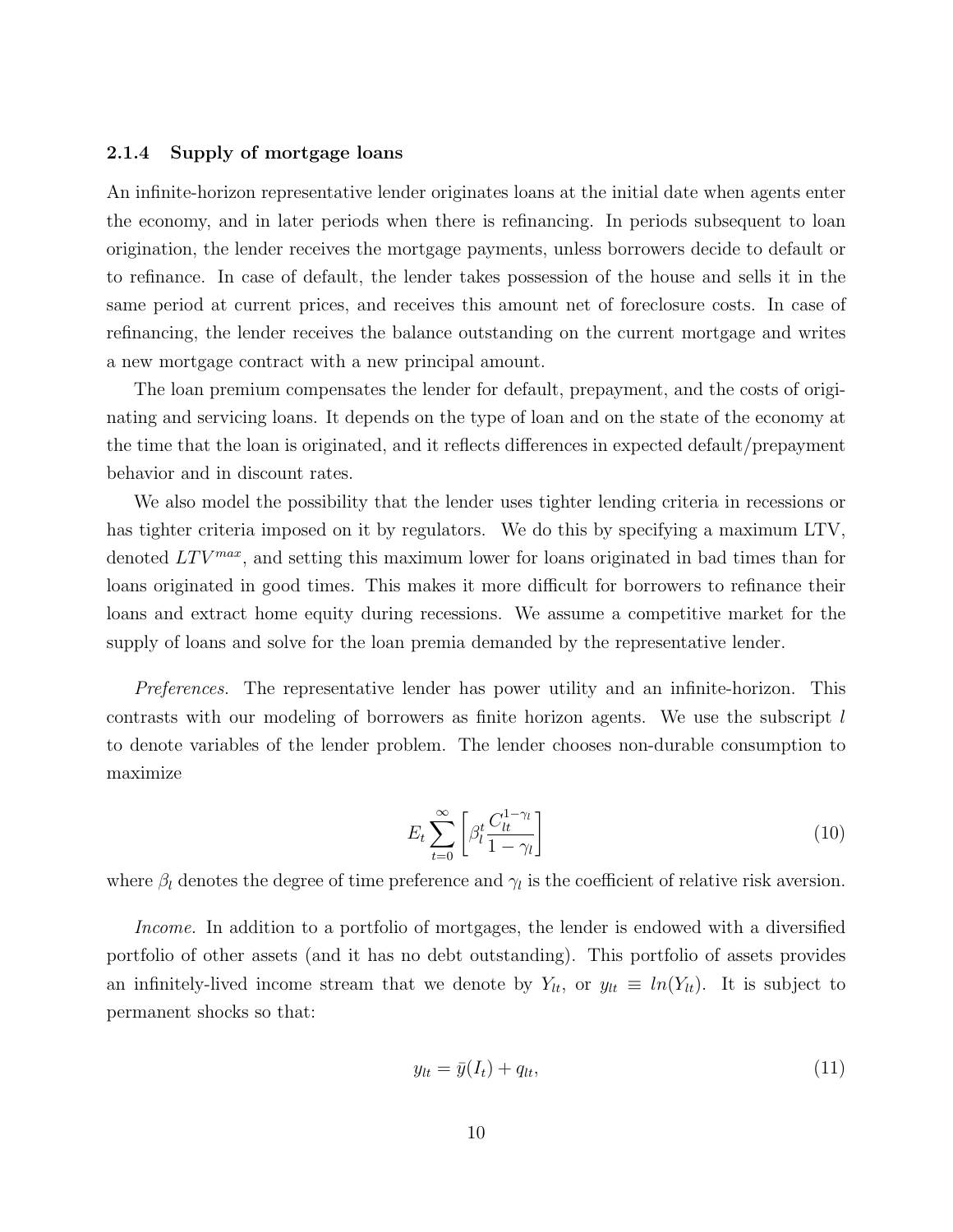where  $\bar{y}$  denotes the average log income level, which may be different in recessions/expansions, and  $q_{lt} \equiv ln(Q_{lt})$  is an aggregate permanent component:

$$
q_{lt} = q_{l,t-1} + v_{lt}.\tag{12}
$$

Shocks to the lender's log permanent income,  $v_{lt}$ , are assumed to be normally distributed with mean  $-\frac{\sigma_v^2}{2}$  and variance  $\sigma_v^2$ . The Jensen's adjustment term for the mean ensures that the expected income level,  $Y_{lt}$ , does not grow over time.

It is important to contrast our modeling of the lender as an infinite horizon agent with constant expected income, and of individual borrowers as finite horizon agents, facing an expected increasing income profile, and mortgage debt outstanding. The permanent shocks that the income of the lender is subject to contribute to generating volatility in the stochastic discount factor. In their absence, the infinite-horizon lender would accumulate sufficient savings to smooth consumption over time. We assume that the representative lender cannot borrow against its future income.

Mortgage cash flows. As in Beraja et al. (2018), the lender holds the portfolio of mortgages and in each period t receives the corresponding stream of cash flows (denoted  $CF<sub>t</sub>$ ). They are equal to the sum of the mortgage cash flows received from all the borrowers. Naturally, they depend on borrowers' decisions, and can be negative if many borrowers decide to refinance their loans and to draw down additional home equity, or positive if most borrowers simply decide to make their mortgage payments. In the benchmark scenario, mortgage cash flows are higher in recessions than in expansions, primarily because borrowers are much more likely to remortgage and extract home equity in good times. Although recessions increase current mortgage cash flows, they reduce the lender's overall wealth since the loan portfolio shrinks as a result of default.

Mortgage cash flows  $CF_t(I_t, R_{1t}, LoanType, D_t)$  depend on the aggregate state of the economy (the business cycle  $I_t$  and the level of interest rates  $R_{1t}$ ), on the type of mortgage that is being modeled  $(LoanType \in \{FRM, ARM\})$ , and on the amount of outstanding loans at the beginning of period t (denoted by  $D_t$ ):

$$
D_t = \sum_{i=1}^{N} D_{it} \tag{13}
$$

where  $D_{it}$  denotes the beginning of period t outstanding loan balance of borrower i and N is the total number of borrowers in the economy. For the FRM, in addition to the above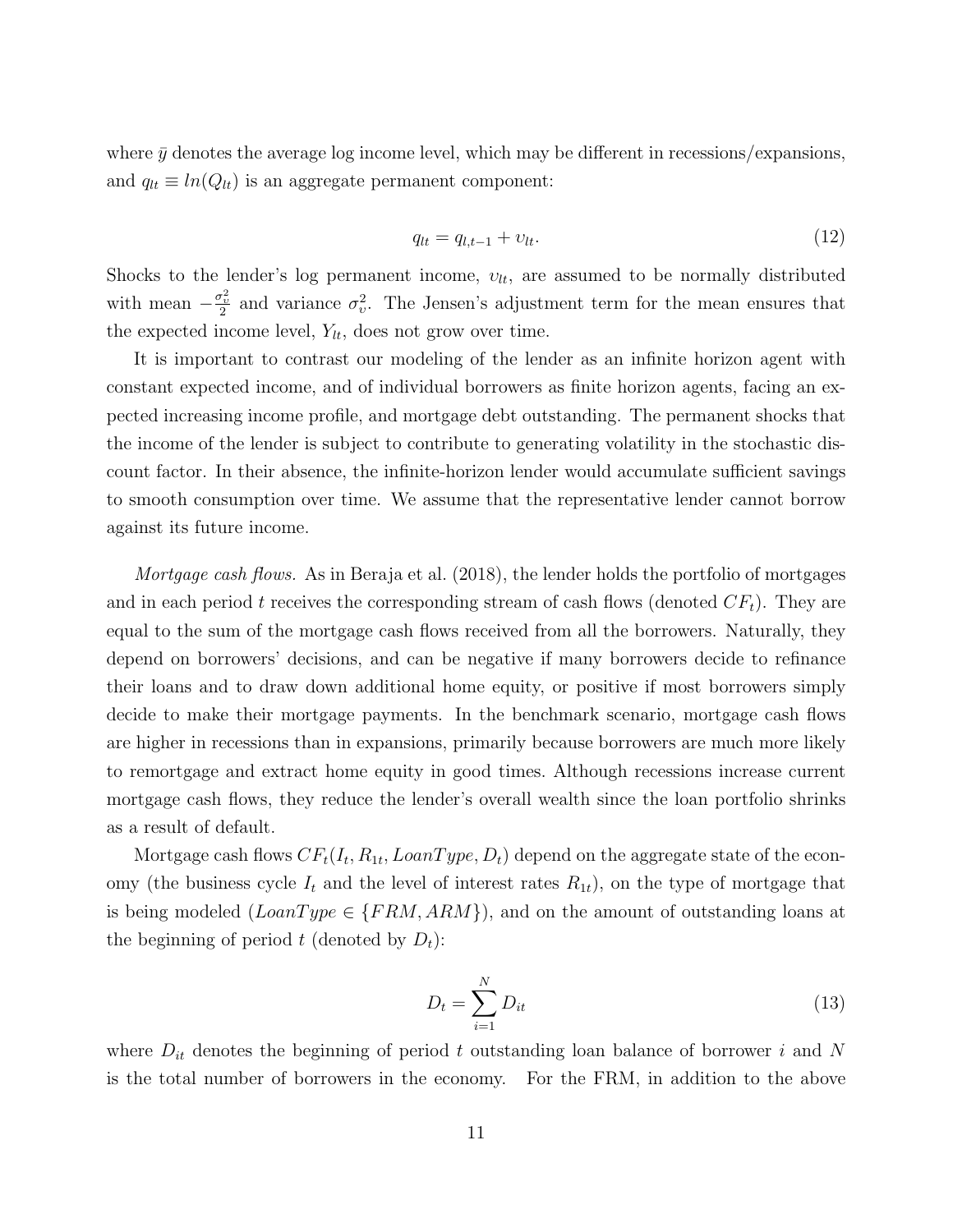variables mortgage cash flows also depend on the proportion of borrowers that took a loan when interest rates were low/high (as this affects the interest rate on the loans and the cash flows from the mortgages currently outstanding).

In order to generate volatility in the stochastic discount factor, we have modeled the income of the infinite-horizon lender as being subject to permanent shocks. However, without further assumptions, this would mean that the income could grow over time, and the mortgages become an infinitesimal part of the lender's portfolio (similarly, the income of the lender could decline over time, and the mortgages become essentially the whole portfolio of the lender). In order to prevent these degenerate outcomes, and to ensure the stability of the system, we make the assumption that the size of the mortgage market scales up/down with the permanent income of the lender. In other words, we assume that the mortgage cash flows received by the lender  $(CF_{lt})$  are equal to:

$$
CF_{lt} = CF_t \times Q_{lt} \tag{14}
$$

Similarly, the amount of loans outstanding also scales up and down with the permanent income of the lender, so that  $D_{lt} = D_t \times Q_{lt}$ . The assumption that the permanent income of the lender and the size of the mortgage market grow at the same rate is also important for tractability. It implies that the problem of the lender can be scaled by its permanent income, allowing us to reduces the dimensionality of the model. We explain further below, when we describe the model solution. In each period, the total income received by the lender is the sum of the income from its diversified portfolio of assets  $Y_{lt}$  (other than the mortgages) and the cash flows from mortgages  $CF_{lt}$ .

#### 2.1.5 Equilibrium mortgage premia

We use the equilibrium consumption choices of the representative lender to derive the stochastic discount factor and the discount rates that we use to calculate the expected present discounted value of the loan cash flows. That is, in a first step we calculate the stochastic discount factor (denoted  $M$ ) using

$$
M_{t,t+1} = \beta_l \left(\frac{C_{l,t+1}}{C_{lt}}\right)^{-\gamma_l}.
$$
\n(15)

For a loan initiated at t, and given  $C_{lt}$  and the values for the state variables of the lender problem, it is straightforward to use (15) to calculate the time t discount rates for time  $t + 1$ cash flows. These discount rates depend through consumption on the values of the state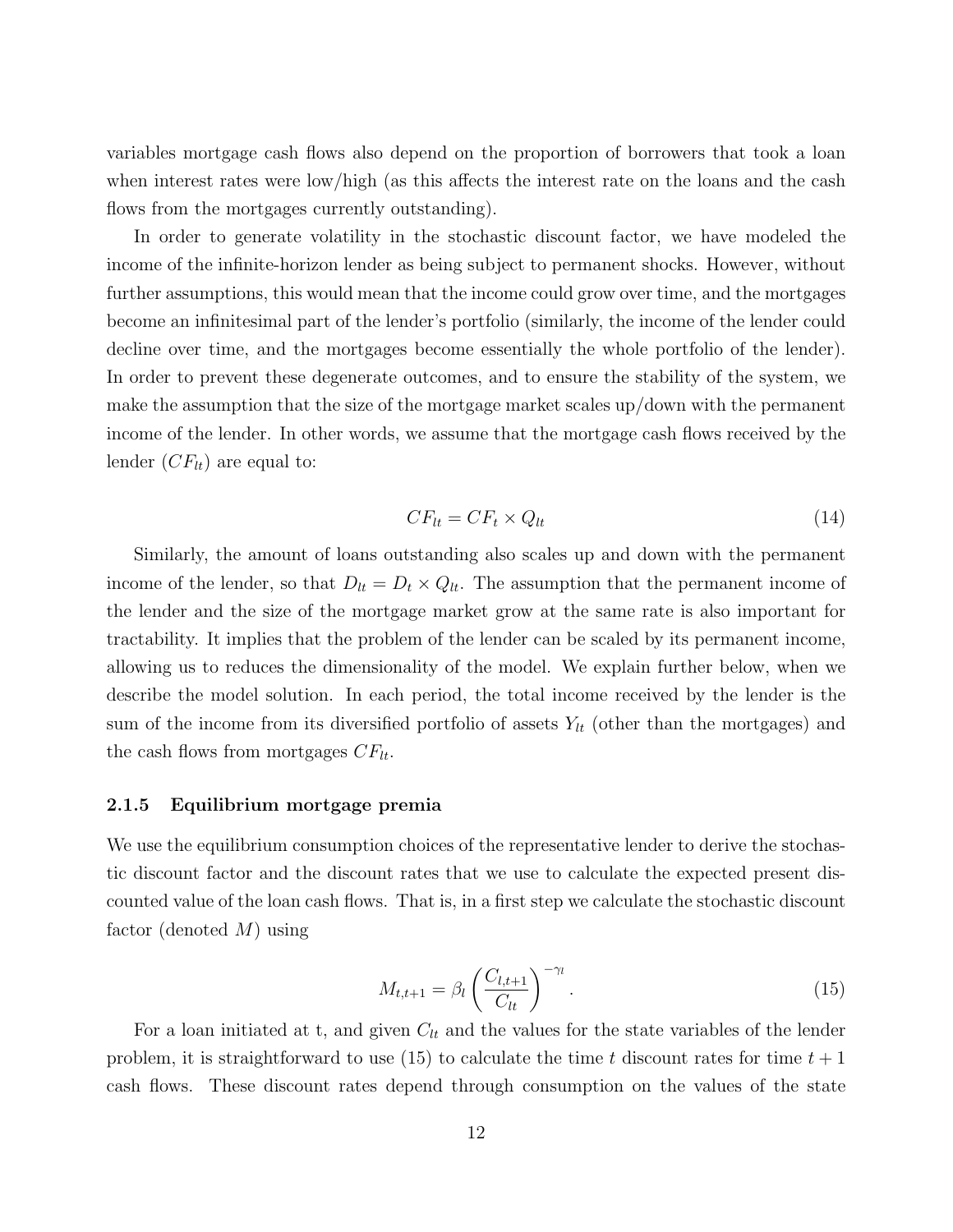variables of the lender problem (including the real rate and the recession/expansion indicator, that are also state variables of the borrower problem and that affect default and prepayment behavior).

Given the multi-period nature of the loans, we also need discount rates for cash flows that occur further out in the future. That is: for a loan originated at t, we need not only  $M_{t,t+1}$  but also  $M_{t+1,t+2}$  and so on up to  $M_{t+T-1,t+T}$  (the initial loan maturity is T). In order to derive these, we first calculate, for each combination of recession/expansion and of low/high interest rate, the consumption distribution of the representative lender. We then use the probabilities of future recessions/expansions, of low/high interest rates, and the associated consumption distribution, to calculate the discount rates for the future periods. Naturally, the probabilities of future recession/expansion and of low/high interest rate depend on the state of the economy at time t, when the loan is initiated.

With the probabilities of future recession/expansion and low/high rate, the corresponding discount rates, and mortgage cash flows, we are able to calculate the expected discounted value of future cash flows for loans originated at time  $t$ . When comparing across mortgage contracts, we determine loan premia endogenously to equate the expected discounted value to a given break-even value.

Equilibrium mortgage premia could in principle depend on all of the state variables of the problem. However, given their large number, this would be intractable. Therefore, for most of the cases considered, we assume that mortgage premia depend only on the loan type (ARM, FRM, ARM with an option to extend maturity, and FRM with an option to convert to ARM), on loan parameters (such as initial LTI and LTV), and on the state of the business cycle at loan origination.

The calculation of equilibrium mortgage premia requires that we solve for a fixed point: we iterate on candidate loan premia until the mortgage cash flows and the lender's optimal consumption choices and associated stochastic discount factor yield present values of loan cash flows and mortgage premia that match those in the solution of the borrowers' problem. Since borrowers may default/refinance their loans in expansions or recessions, borrowers' choices, mortgage cash flows and the loan premium for loans initiated in a recession depend on the loan premium for loans initiated in an expansion (and vice versa). This means that we need to solve simultaneously for the recession and expansion premia. Given the large number of state variables, this is computationally very intensive.

In summary, for each type of loan that we consider, we follow an iterative procedure with the following steps: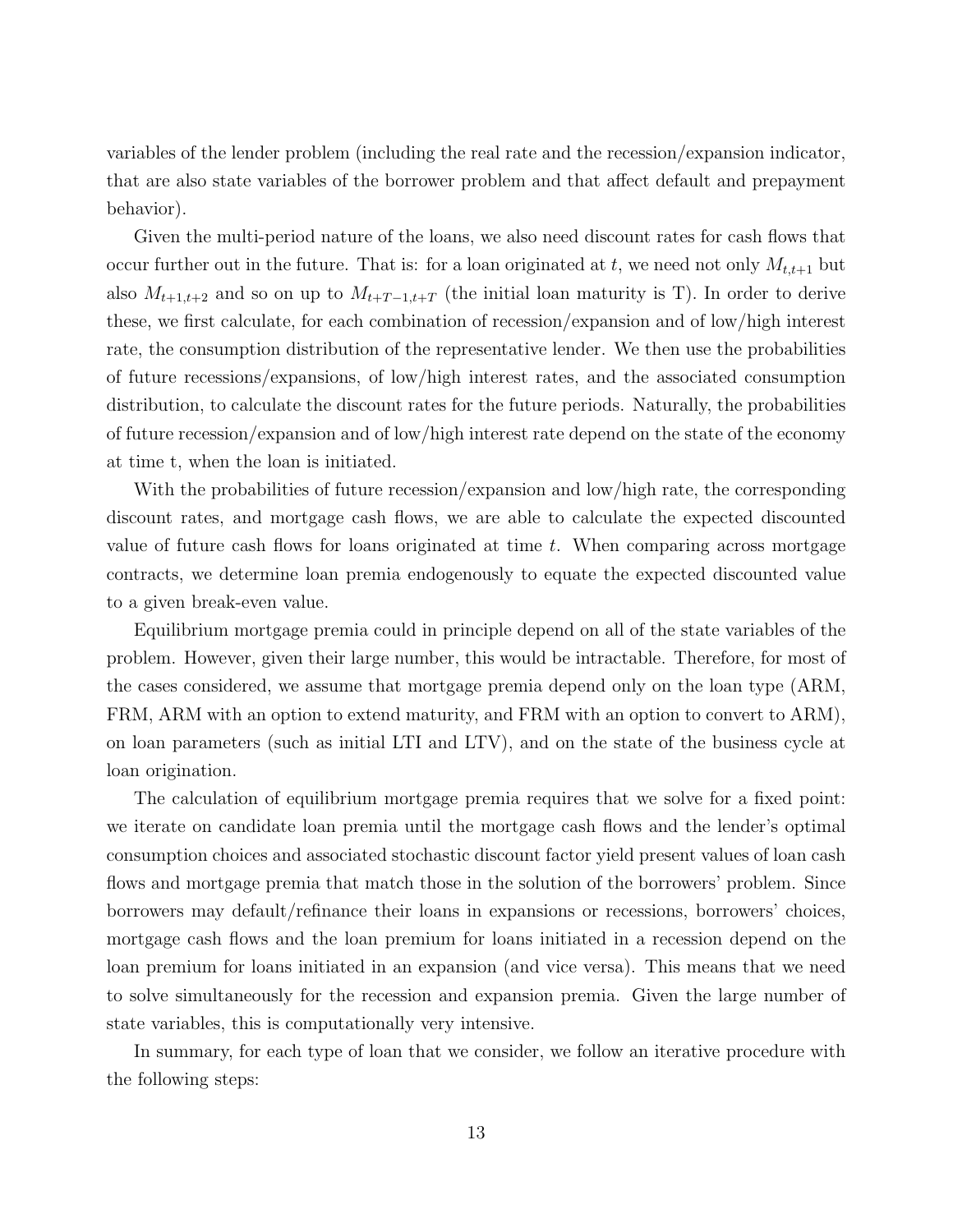- 1. Make an initial guess for the recession/expansion mortgage premia.
- 2. Given mortgage premia, solve for the borrowers' optimal choices.
- 3. Using the borrowers' optimal choices, obtain the aggregate mortgage cash flows and the value of the outstanding loans,  $CF_t$  and  $D_t$ , respectively.
- 4. With the mortgage cash flows and the value of the outstanding loans as an input, solve for the lender's optimal consumption choices, and use them to calculate the stochastic discount factor/discount rates.
- 5. Use the discount rates and the expected loan cash flows to calculate the expected present discounted value of the originated loans.
- 6. If the present value is higher (lower) than the break-even value, decrease (increase) the mortgage premia and solve for the borrowers' optimal choices.
- 7. Repeat until the mortgage premia, the associated borrowers' choices, and the discount rates calculated from the lender's optimal consumption choices yield a present discounted value for the mortgage cash flows that is equal to the break-even value.

# 2.2 Model timing and solution

#### 2.2.1 Timing, choice and state variables

The timing of the problem is such that at the beginning of each period  $t$  the state of the economy  $(I_t)$ , interest rates  $(R_{1t})$ , house prices  $(P_t^H)$  and labor income of borrowers  $(Y_{it})$  and of the representative lender  $(Y_{lt})$  are realized.

Borrowers' problem. We define borrower cash-on-hand in period  $t$ , denoted  $X_{it}$ , as the sum of the beginning of period financial assets and realized income. The remaining state variables of the borrower problem are the level of permanent income  $Z_{it}$ , the level of debt outstanding/loan period  $D_{it}$ , the loan premia  $\psi_{it}$  (equivalently, the state of the economy when the agent's mortgage was originated), and whether the agent has previously moved to the rental market  $I_{it}^R$ . We denote the state space for borrower i at time t by  $\Omega_{it} \equiv$  $\{I_t, R_{1t}, P_t^H, X_{it}, Z_{it}, D_{it}, \psi_{it}, I_{it}^R\}.$ 

The level of debt,  $D_{it}$ , and loan premia,  $\psi_{it}$ , pin down home equity and the mortgage payments due (for the ARM). For the FRM we also need to keep track of the level of interest rates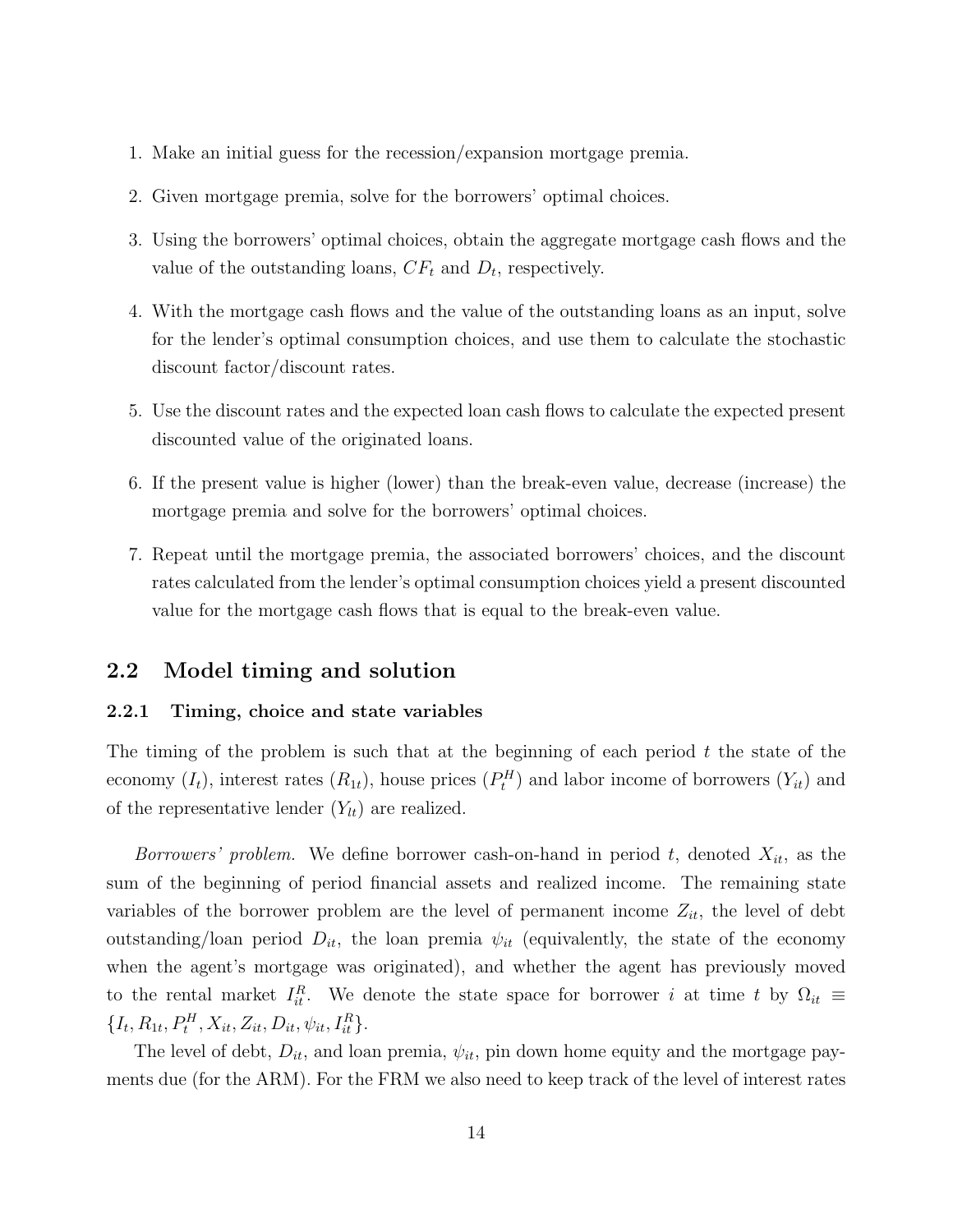at mortgage initiation since this determines the loan rate and required mortgage payments (thus the set  $\Omega_{it}$  has one additional state variable in the FRM case). For both contracts, loan premia are endogenously determined at origination and remain unchanged until loan termination.

After the realization of the random variables is observed, borrowers decide whether to make the scheduled mortgage payments, refinance, default, or prepay the loan. If they refinance, borrowers need to decide the new loan amount, subject to the prevailing downpayment constraint. In addition, they decide in each period their consumption of non-durable goods. The problem is simpler for borrowers who have previously defaulted, and need only choose how much to consume and save in each period.

We set up the problem recursively and define two distinct value functions:  $V$  is the value of repaying the loan or refinancing and  $V^R$  is the value of moving to the rental market (either through default or through mortgage prepayment). If the agent has a loan outstanding the Bellman equation is given by:

$$
V_{it}(\Omega_{it}) = \max\{U(C_{it}) + \beta E_t \max[V_{i,t+1}(\cdot), V_{i,t+1}^R(\cdot)]\},\tag{16}
$$

where  $V^R$  denotes the value obtained from moving to the rental market. The Bellman equation for an agent in the rental market is given by:

$$
V_{it}^{R}(X_{i,t}, Z_{it}, I_t, R_{1t}, P_t^H) = \max\{U(C_{it}) + \beta E_t V_{i,t+1}^R(\cdot)\}.
$$
\n(17)

In periods when the agent does not move to the rental market and does not refinance his or her loan, cash-on-hand evolves according to:

$$
X_{i,t+1} = [X_{it} - C_{it} - L_{it}^{LoanType} - PC_t + \phi R_{it}^{LoanType} D_{i,t-1}] (1 + (1 - \phi)R_{1t}) \qquad (18)
$$

$$
+ (1 - \phi)Y_{i,t+1},
$$

where  $LeanType \in \{FRM, ARM\}$ . Cash-on-hand in period  $t + 1$  is equal to cash-on-hand in period t, minus consumption  $(C_{it})$ , mortgage payments  $(L_{it}^{LoanType})$ , property maintenance and tax costs  $(PC_t)$ , plus the interest tax shield, the interest on savings and realized labor income (net of income taxes).<sup>2</sup>

<sup>&</sup>lt;sup>2</sup>Property maintenance and tax costs are a proportion of the house value, i.e.,  $PC_t \equiv (m_p + \tau_p)(1 \phi$ ) $H_{i,t_i}P_t^H$ . We give further details in the parameterization section.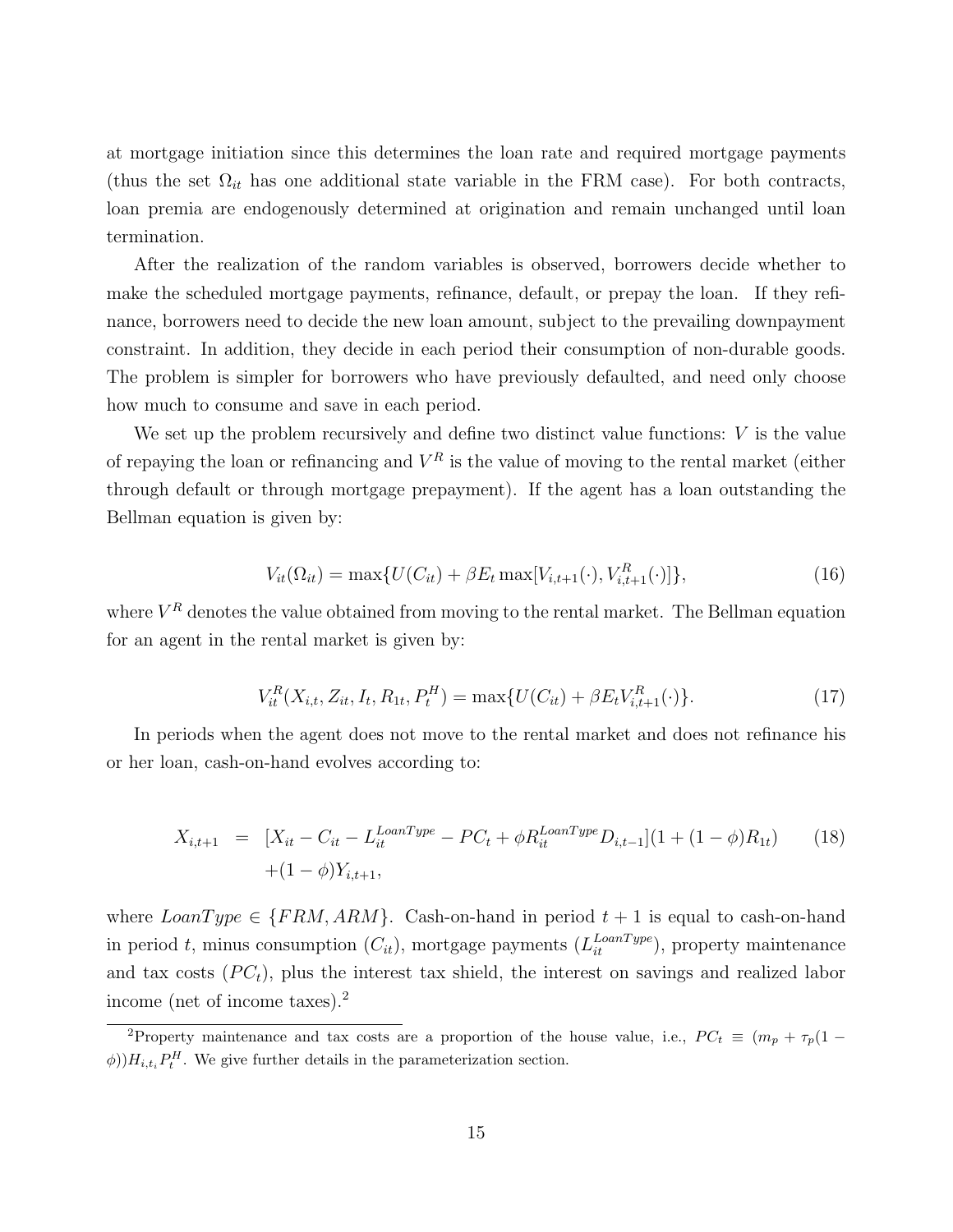If the agent decides to tap into home equity through loan refinancing, he or she must choose a new loan amount  $D'_{it}$ , prepay the outstanding amount of the old loan  $(D_{it})$ , and pay a refinancing cost of  $\Theta_R$ . In such a situation cash-on-hand evolves according to:

$$
X_{i,t+1} = [X_{it} - C_{it} - (1 + R_{it}^{LoanType})D_{it} + \phi R_{it}^{LoanType}D_{i,t-1} + D'_{it} - PC_t - \Theta_R]
$$
  

$$
(1 + (1 - \phi)R_{1t}) + (1 - \phi)Y_{i,t+1}.
$$
 (19)

The choice of the new loan amount  $(D'_{it})$  is subject to a LTV constraint such that  $D'_{it} \leq$  $LTV_t^{max}P_t^H H_{i,t_i}$ , where we allow  $LTV^{max}$  to depend on the business cycle  $I_t$ .

If the agent has positive home equity, he or she can decide to move to the rental market. Such a decision happens at the beginning of the period. In such a case the agent receives the net proceeds from selling the house (net of transaction costs  $\theta_c$ ) minus the outstanding loan amount (which is prepaid). The law of motion for cash-on-hand is:

$$
X_{i,t+1} = [X_{it} - C_{it} + (1 - \theta_c)P_t^H H_{i,t_i} - (1 + R_{it}^{LoanType})D_{it}
$$
  
+  $\phi R_{it}^{LoanType} D_{i,t-1} - RC_{it}[(1 + (1 - \phi)R_{1t}) + (1 - \phi)Y_{i,t+1},$  (20)

i.e. agents receive the net proceeds from selling the house but need to start paying the rental cost  $RC_{it}$ . Finally, cash-on-hand for agents already in the rental market or for agents who default is given by:

$$
X_{i,t+1} = [X_{it} - C_{it} - RC_{it}](1 + (1 - \phi)R_{1t}) + (1 - \phi)Y_{i,t+1}.
$$
\n(21)

Lender's problem. The cash-on-hand of the lender, denoted  $X_{lt}$ , is equal to the beginning of period financial savings plus realized income and mortgage cash flows. The state space of the lender at time t is defined by  $\Omega_{tt} \equiv \{I_t, R_{1t}, X_{lt}, Q_{lt}, LoanType, D_{lt}\}.$  For the FRM loan we also need to keep track of the proportion of existing borrowers who took a mortgage when interest rates were low/high, so that the problem has an additional state variable. We define the lender's problem recursively:

$$
V_{lt}(\Omega_{tl}) = \max \frac{C_{lt}^{1-\gamma_l}}{1-\gamma_l} + \beta_l E_t V_{l,t+1}(.)
$$
\n(22)

In each period, the lender chooses consumption/saving subject to the budget constraint, the stochastic processes for income and for the mortgage portfolio, and subject to non-negativity constraints on consumption and on cash-on-hand: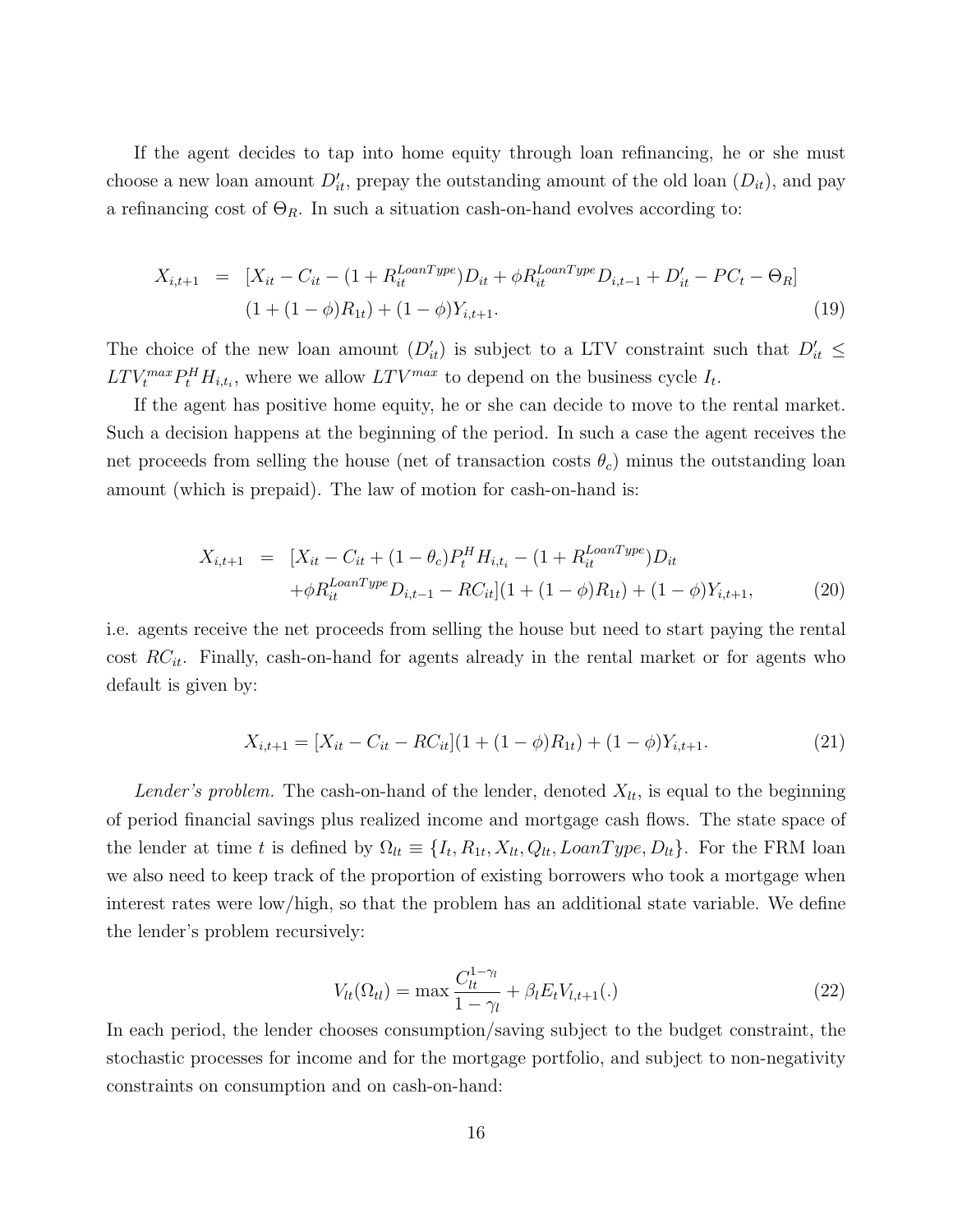$$
X_{l,t+1} = (X_{lt} - C_{lt})R_{1t} + Y_{l,t+1} + CF_{l,t+1}(I_{t+1}, R_{1,t+1}, LoanType, D_{l,t+1})
$$
(23)

$$
C_{lt} \le X_{lt} \tag{24}
$$

$$
C_{lt} \ge 0, X_{lt} \ge 0 \tag{25}
$$

The beginning of period  $t + 1$  cash-on-hand is equal to financial savings from the previous period, that are invested in one year treasuries, plus the lender's income and the cash flows from the mortgage portfolio. Since permanent income follows a random walk, the problem above is not stationary. We can make it stationary, and eliminate one state variable from the lender's problem  $(Q_{lt})$ , by scaling the variables by permanent income:  $\tilde{X}_{lt} \equiv \frac{X_{lt}}{Q_{lt}}$  $\frac{X_{lt}}{Q_{lt}}$ ,  $\tilde{C}_{lt} \equiv \frac{C_{lt}}{Q_{lt}}$  $\frac{C_{lt}}{Q_{lt}},$  $\tilde{CF}_{lt} \equiv \frac{CF_{lt}}{O_{lt}}$  $\frac{CF_{lt}}{Q_{lt}}$  and  $\tilde{D}_{lt} \equiv \frac{D_{lt}}{Q_{lt}}$  $Q_{lt}$ 

Given a stream of cash flows from the mortgages  $(CF_{lt})$  and a transition matrix for the sum of loan principal outstanding (a transition matrix for  $D_{lt}$ ), we can solve the lender's infinite-horizon problem using value function iteration. We approximate the distribution of  $D_{lt}$  using five equidistant points and define a transition for it that depends on the business cycle, the level of interest rates and the type of mortgage. The solution to this problem gives the optimal consumption responses of the lender as a function of the state variables of the problem.

#### 2.2.2 Numerical solution and simulated data

We provide a brief description of the numerical solution methodology, and give further details in Appendix A. We solve the borrowers' finite-horizon problem by backwards induction, for given loan premia and maximum LTV. We use the optimal policy functions, four hundred different paths for the aggregate variables (recession/expansion, house prices and interest rates), and the realizations of individual earnings to generate simulated data, over a fortyyear period.

In each period a new set of borrowers enters the economy and stays in it for twenty years. We discard the first twenty periods as burn-in and calculate the statistics for the last twenty periods of our simulated economy. This ensures that in each period a new set of agents enters our economy at the same time that a set of agents drops out from our sample. For each aggregate state and at each point in time there are 550 agents in our data (i.e. 25 agents for each age cohort).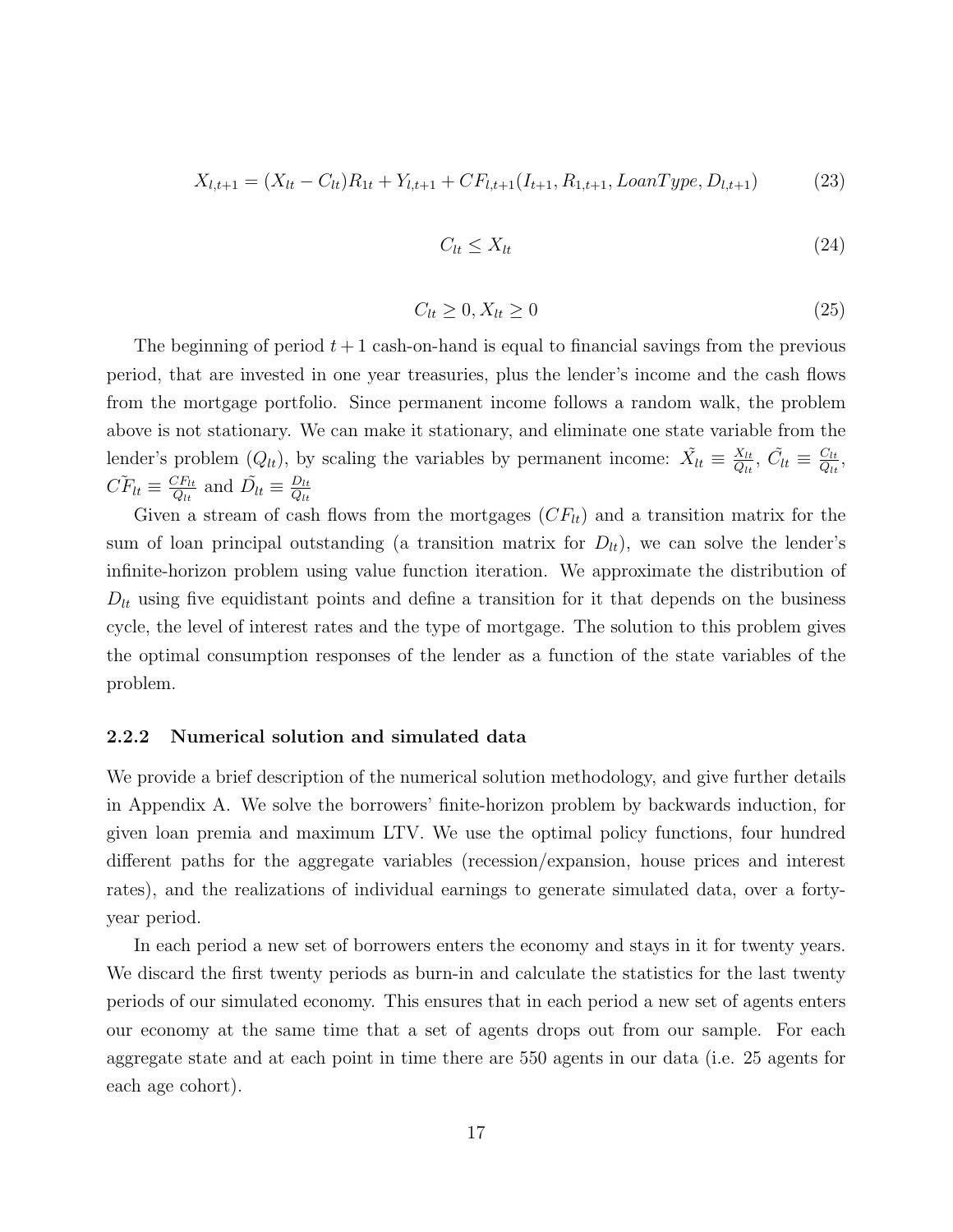In reality, a smaller number of loans for house purchase are originated in recessions than in expansions. To capture this in the model, we generate simulated data for an equal number of agents entering the economy in each period, but assume that if they enter the economy in a recession, only a fraction of them, those with higher initial income, buy a house. This may be interpreted as affordability constraints preventing some individuals from taking a mortgage and becoming homeowners. We give further details in the parameterization section.

We use the simulated data to calculate the cash flows from the mortgages  $(CF_{lt})$ , how they depend on the state variables, and the associated transition probability matrix for the outstanding debt  $(D_{tt})$ . These are an input for the lender's infinite-horizon problem, which we solve by value function iteration until convergence.

We use the lender's optimal consumption choices to derive a pricing kernel and the discount factors that allow us to calculate the expected present discounted value of the cash flows of the loans initiated in a recession/expansion. We generate simulated data for the different experiments that we carry out, but the realizations for the random variables are the same throughout so that different experiments are comparable.

# 2.3 Alternative mortgage structures

We study two main alternatives to the standard mortgages described so far. First, we augment ARM loans with a maturity extension option that gives borrowers the choice to pay only interest and to extend loan maturity during recessions. We allow all borrowers, including those with negative home equity, to take advantage of this option if they wish to do so. There is no monetary cost of exercising the option. If borrowers extend maturity, debt service temporarily comprises only interest, with principal repayments restarting the following period and loan maturity extended by one period. For multi-year recessions, borrowers choose whether to exercise the option in each of the recession years.

In this extended model there is an additional choice variable in recession years, the borrowers' decision of whether to extend maturity. The model solution does not require an additional state variable. The mortgage payments for the maturity extension ARM  $(L_{it}^{\text{Mat Ext}})$ , in periods in which borrower  $i$  exercises the option include only interest so that

$$
L_{it}^{\text{MatExt}} = D_{it} R_{it}^{\text{MatExt}},\tag{26}
$$

where  $R_{it}^{\text{MatExt}}$  denotes the endogenously determined interest rate on the maturity extension ARM. Since loan principal repayments are postponed, the option to extend loan maturity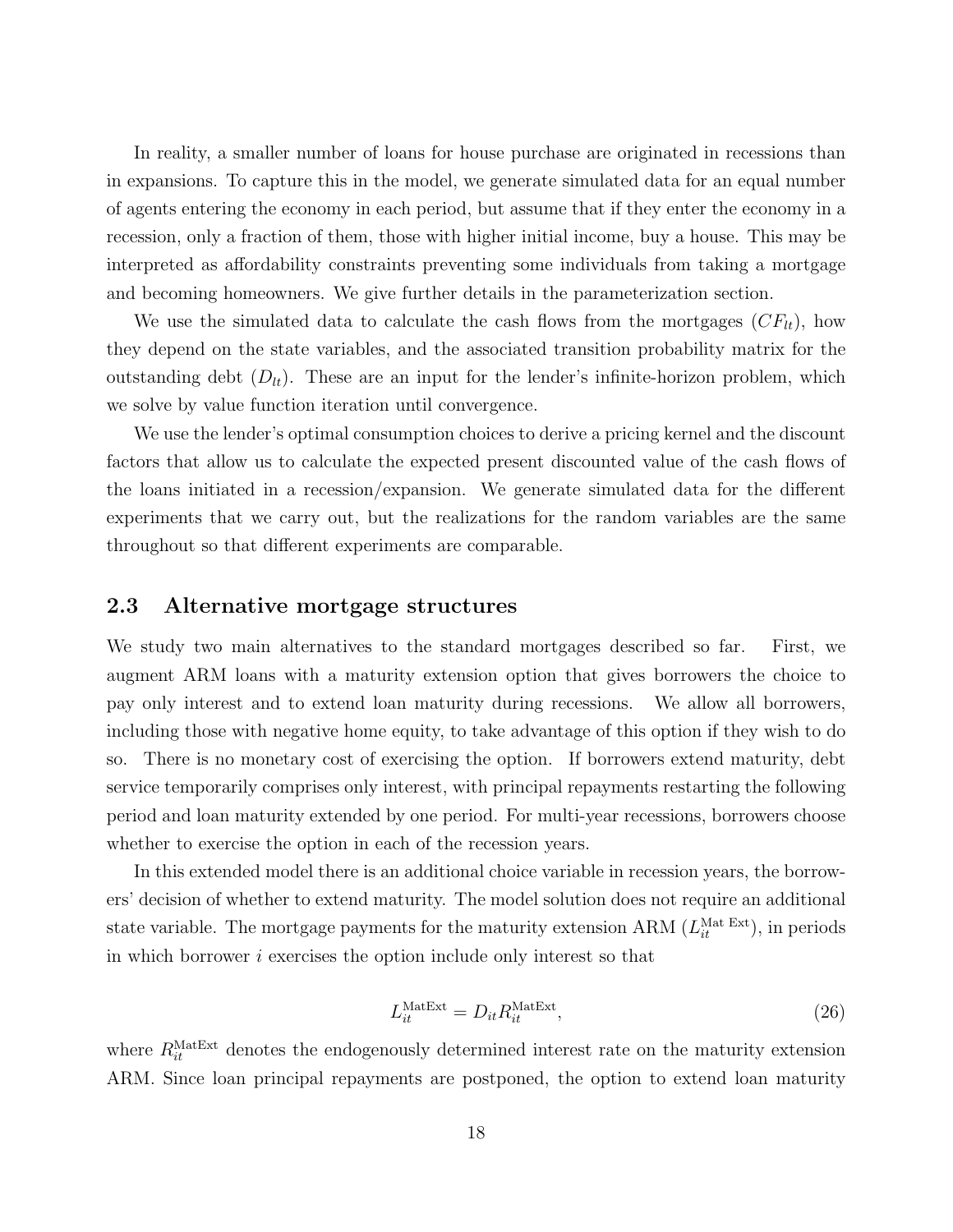provides cash-flow relief to borrowers during bad times. We solve endogenously for the equilibrium mortgage premium required by the representative lender when all borrowers have the option to extend maturity. For tractability, we consider each loan type (baseline ARM and maturity extension ARM) separately, i.e. we do not model an economy where both loan types co-exist in equilibrium and borrowers choose between the two.

A second main alternative mortgage structure we study combines the FRM loan with an option that allows borrowers to costlessly switch during recessions to an ARM loan with the same level of principal outstanding. Since interest rates are more likely to be low during bad times, the switch to an ARM allows borrowers to take advantage of low rates to reduce their required mortgage payments.

Both these changes to mortgage structure have an impact on the lender's mortgage cash flows and optimal consumption choices. We take these into account when we solve for the corresponding equilibrium mortgage premia.

# 2.4 Parameterization

We use several data sources and estimates from the literature to parameterize our model. In this section we briefly describe these sources and give further details in Appendix B. Tables 1 and 2 summarize our parameter choices.

#### 2.4.1 Aggregate state variables

We use NBER business cycle dates to parameterize our model. The unconditional probability of a recession is 0.22. The conditional transition probabilities capture the persistence in the aggregate state of the economy. Expansions are more persistent than recessions: the probability that an expansion continues from one period to the next is 0.82, while the probability that a recession continues is only 0.37 (as reported in Panel A of Table 1).

Panel B summarizes our parameter choices for real interest rates. We calculate the expected real interest rate using quarterly data on 1-year nominal Treasury bond yields and on expected inflation from the Michigan survey from 1977Q4 to 2014Q3. Over the whole sample period the real interest rate was on average higher in recessions than in expansions: 1.59% compared to 2.44%, respectively. However, this was driven mainly by the recessions of the early 1980s. If one focuses on the period after 1985 the average real interest rate was on average higher in expansions than in recessions: 1.12% compared to 0.04%, respectively. The unconditional mean over this period was 1% and the standard deviation was 2.5%.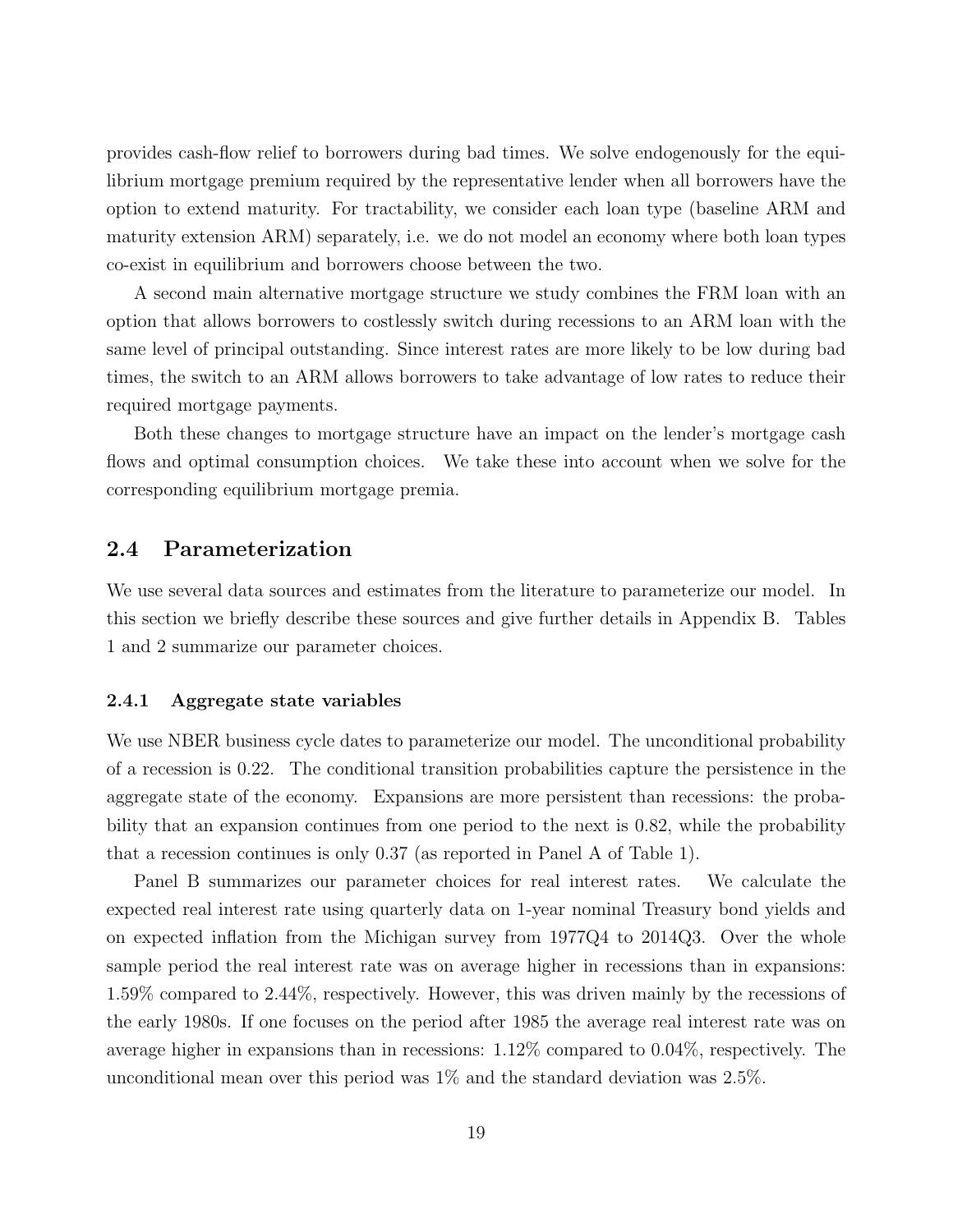In our model the real interest rate can either be low or high. We set the unconditional probabilities of low and high rates to be equal, so for a mean of 1% and a standard deviation of 2.5% the two possible values for the real rate are -1.5% and 3.6%. We adjust the conditional probabilities of low and high rates to match the post-1985 means during expansion and recession, which implies a 0.48 probability of a low rate in an expansion, and a 0.62 probability in a recession. This real interest rate process inherits the persistence of the business cycle variable.

Panel B of Table 1 also reports our parameter choices for house prices. We match the unconditional mean and standard deviation of log house price changes from Campbell and Cocco (2015). To parameterize the relation between house price changes and the aggregate state of the economy we use Case-Shiller house price data between 1981 and 2014. In our model house prices can either increase or decrease by  $16\%$  each period. We calculate the conditional probabilities of house price declines in expansion and recession to match the average house price increase of  $1\%$  in an expansion and decline of  $3\%$  in a recession observed in the S&P/Case-Shiller US National Home Price Index data. During an expansion, the probability of a house price increase is 0.52, whereas this probability is only 0.39 in a recession.

#### 2.4.2 Mortgage and housing parameters

Panel C of Table 1 reports the parameters we use to model the mortgage and housing markets. In the base model the initial loan-to-income (LTI) ratio is constant at 3.5. The maximum LTV is 0.9 for loans initiated in expansions and 0.8 for loans initiated in recessions. These constraints restrict agents' ability to refinance their loans. We assume that all new agents entering the economy take out loans with maximum LTV and therefore set downpayments for entering agents equal to the minimum values of 0.1 and 0.2 implied by the maximum LTVs. In Section 6 we solve our model for other values for these parameters.

Mortgages have an initial maturity of 20 years, shorter than the 30-year maturity of the typical US mortgage. We make this choice for computational tractability, as the size of the state space of the borrowers' problem grows exponentially with the number of model periods.<sup>3</sup> However, the main effect of the assumed maturity is on the debt burden and we can vary this by considering alternative values of the initial LTI ratio.

In reality, fewer people buy houses in recessions than in expansions. We have used HMDA

<sup>&</sup>lt;sup>3</sup>We have considered an alternative, of modeling 15 periods and letting each model period be 2 years, so that mortgage maturity would be 30 years. However, this alternative implies that the minimum duration of a recession is counterfactually long at 2 years.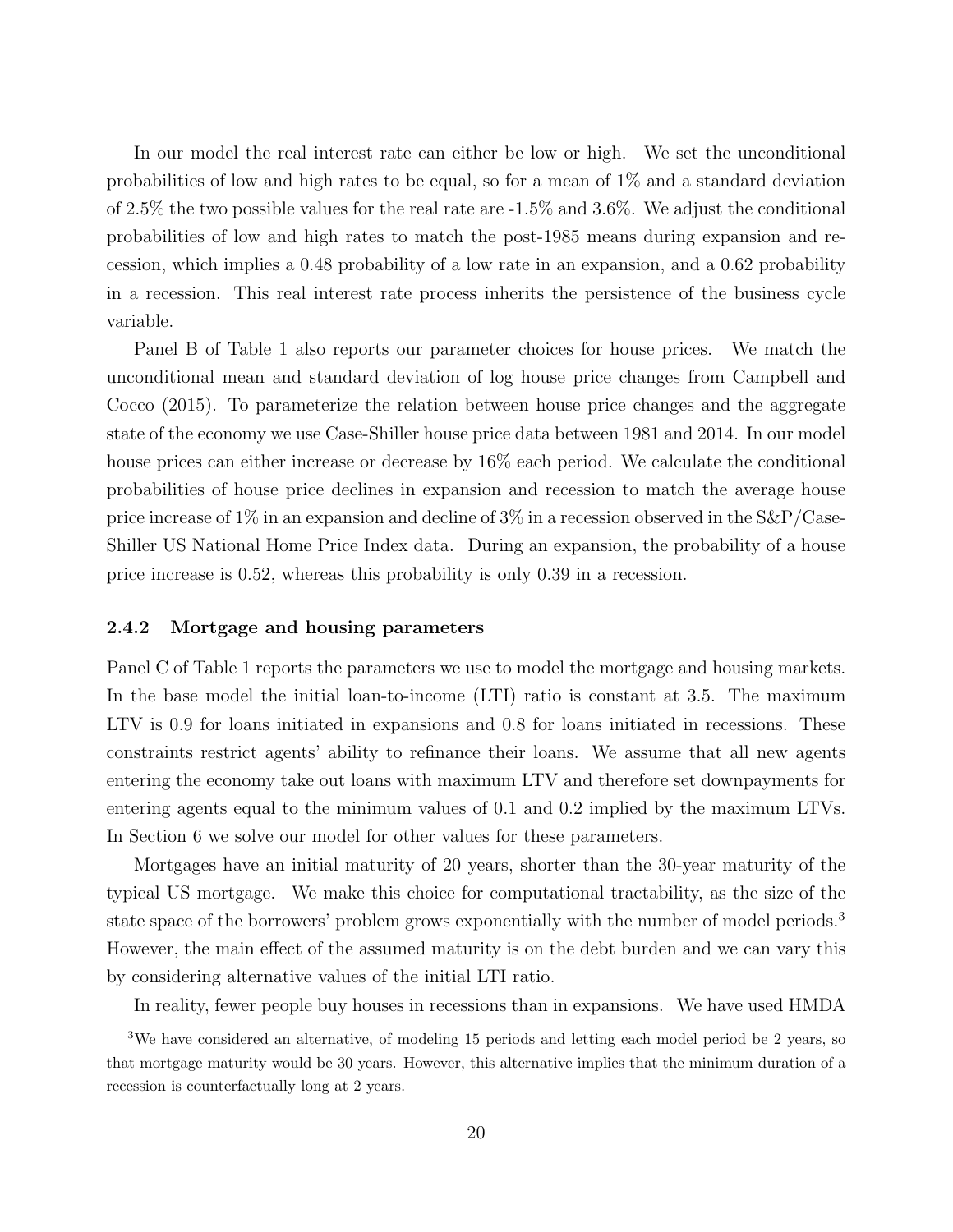data from 2004 to 2014 to calculate the value of mortgages originated for house purchase in each year. The ratio of originations in recession years to originations in expansion years is 0.65. In the model we assume that only this fraction of the agents that enter our economy in a recession buy houses. Homebuyers are the agents with the highest income; other agents move to the rental market and stay in it for the remainder of their lifetime.

There are no charges to borrowers for prepaying mortgages, but refinancing incurs a cost equal to 1.5% of house value (Chen et al. (2020)). There is a 6% commission paid on house value when a mortgage is prepaid and the house is sold. In event of default, there is a loss to lenders of 27% of the value of the house, reflecting a combination of the costs of selling the house and foreclosure losses (Campbell et al.  $(2011)$ ).

Finally, our model has three housing parameters: property taxes at 1.5% of value per year, maintenance expenses at 2.5% of value per year (both taken from Campbell and Cocco (2015)), and a rental premium of 1%. In Section 7 and in Appendix C we perform robustness to several of the parameters shown in Table 1.

#### 2.4.3 Preferences and labor income process of the borrowers

Panel A.1 of Table 2 reports the borrowers' preference parameters. We set the subjective time discount factor to 0.98, the coefficient of relative risk aversion to 2, and the bequest parameter b so that agents in our model accumulate financial savings at a rate similar to that observed in the data. More precisely we target a terminal value for financial wealth that roughly matches the average level of \$20,400 observed for individuals aged between 35 and 44 in the 2013 wave of the Survey of Consumer Finances (SCF).

Beyond the financial implications of default, our model assumes that default creates disutility for borrowers through a "stigma" effect (Guiso et al. (2013)). In the base case we set the value for the stigma parameter  $\lambda$  to 0.1 so that average mortgage default rates generated by the model match those in the data (discussed in Appendix B). A high value for stigma reduces the incentives for individuals to default for strategic reasons, so that when default happens it is more likely to occur when borrowers have low income. Ganong and Noel (2020) use monthly administrative data linking income and mortgage default to study the motives behind default decisions, distinguishing between strategic and adverse cash-flow events. They find that almost all defaults are associated with cash-flow shocks, and their data are consistent with a model with a stigma parameter of the sort we assume.

We take the earnings process parameter values from Guvenen et al. (2014), and report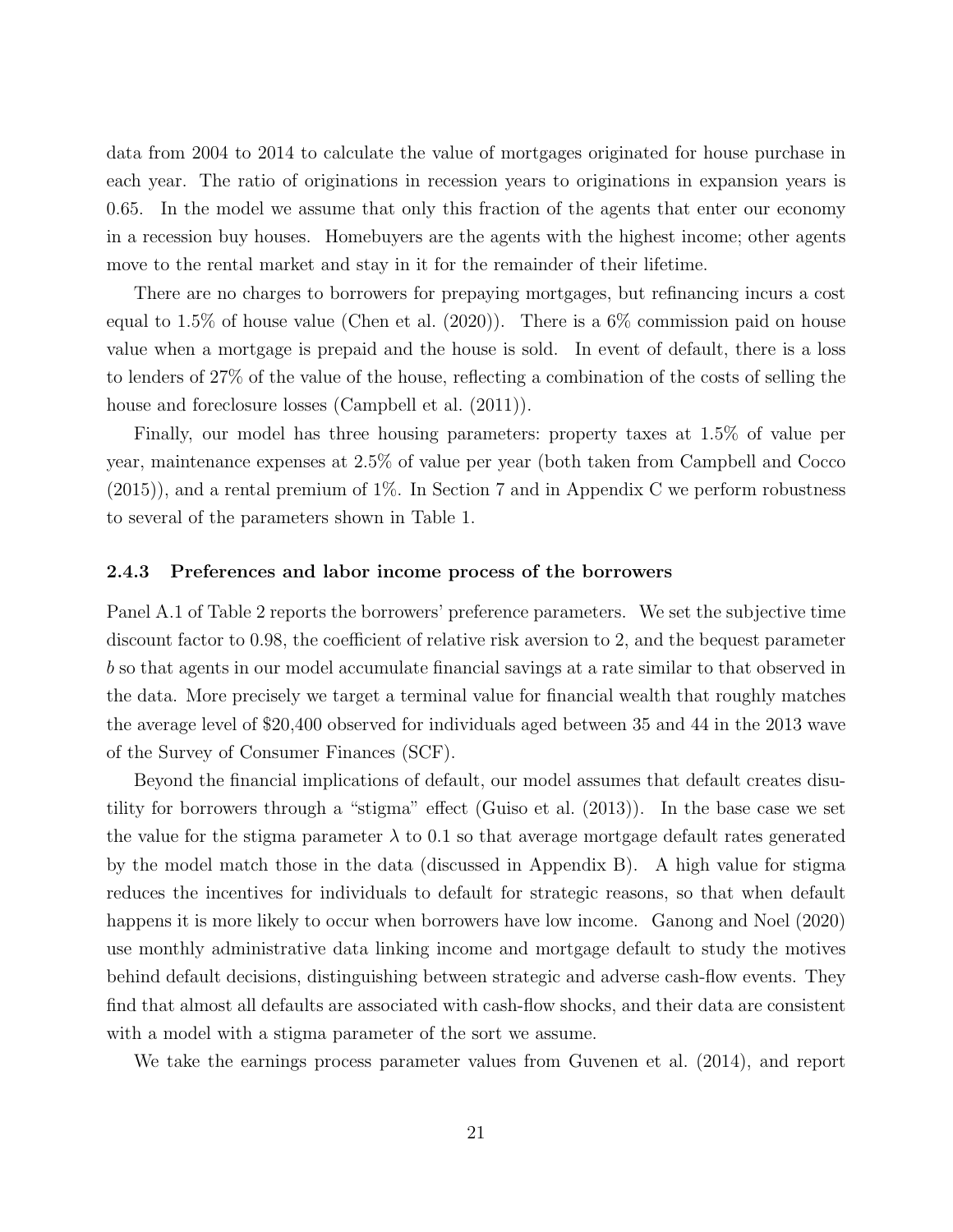them in the appendix. We assume a flat income tax rate of 20%, with mortgage interest tax deductible at this rate.

#### 2.4.4 Preferences and income process of the lender

We assume that the representative lender has the same preference parameters as borrowers do: a time discount factor of 0.98 and a risk aversion coefficient of 2. However, the representative lender differs from borrowers along several important dimensions. First, the lender has an infinite horizon, compared to the finite horizon of borrowers. Second, individual borrowers face an increasing income profile that creates a motive to borrow, and they have outstanding mortgage debt while the lender has no debt.

We calibrate the income process of the representative lender so that the model generates a more volatile stochastic discount factor and a higher Sharpe ratio in recessions than in expansions, and ARM mortgage premia that match the data.

We have obtained monthly data on ARM effective rates from the Federal Housing Finance Agency, covering the period 1986–2008 (the series was discontinued at this point). From these effective rates, we subtract the one-year bond yield and calculate the average mortgage premia during NBER recession and expansion months. The values are 3% and 1.7%, respectively.<sup>4</sup>

We set the ARM premium in the model to  $3\%$  in a recession and 1.7% in an expansion, and choose the ratio of the average lender income in expansions to recessions so that the net present value per loan for loans initiated in recessions and expansions is the same. The net present value obtained in this way is the base case. The implied lender income process has a ratio of average income in expansions to average income in recessions of 2.7, and a standard deviation of permanent income shocks of  $10\%$ <sup>5</sup> Panel A.2 of Table 2 reports these parameters.

The parameter in the last row of Panel A.2 measures the importance of the mortgage cash flows relative to the income that the lender has from other assets. One possible way to interpret the lender in our model is as a financial intermediary. We obtain data from the Federal Reserve Board, from 2004 to 2018, on the value of real estate loans in the balance sheets of commercial banks. The ratio of the value of these loans relative to other bank assets is 19.4%, so we set the unconditional mean of mortgage cash flows relative to the income from

<sup>&</sup>lt;sup>4</sup>If we use the Freddie Mac interest rate survey, the corresponding ARM recessions and expansions premia are 2.7% and 1.4%, respectively.

<sup>&</sup>lt;sup>5</sup>We have also investigated counter-cyclical income risk as a potential source of the dispersion in Sharpe ratios across the cycle, but its quantitative effects are significantly smaller than the drop in average income in recessions.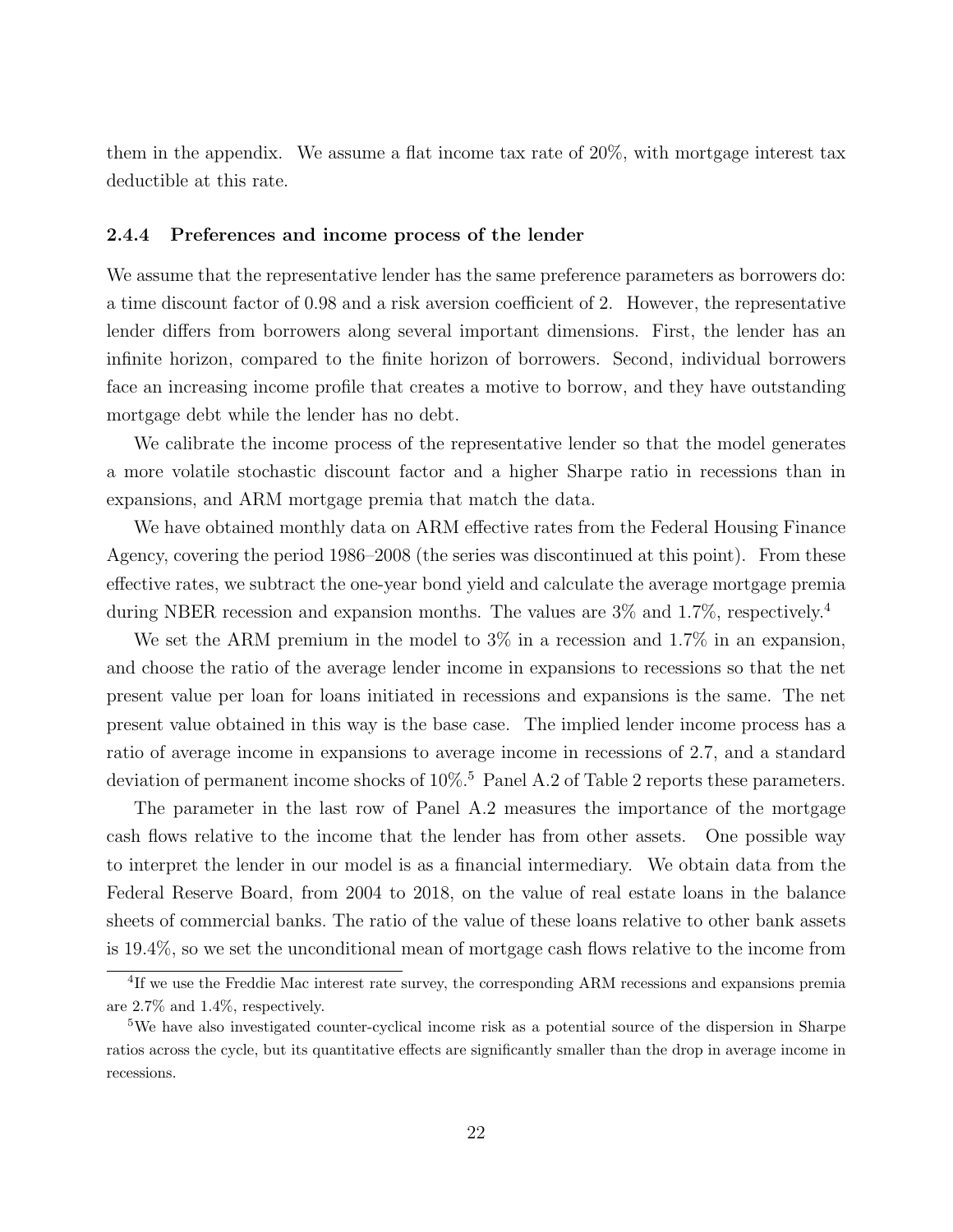other assets equal to 20%. This means that in our model mortgages are a significant part of the lender's wealth; they have an impact on its consumption choices and the equilibrium stochastic discount factor (which would not be the case if the mortgages were marginal, i.e. an infinitesimal part of the lender's wealth). This parameter also provides a scale between the borrowers' and lender side of the model.

The average lender income level that leads to an expected ratio of mortgage cash flows to income of 20% depends on the equilibrium choices of borrowers. We determine this income level for the base case plain-vanilla ARM contract by solving for an additional fixed point. More precisely, we iterate on the income level so that, in equilibrium, the ratio of mortgage cash flows to lender income is 20%. The lender's income level remains at the same value in all the experiments that we carry out, even if a change in the type of mortgage contract leads to a change in the expected ratio of mortgage cash flows to income. This ensures that all policies are comparable to the benchmark plain-vanilla ARM contract.

#### 2.4.5 Asset pricing moments

In Panel B of Table 2 we report values for some of the equilibrium asset pricing moments and other quantities generated by our model. In Panel B.1 we do so for the case in which the mortgages are marginal in the lender's portfolio. This is simply to help us understand the role that mortgage cash flows play in the model. The first two lines report the expected values for the inverse of the stochastic discount factor conditional on low/high interest rate and recession/expansion. We see that their values are equal to the level of the risk-free rate in expansions, but are somewhat higher in recessions. This happens because there is a small proportion of observations, equal to 0.8% of the total, for which our representative lender is borrowing constrained. All of these observations correspond to recession periods, and to high values of the inverse of the stochastic discount factor.<sup>6</sup> They may be interpreted as times of stress or scarcity of capital in the financial system, among the agents providing the loans.

The next two rows show that the volatility of the stochastic discount factor and the maximum Sharpe ratios are roughly twice as large in recessions than in expansions. And the last row of Panel B.1 reports the average ratio of the lender cash-on-hand relative to income. The value is higher in recessions than in expansions, but this is because of the fall in income in bad times.

 $6$ The expected values of the inverse of the stochastic discount factor calculated without these observations are always equal to the risk-free rate.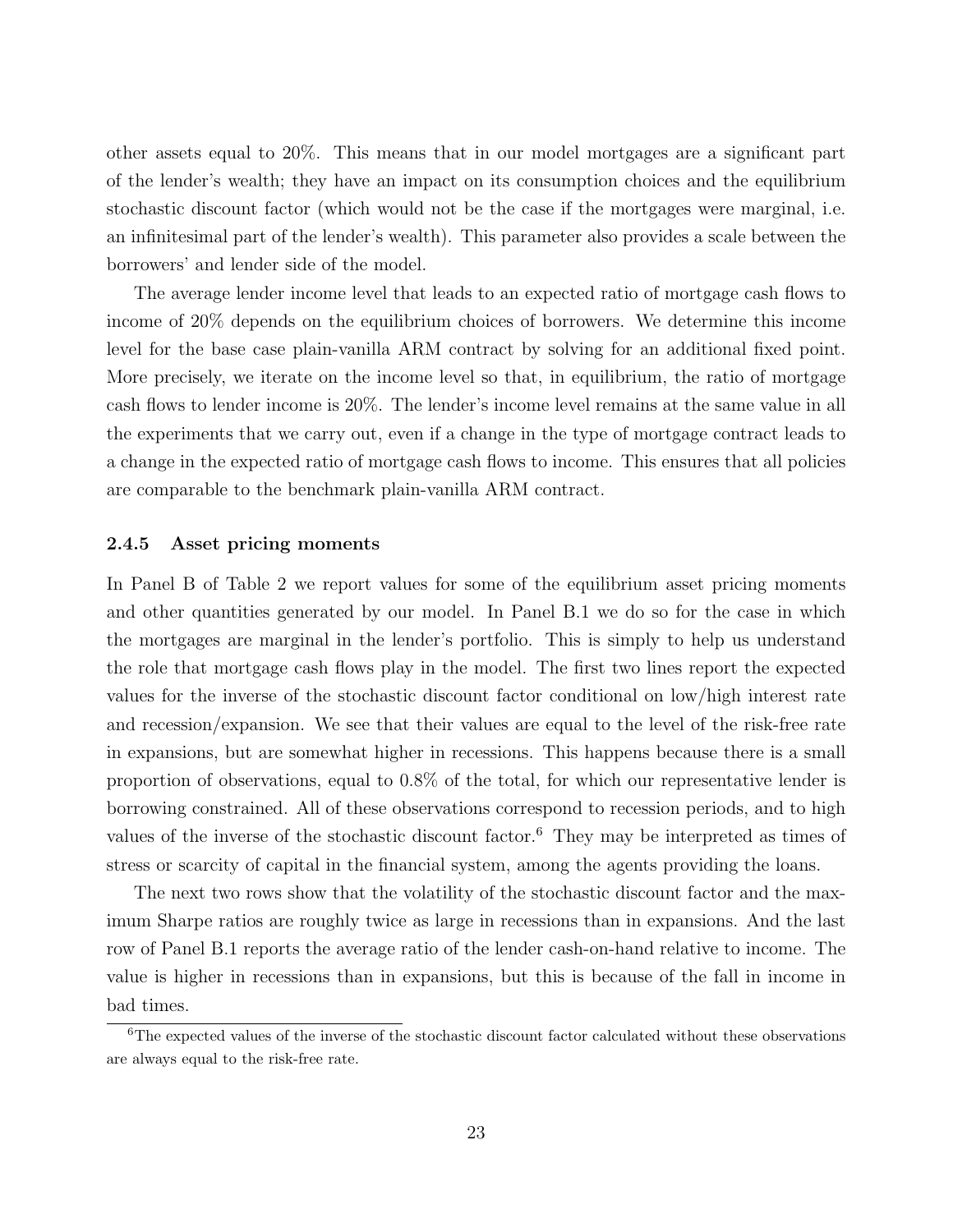In Panel B.2 of Table 2 we report the model results for the baseline ARMs scenario, i.e. for the case in which the mortgages are a significant part of the lender's portfolio. The mortgages play a stabilizing role in the lender's wealth, and contribute to an increased ability to smooth consumption. This can be seen in several ways. First, the lender accumulates less cash-onhand due to a reduced precautionary savings motive. This in turn leads to an increase in the proportion of observations for which the lender borrowing constraint binds, which is now equal to 2% of the total. Second, in spite of the reduced savings, the volatility of the stochastic discount factor and the maximum Sharpe ratio are slightly lower.

#### 2.4.6 Default in the model versus the data

Before we evaluate alternative mortgage structures, we briefly compare to the data some model predictions that were not directly targeted in our calibration. We focus on default, given its importance for our analysis, and in particular on time-series and cross-sectional patterns in default since the overall average default rate is targeted by our choice for the value of the stigma parameter.

The model endogenously generates a pattern for the dispersion in default rates across the cycle that is similar to that observed in the data, with higher default rates in recessions than in expansions. For our baseline ARM contract, the default rate is 0.018 in recessions and 0.012 in expansions Therefore, default in our model is counter-cyclical with a difference between expansions and recessions of -0.006. This dispersion is not targeted by our parameter choices; it is due to the income and house price shocks that borrowers face and the endogenous model quantities and choices.

In the data, there is considerable variation in both the average level and the cyclical dispersion of default rates that depends on the particular default measure (charge-off rates, mortgage delinquency, foreclosure rates), the type of mortgage, and the sample period. For instance, Federal Reserve data on charge-off rates on residential mortgage loans, available since the first quarter of 1991 and described in Appendix B, are equal to 0.009 in recession years and 0.004 in expansion years. The degree of cyclicality is -0.005.

Data from the Mortgage Bankers Association show foreclosure rates for prime ARMs (for subprime ARMs) of around 0.005 (0.02) in the expansion years before the Great Recession, rising to around 0.02 (0.06) during the Great Recession. This is a higher degree of cyclicality than in our model, but the fairly high foreclosure rates during the Great Recession are not representative of those of previous recession years.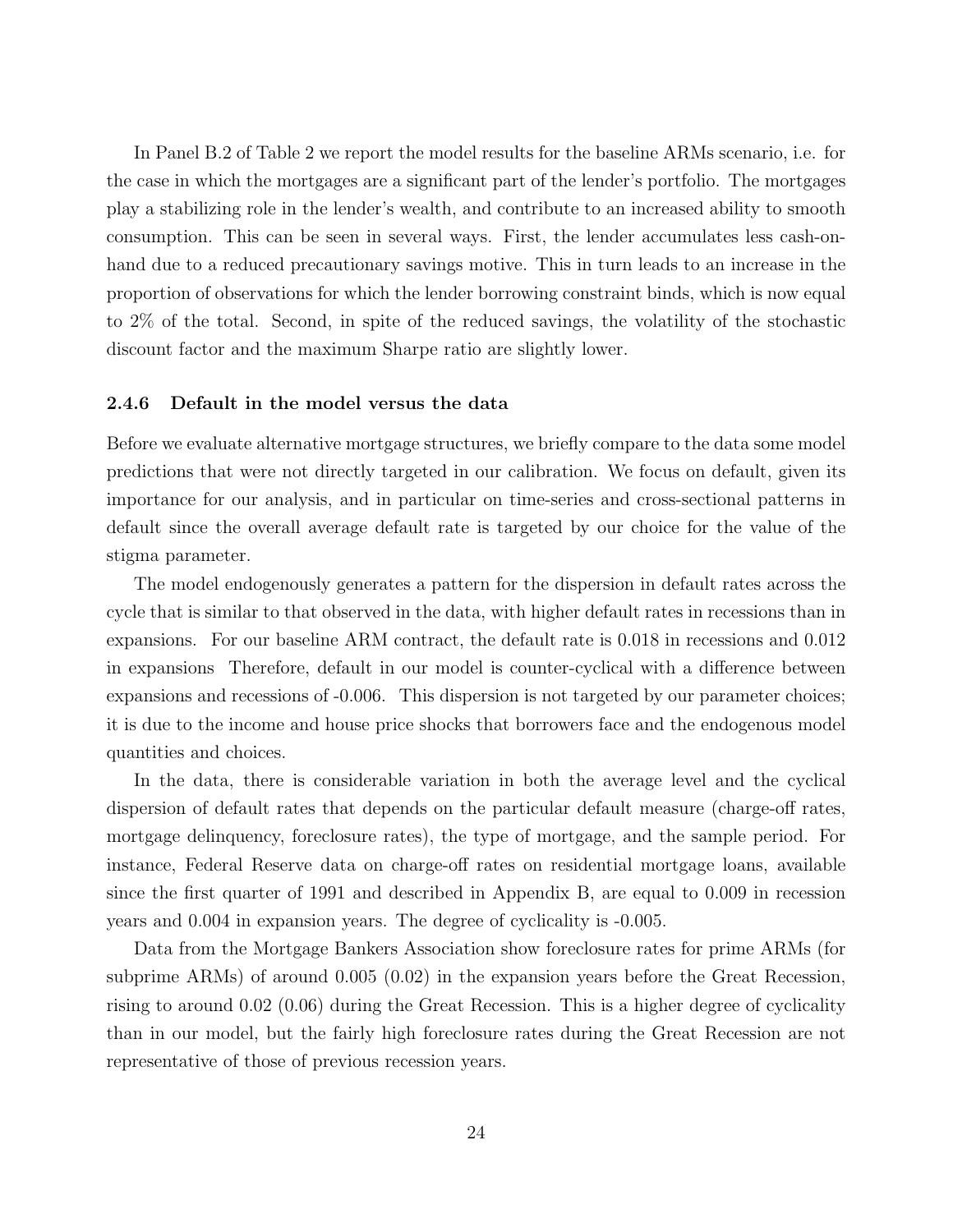The model also generates predictions for cross-sectional variation in default with LTV and with residual income (defined as the income left after making required mortgage payments, as in Gerardi et al. (2015)), that resemble those in the data. Figure 1 plots the model's implied default rates for different LTV ranges and levels of residual income, measured at the point of default. It shows that the probability of default is increasing in LTV and decreasing in residual income. These patterns are similar to those shown by Gerardi et al. (2015).

# 3 Mortgage Structure and Macroeconomic Stabilization

In this section we focus on the implications of alternative mortgage structures for macroeconomic stabilization, and in section 4 we characterize the use that the agents make of the options. In both sections, we first evaluate the impact of augmenting an ARM with an option to extend maturity during a recession, and then turn our attention to a FRM with an option to convert to an ARM during a recession.

# 3.1 Alternative adjustable rate mortgages

### 3.1.1 Baseline ARMs

We first describe the results for baseline ARMs, the benchmark mortgages to which we compare all other mortgage types.

Table 3 is the main results table. The first two columns report the results for baseline ARMs, without an option to extend loan maturity. The first column reports the mean values for several variables of interest, and the second column reports their cyclicality (the difference between the values in expansions and those in recessions). The first row shows that the average ARM loan premium is 0.020 and is countercyclical with a cyclicality of −0.013. The second row shows that the average default rate is 0.013 and is again countercyclical with a cyclicality of  $-0.006$ .

Individual borrowers experience positive and procyclical income growth, 0.027 on average with a cyclicality of 0.046. The fourth row of Table 3 shows that individual borrowers' consumption growth is on average higher and more procyclical than their income growth, 0.040 on average with a cyclicality of 0.073. This is due to the effects of leverage and fluctuations in collateral value. When a recession hits and income drops, levered agents are forced to cut consumption proportionally more than income to meet their mortgage payments.

Even though individual borrowers face expected income and consumption growth while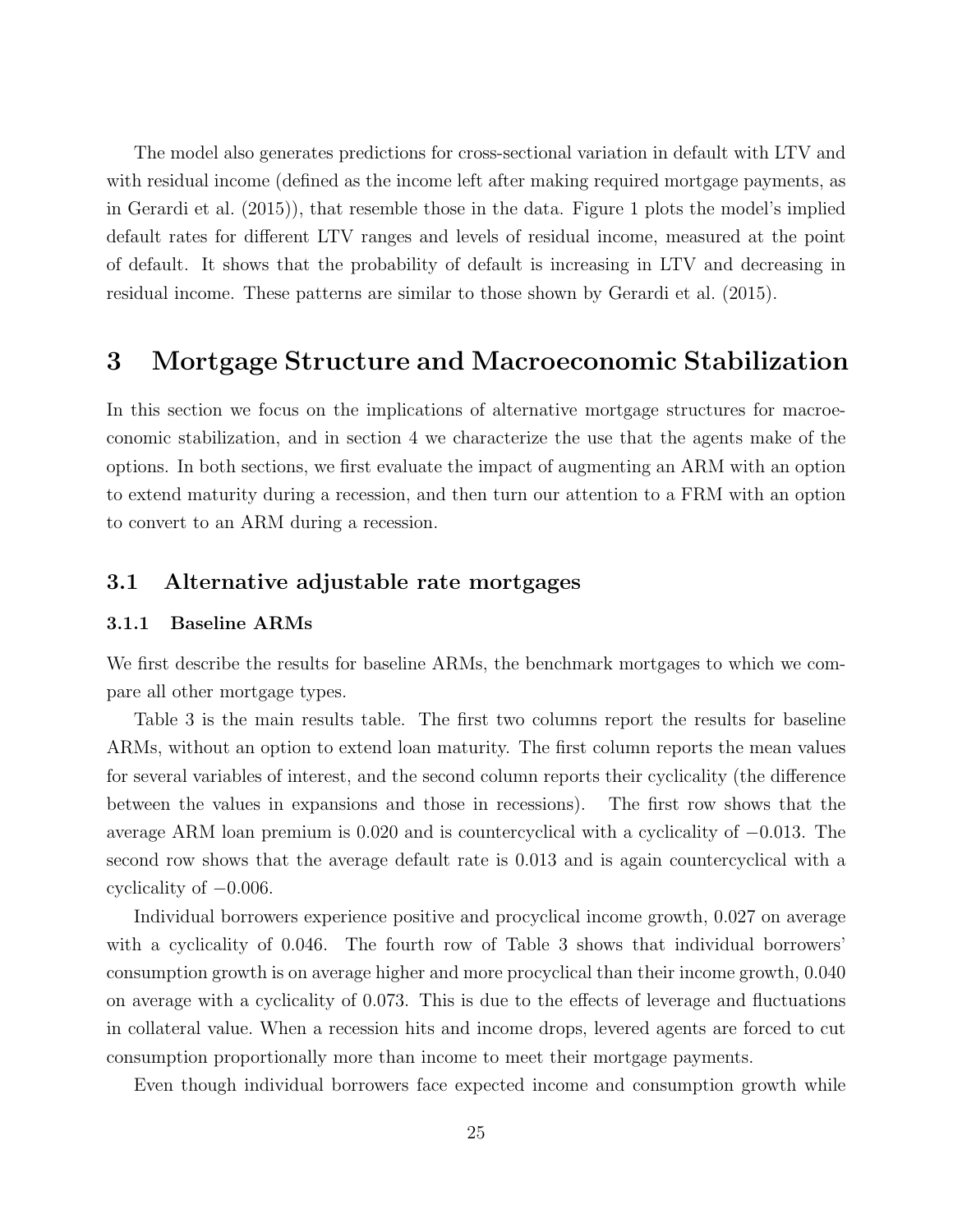they are in our economy, in each period a new set of agents enters the economy and another drops out, so aggregate income and consumption of borrowers in our model are stationary. In other words, the log change in the aggregate consumption of borrowers is on average zero, but its cyclicality is similar to that of the log change in individual borrower consumption.

The next two rows of Table 3 report lender side variables. The unconditional mean of the lender's cash-on-hand to income is equal to 2.363, with a cyclicality of -2.030. The countercyclicality of this ratio largely reflects the fact that the denominator of the ratio increases in good times. The consumption of the representative lender is strongly procyclical with a cyclicality of 0.107. This reflects our calibration of the lender's income process, needed to generate a volatile stochastic discount factor and realistic cyclicality in mortgage loan premia.

A risk-neutral lender. To illustrate the importance of lender risk aversion, we have calculated model results for baseline ARMs for the case of a risk-neutral lender. In this case we calculate the expected present value of the loan cash flows using the risk-free rate for discounting. We then solve for the equilibrium mortgage premia so that the expected present discounted value of the loan cash flows is the same as in the base case. The equilibrium values are a recession (expansion) premium of  $0.016$  (0.011), implying a cyclicality of  $-0.005$ . Therefore, in the model with a risk-neutral lender there is much less variation in mortgage premia over the business cycle. With risk neutrality, mortgage premia vary only because of differences in the expected cash flows of loans originated at different points in time and because of the correlation between interest rates and the business cycle. In our model with lender risk aversion and an endogenous stochastic discount factor, both expected cash flows and time variation in the volatility of the stochastic discount factor matter for mortgage pricing. The model with a risk-neutral lender also implies default rates that are lower on average at 0.011 and slightly less countercyclical with a cyclicality of −0.005.

### 3.1.2 Maturity extension ARMs

In the next two columns of Table 3 we evaluate an ARM with an option that allows borrowers to pay only interest and extend loan maturity in recessions. This option cannot be replicated through cash-out mortgage refinancing for two reasons. First, the option to extend maturity is available to all borrowers, including those with low or negative home equity. In other words, we assume that the leverage constraint does not apply in the case of maturity extension.<sup>7</sup>

<sup>7</sup>DeFusco and Mondragon (2020) document frictions to refinancing during recessions in the US mortgage system.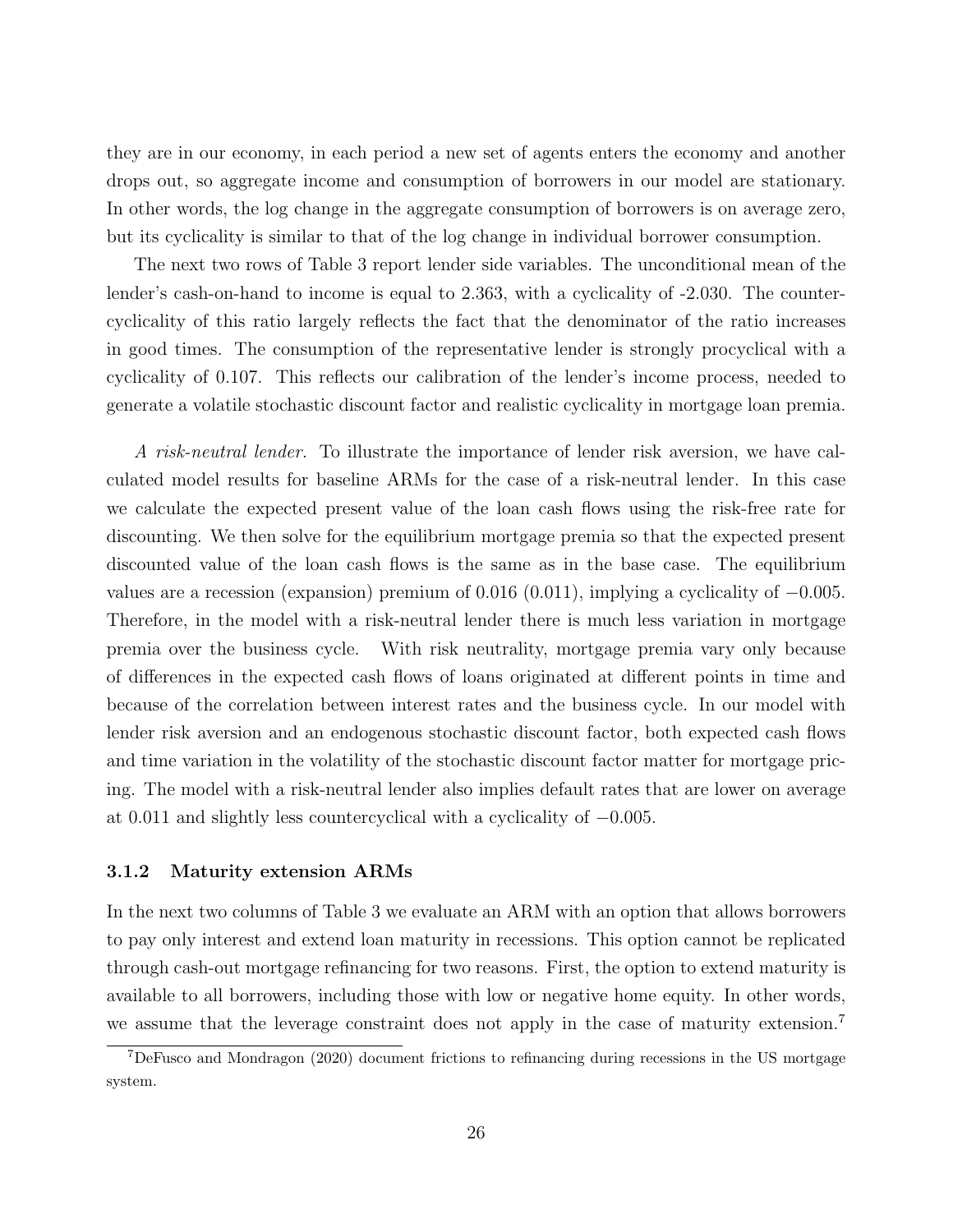Second, unlike for mortgage refinancing for which there is a loan origination cost, we assume that there is no monetary cost associated with the exercise of the option to extend maturity.

When we introduce the maturity extension option in the model, its exercise by borrowers leads to an increase in the average duration of mortgage loans and a decrease in the number of loans that are originated. The increase in average duration and the reduction in the number of new loans are larger for loans originated in recessions. The duration effect leads to an increase in the net present value per loan: the loans are outstanding for more periods and the lender receives the premium for longer. However, the effects on the total NPV of the lender are much smaller, due to the counteracting effect of the reduction in the number of loans granted. Since we want to take into account the latter effect, when solving for the mortgage premia for maturity extension ARMs, we find the mortgage premia that generate the same unconditional total net present value of the loans as in the base case ARMs. This implies that in the maturity extension scenario the lender has the same total expected net present value of mortgage loans but a higher net present value per loan.<sup>8</sup>

Equating the total net present value of mortgage loans translates, in equilibrium, into a reduction in mean loan premia of 0.002 relative to baseline ARMs. The main reason is a lower probability of default and lender losses in bad times. As can be seen in the second row of the table, default is now procyclical with a cyclicality of 0.011. Default rates decrease in recessions, as borrowers exercise the option to extend maturity rather than default on their mortgages. Some of these borrowers end up defaulting when the recession ends and they need to start making principal repayments once again. Overall (across expansions and recessions) there is no significant change in average default rates relative to the base case. The option to extend loan maturity shifts defaults from recessions to expansions, which may have benefits in stabilizing the macroeconomy, rather than reducing the unconditional average default rate.

The option to extend loan maturity allows agents to defer payments in recessions and in this way to better smooth consumption over the business cycle. During a recession a proportion of 0.61 of borrowers exercise the option (this is the negative of the −0.606 cyclicality in the option exercise rate since the option is only available during a recession.) The cyclicality in borrower consumption decreases from 0.073 for the baseline ARMs to 0.065 for the maturity extension ARMs. In addition, there is a small decline in the unconditional mean of individual

<sup>8</sup>The alternative, of adjusting mortgage premia so that the net present value per loan is the same as in the baseline case, leads to a larger reduction in mortgage premia, particularly during recessions, with additional macroeconomic stabilization benefits. However, in this case the lender's total net present value of mortgage loans would be lower than in the base case.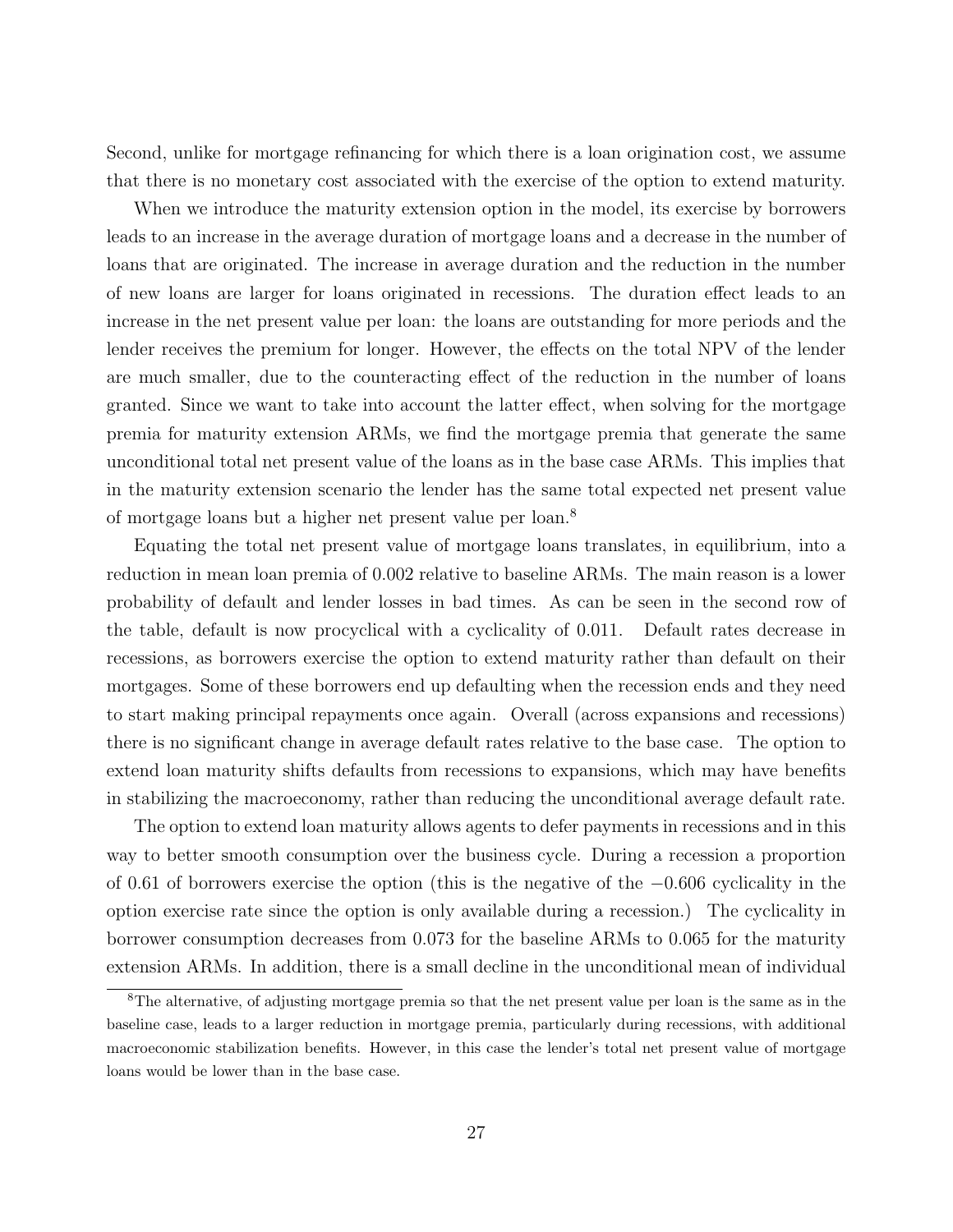consumption growth, from 0.040 in the base case to 0.039, due to a reduced precautionary savings motive. This implies that in the maturity extension scenario borrowers' consumption is higher when they enter the economy and they are able to better smooth consumption over the life cycle.

The maturity extension option has two main effects on the lender reported in Table 3. First, the lender accumulates significantly more cash-on-hand, 3.163 compared to 2.363 for the baseline case, due to a precautionary savings motive. Second, the lender's consumption is more procyclical, with a cyclicality of 0.137 as compared with 0.107 for the baseline case. This means that some of the consumption stabilization benefits to borrowers are counteracted by the effects on the lender's consumption. However, there still is an aggregate benefit, as the cyclicality of aggregate consumption is reduced from 0.082 in the baseline case to 0.078 for maturity extension ARMs. Naturally, the benefit of aggregate consumption stabilization would be greater if we were to assume that a fraction of the lenders are abroad (so that we would not take them into account in the aggregation).

The last two rows of the table report the welfare gains of the maturity extension option relative to baseline ARMs, in the form of consumption-equivalent variations. Both borrowers and the representative lender are better off, but the gains for borrowers are an order of magnitude larger, equal to 0.015 of annual consumption, compared to 0.001 for the lender. The reason why the lender is better off is that, although mortgages are priced using marginal utility, the lender benefits from infra-marginal lending.

# 3.2 Alternative fixed rate mortgages

### 3.2.1 Baseline FRMs

We begin our study of FRMs by pricing a standard FRM with no options other than the standard refinancing option and the option to default. Recall that since our model has zero inflation, FRMs in our model should be interpreted as inflation-indexed FRMs and not the commonly observed nominal FRMs. We determine FRM premia endogenously, by iterating on the borrowers' and lender's problems until we find the premia that generate the same net present value as in the baseline ARMs. To facilitate comparison with ARMs, we report FRM premia relative to the short-term interest rate.

The results in the first row of Table 3 show that mortgage premia for FRMs are slightly lower on average and more strongly countercyclical than for baseline ARMs. FRM premia are higher than ARM premia in recessions and lower than ARM premia in expansions. This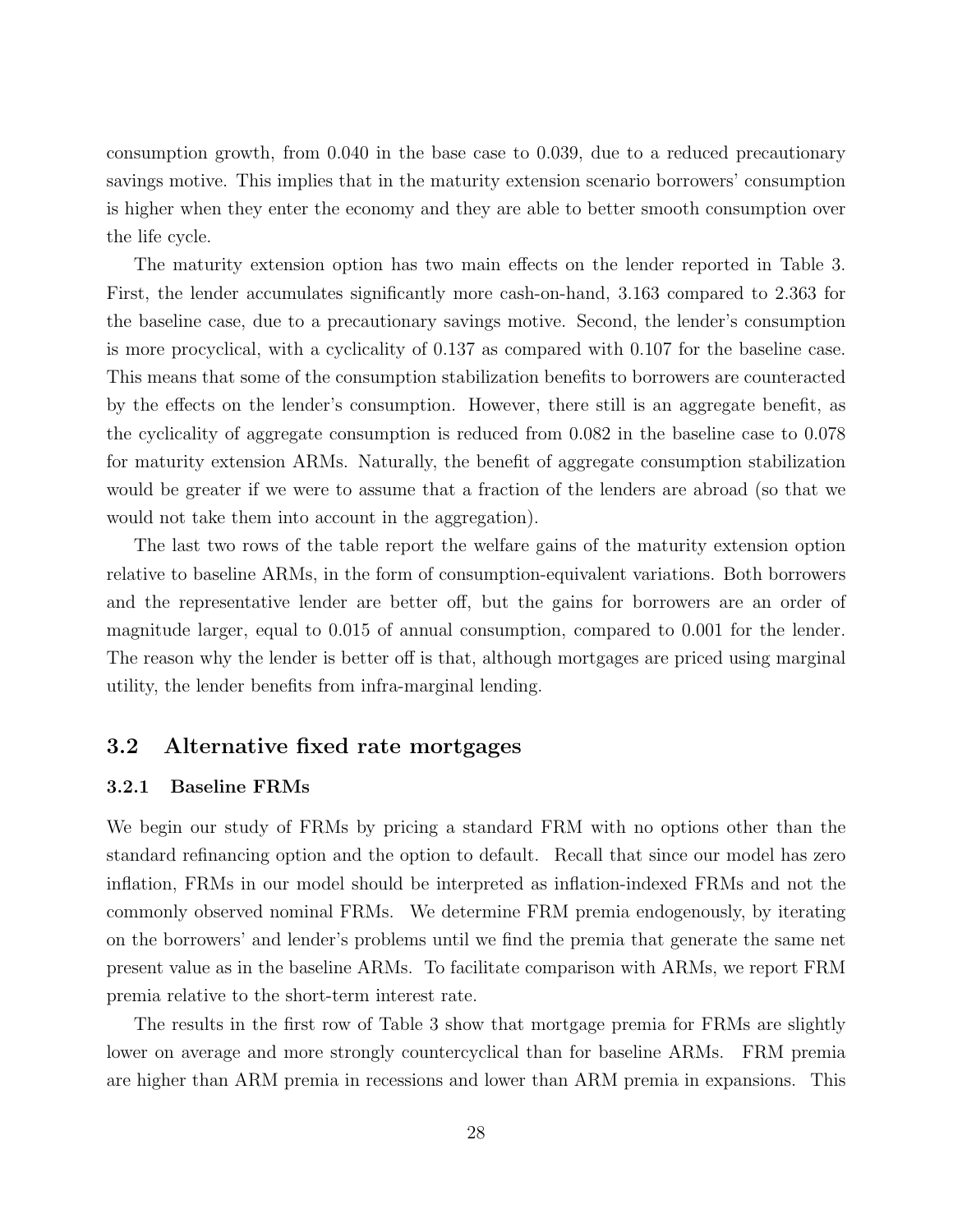primarily reflects shifts in the term structure of riskless interest rates, which tends to be upward sloping in recessions and downward sloping in expansions. Since the FRM is a long-term fixed-income security, its yield tends to be higher relative to the short rate during recessions.

FRMs have a similar average default rate to ARMs, but FRM defaults are more strongly countercyclical with a cyclicality of  $-0.009$  compared to  $-0.006$  for baseline ARMs. FRM borrowers in a situation of negative equity and unable to refinance cannot take advantage of the decline in interest rates that tends to occur during bad times, and are therefore more likely to default. Those unable to refinance but able to meet mortgage payments are more likely to need to cut consumption. This explains why FRM borrowers have more strongly procyclical consumption growth with a cyclicality of 0.075 as compared to 0.073 for baseline ARMs.

The higher default rates of FRMs during recessions create losses to lenders that generate higher precautionary savings and more strongly procyclical lender consumption. Despite these macroeconomic disadvantages of FRMs, in our model agents prefer them to baseline ARMs: the welfare gain of a FRM relative to a baseline ARM is equivalent to 0.004 and 0.022 of annual consumption for borrowers and for the lender, respectively.

#### 3.2.2 FRMs with an ARM conversion option

Eberly and Krishnamurthy (2014) and Guren et al. (2020) emphasize the benefits for macroeconomic stability of switching borrowers from a FRM to an ARM when a recession hits. The switch allows borrowers to benefit from lower rates and mortgage payments. We investigate in the context of our model the benefits of giving borrowers an option to switch to an ARM during bad times. We assume that such a switch is costless and that all borrowers, including those with negative home equity, are allowed to switch. When they do so, they switch to a plain vanilla ARM with the same principal outstanding and mortgage premia as the baseline ARMs, and they stay on the ARM contract for the rest of their lives unless they default.

We note some important differences between our setting and that of Guren et al. (2020). We treat the switch as a borrower option, we incorporate lender risk aversion in our analysis, we model lender consumption choices, and we solve for the equilibrium mortgage premia that generate the same net present value for mortgage loans. On the other hand, we do not solve for equilibrium in the housing market, so that we are only able to capture the first-round effects of mortgage design.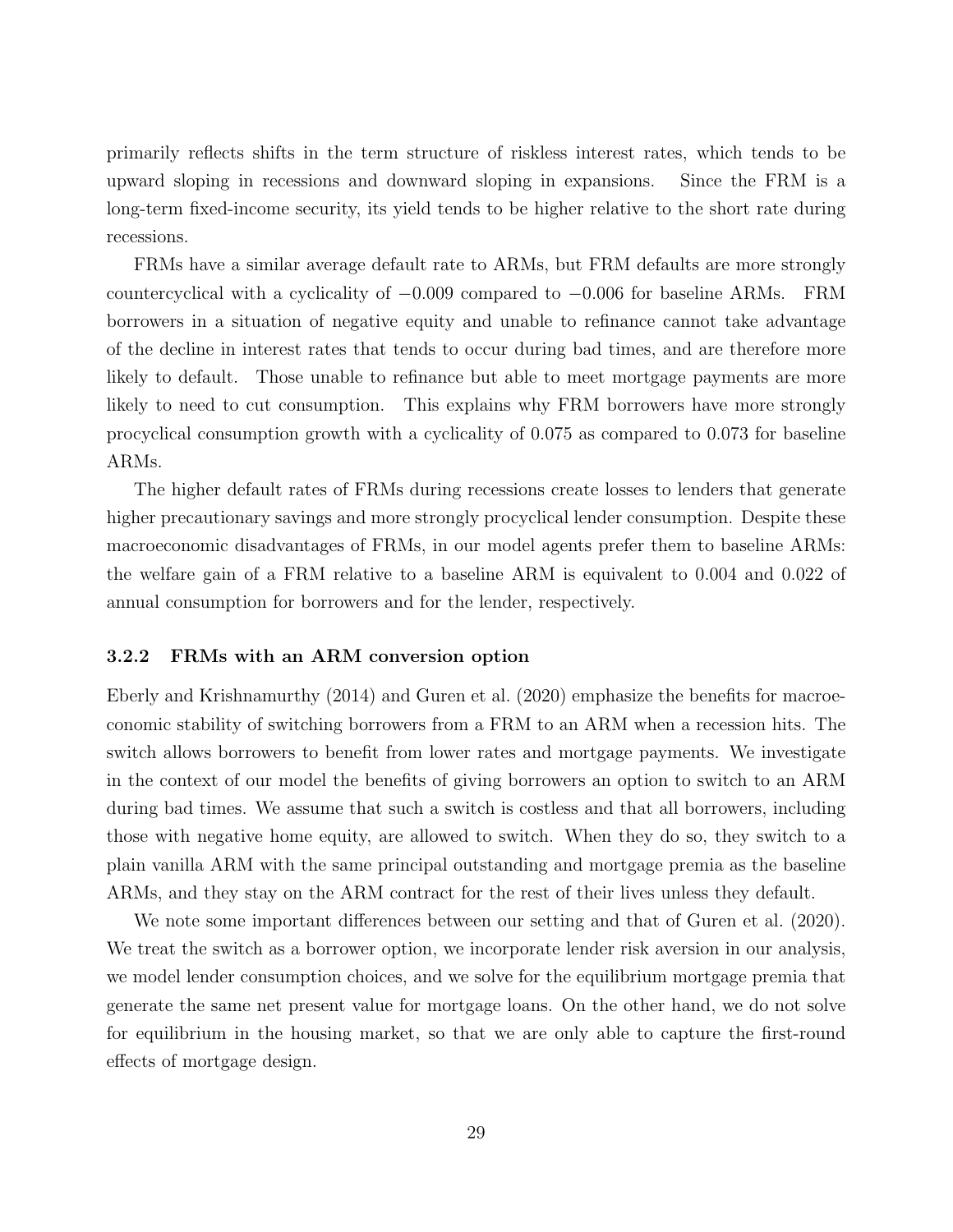The results in the last two columns of Table 3 show that borrowers do take advantage of the option to switch to the ARM. Conditional on having a FRM without having defaulted, a proportion of almost 0.55 of borrowers exercise the option (this is the negative of the cyclicality of −0.546 in option exercise since the option is only available in recessions.) The recession periods when borrowers exercise the option are those when interest rates are low.

The optimal use of the option by borrowers imposes significant losses on the lender, precisely at those times when its marginal utility of consumption is at the highest level (in recession periods with a low return on savings). This means that mortgage premia must increase so as to maintain the same net present value of the loans. The average mortgage premium is 0.025 for the FRM with the option compared to 0.019 for the baseline FRM.

The switching option does have a stabilizing effect in the economy during bad times. As Table 3 shows, the default rate is less countercyclical and the growth rates of borrower and lender consumption are less procyclical than for the plain vanilla FRM. However, all these variables are more strongly cyclical than they are in the case of the maturity extension ARM. In addition, the switching option reduces the welfare of both borrowers and the representative lender once endogenous adjustments in mortgage pricing are taken into account.

## 3.3 Interest rate reduction during recessions

Monetary authorities may be able to provide cash-flow relief to borrowers by reducing interest rates during recessions. To further characterize the consumption stabilization provided by the alternative mortgage contracts, we calculate the average log changes in the consumption of borrowers during recessions for different movements of the risk-free rate.

The results are shown in Table 4. The first row reports the results for the base case ARM. The first column reports the average log consumption change when interest rates are low in the period before the recession and they stay low during the recession, the second column when they are high before the recession and they are reduced in the recession period, and so on. The results confirm the notion that a decline in interest rates during recessions helps ARM borrowers and stimulates their consumption, with a model-implied increase of 0.003. However, this requires that monetary authorities do have the possibility of reducing rates when the recession hits. If rates are already low and stay low in a recession, the consumption of ARM borrowers declines by 0.012.

In the second row of Table 4 we report similar statistics for ARMs combined with an interest-only option to extend maturity during recessions. The policy option has a sizeable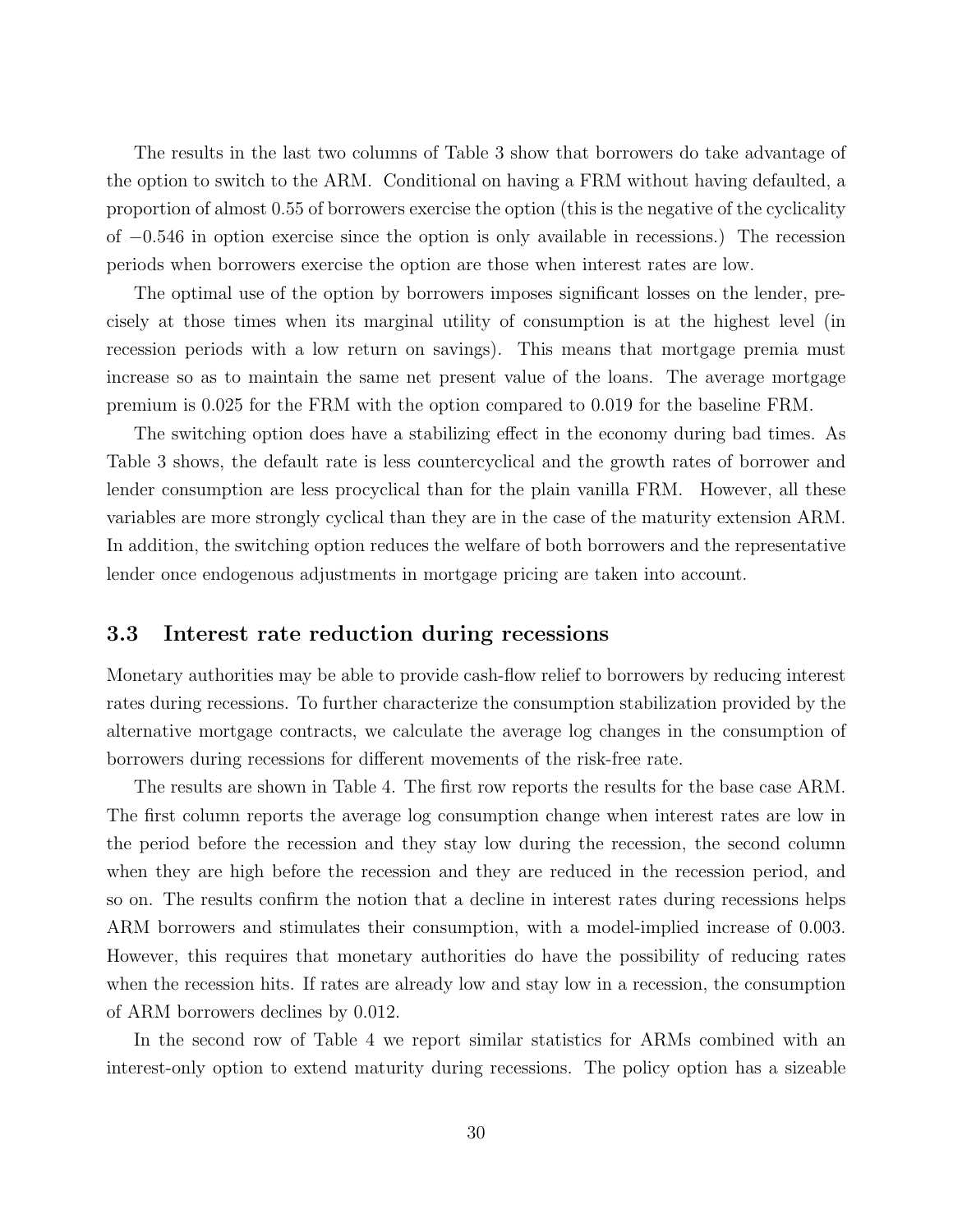effect on the consumption of borrowers, reducing the consumption decline when rates are already low at the onset of a recession to only 0.006.

The results for the baseline FRMs are reported in the third row. FRM consumption declines are greater than ARM consumption declines whenever interest rates are low during the recession (whether or not they were already low at the start of the recession). FRM borrowers with insufficient home equity to refinance are unable to take advantage of low interest rates and are forced to cut consumption by more.

The final row of Table 4 shows that the FRM with the option to convert to ARM during recessions allows borrowers to take advantage of low interest rates during recessions, since their consumption declines are lower than for the baseline. However, the ARM with an interest-only option has a much lower consumption decline during recessions. This is true regardless of the movements in interest rates that occur during the recession, as shown by Table 4.

### 3.4 Summary comparison of mortgage contracts

We briefly summarize the comparison of the mortgage contracts that we have studied, focusing on their implications for macroeconomic stability. The top two panels of Figure 2 show the cyclicality of the default rate and of aggregate consumption, respectively. The blue bars refer to ARMs and the red bars to FRMs. The solid bars refer to the base mortgages, and striped bars to the mortgages with options.

Panel A shows that defaults are much more likely to be low in recessions when borrowers have ARMs with interest-only options (the default rate becomes procyclical in the presence of the option). In comparison, FRMs with switching options are much less effective at shifting default from recessions to expansions.

Panel B shows the cyclicality of aggregate consumption growth (the difference between log consumption in expansions and recessions). Consumption growth is more stable when borrowers have ARMs with interest-only options. The procyclicality of consumption growth is highest for plain vanilla FRMs. And although adding an option to switch to an ARM to the FRM helps to stabilize consumption growth, its procyclicality still is considerably higher than that of the ARM with an interest-only option available in recessions.

The bottom two subplots of Figure 2 report the consumption-equivalent welfare gains for alternative mortgage contracts, for borrowers and for the representative lender, using the plain-vanilla ARM as the base case. The interest-only option generates significant welfare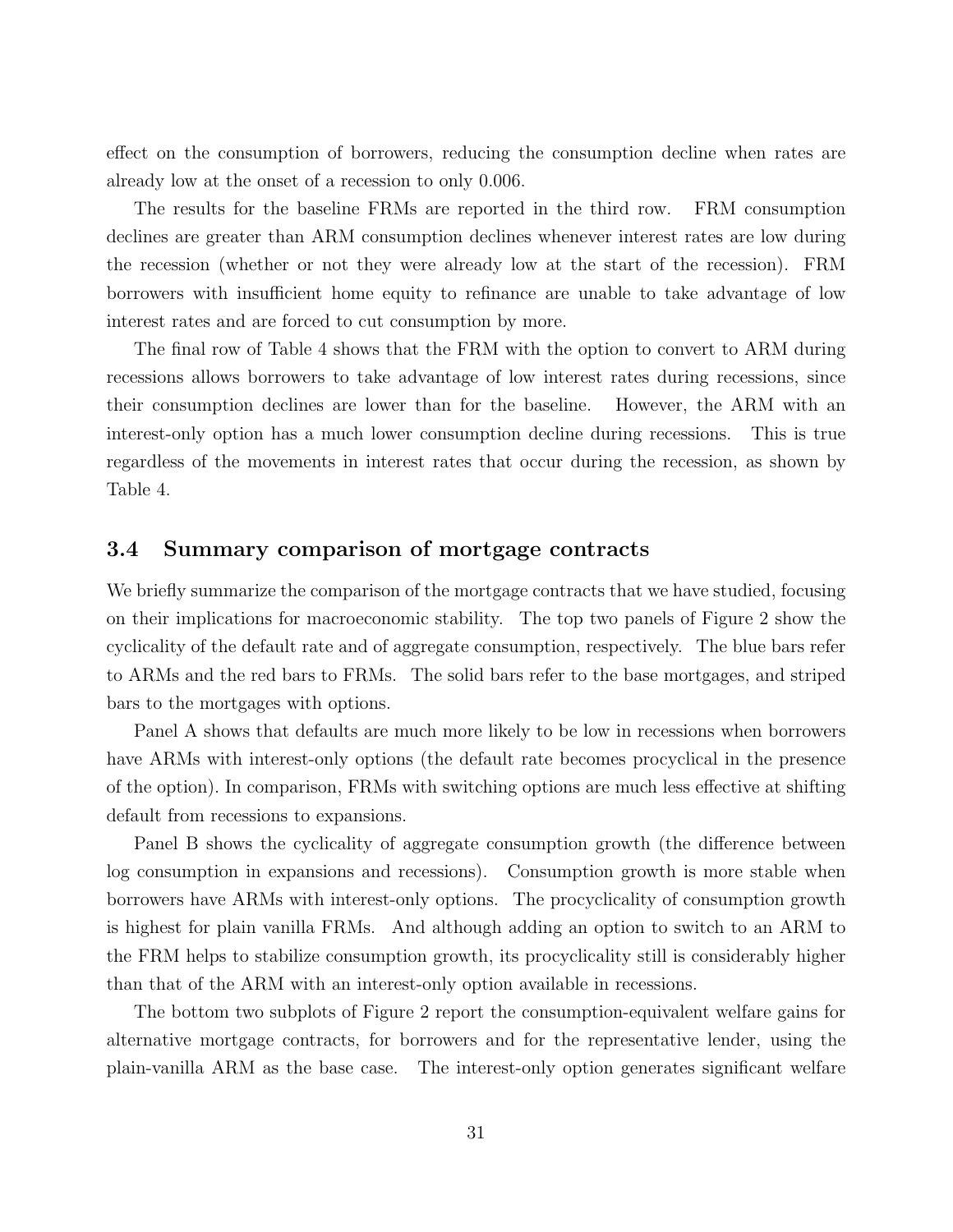gains for borrowers, and the representative lender is also better off. Borrowers prefer standard FRMs to standard ARMs, but they lose when the option to switch to the ARM is added to the FRM contract due to the increase in equilibrium mortgage premia.

# 4 Mortgage Structure and Borrower Decisions

In this section we describe in greater detail how borrowers manage their mortgages under alternative mortgage structures.

## 4.1 ARM borrower decisions

The first four columns of Table 5 report results for the baseline ARMs and the maturity extension ARMs. The different rows report statistics for subgroups of borrowers who default on their mortgages, refinance them, make required mortgage payments, and exercise the option to extend maturity. (Prepayments are relatively rare and are omitted from the table for simplicity.) For each mortgage type, the first and second columns report results conditional on recession and expansion, respectively.

We start by briefly discussing baseline ARMs. Default is relatively rare but more common in a recession (0.018) than in an expansion (0.012). Refinancing is rare in a recession (0.015) but common in an expansion (0.109). Regular mortgage payments are made by a proportion of 0.951 of agents in recessions, and 0.869 in expansions. The remaining borrowers, 0.016 in a recession and 0.01 in an expansion, prepay their mortgages and move to rental housing.

The remainder of the table reports summary statistics for the three groups of defaulters, refinancers, and mortgage payers. Defaulters have much higher LTI ratios and their LTV ratios are above one, while refinancers have low LTVs before refinancing that remain relatively moderate after refinancing. Related to this, and although not shown in the table, defaulters have experienced declining house prices while refinancers have experienced recent increases in their house prices (we show these statistics in Appendix Table A.2). The appendix also shows that defaulters and refinancers have significantly lower average labor income and that they have recently experienced declines in labor income

There are several reasons why mortgage refinancing is procyclical in our model. Borrowers refinance when they have positive home equity after an increase in house prices. This is more likely to be the case in an expansion than in a recession. Furthermore, expected income growth is higher and income risk lower in expansions than in recessions: agents with precautionary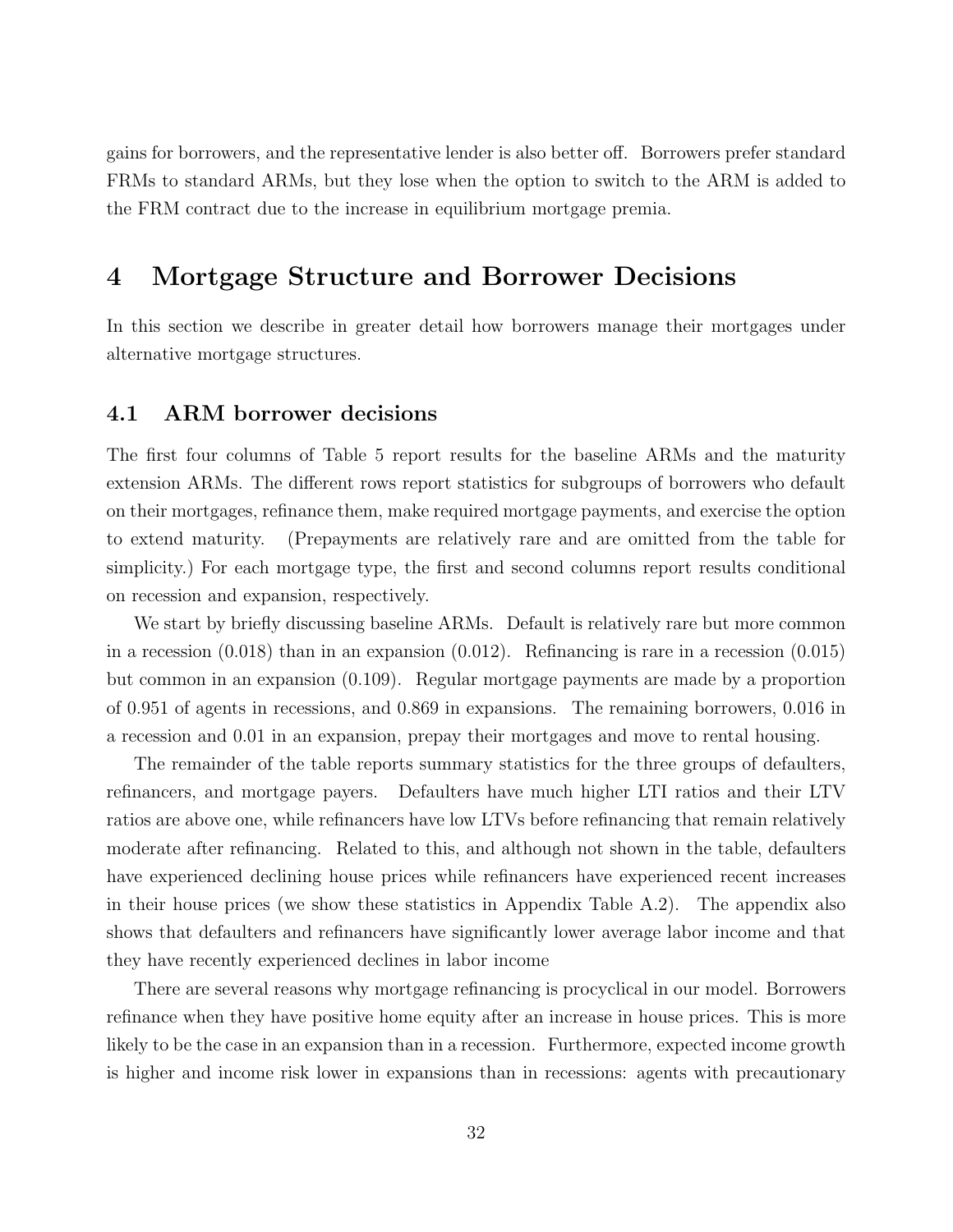savings motives respond by levering more aggressively. Finally, mortgage rates tend to be lower in expansions due to the lower mortgage premium on loans initiated at such times (which more than offsets the effect of a higher short-term interest rate). Borrowers who refinance extract home equity ("cash out"): in expansions, average LTVs increase at refinancing from 0.65 to 0.80.

Pro-cyclical cash-out refinancing increases household leverage at the time that a recession hits. The recession then causes larger declines in consumption, more defaults, and greater losses given default for lenders. This type of borrower behavior has been previously studied by Khandani et al. (2013), who call it the "ratchet effect" on leverage, and Chen et al. (2020).

The next two columns of Table 5 report results for the ARM with an interest-only option during recessions. The statistics on incidence show that the option to extend maturity reduces the default rate in recessions, from 0.018 in the base case to 0.004, but increases it in expansions. Comparing the characteristics of defaulters to those for the baseline ARM, we see that default now takes place at higher LTI and LTV ratios. The increases in these ratios are significantly larger in recessions than in expansions. The increases in LTI and LTV for agents who default in expansions are in part explained by the fact that those who exercise the option to extend maturity reach the end of a recession with higher leverage than they would have had if the option to extend had not been available and they had made the scheduled loan principal repayments.

Table 5 shows that those borrowers who decide to extend maturity have higher LTIs than those who decide to pay, but still considerably lower than those who default. Relatedly, in appendix C we show that borrowers who decide to extend maturity have income that is lower than average, but still higher than the income of those who decide to default. The average LTV ratio for extended loans is 0.97, so many of the borrowers who extend maturity would not be able to refinance their loans due to the leverage constraint. In the appendix we also characterize the decisions of borrowers in the period after they have exercised the maturity extension option. We show that the vast majority of them go back to making the regular mortgage payments in case the economy moves into an expansion.

# 4.2 FRM borrower decisions

The last four columns of Table 5 show the characteristics of the borrowers who make each decision for the baseline FRM and the FRM with the option to switch to an ARM. (We provide additional statistics in Appendix Table A.4.) The refinancing rates for the baseline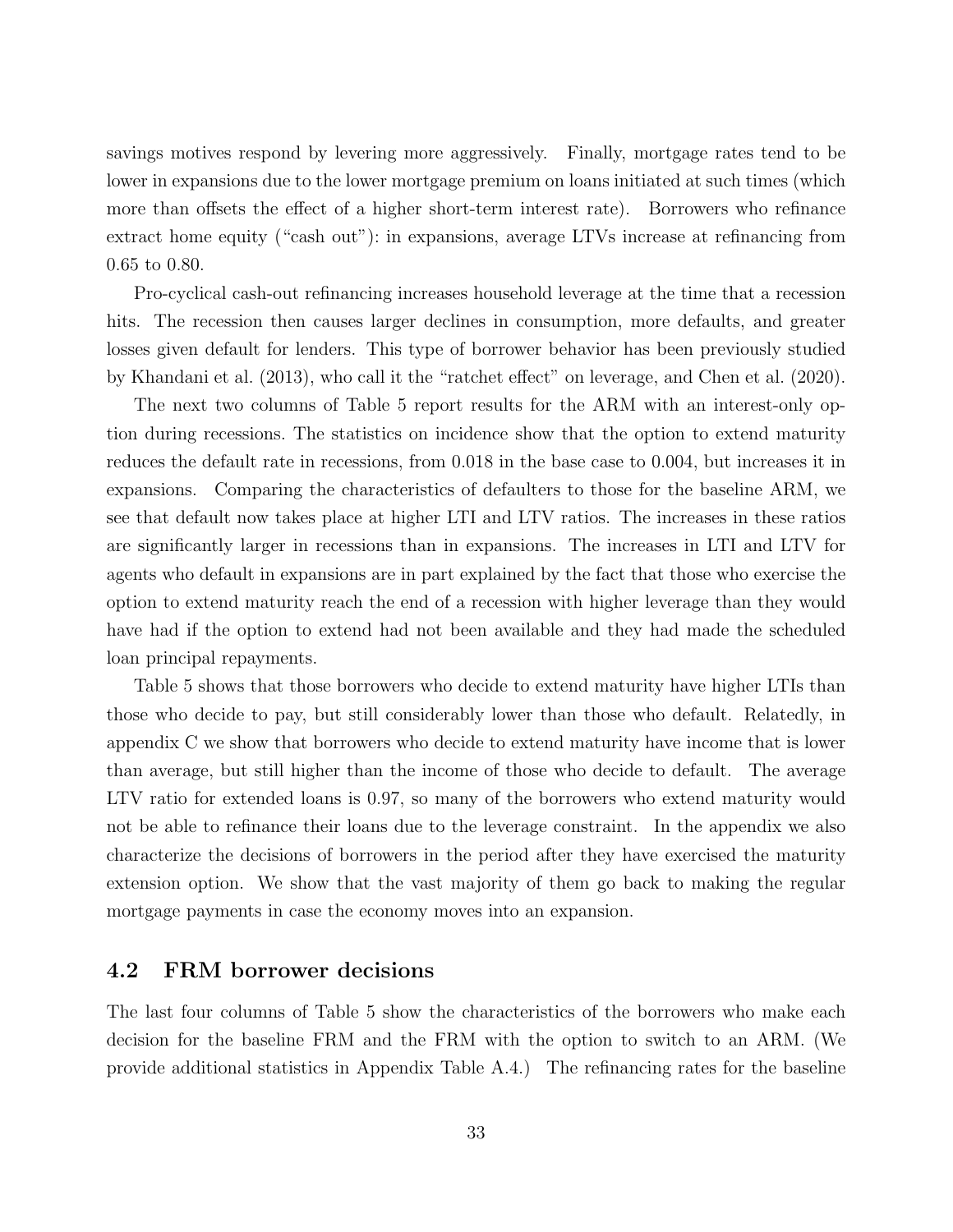FRM loans are greater than was the case for the baseline ARMs. FRM borrowers refinance to extract home equity, but also to take advantage of low interest rates. The short-term rates at the time of FRM refinancing are on average 0.8% in recessions and 1% in expansions (shown in Appendix Table A.4). For ARMs the corresponding values are 1.4% and 2%, respectively.

The last two columns of the table show the results for the FRM with the option to convert to an ARM. The overall proportion of observations for which borrowers use the option 0.211, rising to 0.546 when we restrict the sample to those periods and borrowers who are on the FRM (i.e. they have not switched to an ARM).

Table 5 shows that those borrowers who exercise the option to switch have average LTVs of 0.87, so these are agents who are unable to refinance due to the LTV constraint. The exercise of the option allows them to lower mortgage payments to income from 0.28 to 0.16, and in this way it provides cash-flow relief (these additional statistics are shown in the appendix Table A.4). The immediate cash-flow relief is however lower than the relief provided by the ARM with the maturity extension option (which allows agents to lower mortgage payments to income from 0.27 to 0.10). Furthermore, since the option to switch involves a permanent move to an ARM contract, it only provides cash-flow relief in the period of the switch, and not in subsequent recession periods.

The option to switch to an ARM is exercised in recessions when the risk-free interest rate is at its lowest level, of -1.5%. It is at these times that the incentives to switch to an ARM are highest. But it also imposes significant losses for the representative lender: the mortgage cash flows are reduced precisely at those times when the interest on savings are low (and the lender income is also low since it is a recession period). In comparison, for the ARM maturity extension scenario, the average risk-free interest rate in periods when the option to extend is exercised is 0.6%.

# 5 Alternative Maturity Extension Policies

In this section we consider several variations of the option to extend maturity of an ARM.

# 5.1 Permanent option to extend maturity

The first alternative is a permanent option to costlessly extend maturity regardless of business cycle conditions. Under this alternative the option to extend maturity is available both in expansions and in recessions. As before, we solve for the loan premia so that in equilibrium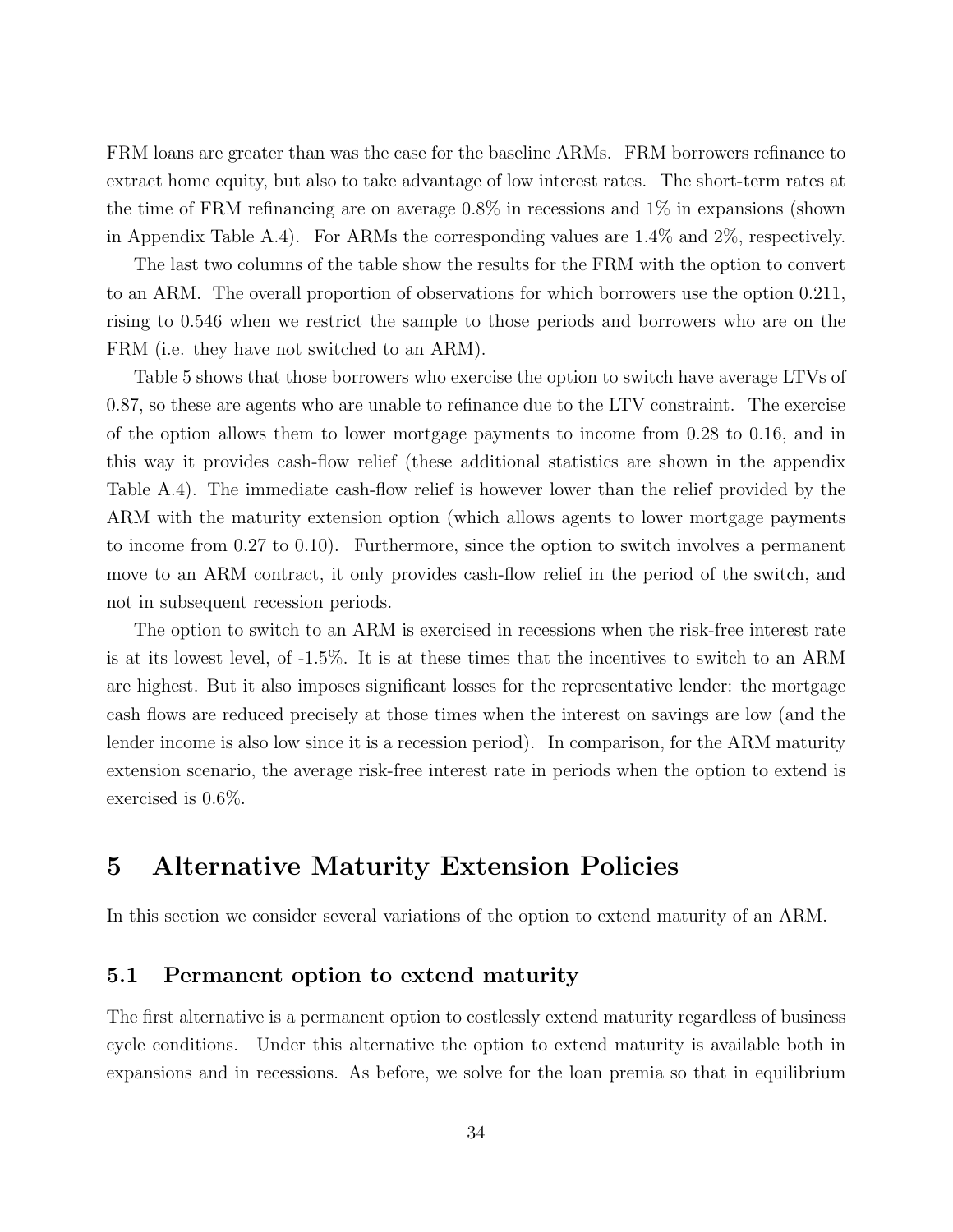the net present value of the loans is the same as for the baseline ARMs. The first two columns of Table 6 show the results.

The permanent option to extend maturity reduces some of the economic stabilization benefits of the standard maturity extension ARM (previously shown in Table 3). The default rate is now acyclical, and equal to 0.014 in both recessions and expansions. The average default rate is slightly higher than when the maturity extension option is only available in recessions.

The reason is straightforward. There is a significant increase in the average proportion of borrowers exercising the option. The degree of cyclicality in the fraction of those doing so is -0.078, so that the option is more likely to be exercised in recessions, but the option is also frequently exercised in expansions. Some of those who exercise the option are borrowers who would not gave been able to refinance due to the LTV constraint. When a recession arrives, these more levered agents are more likely to default. However, the recession default rate is still lower than the 0.018 recession default rate of the baseline ARM.

The permanent option to extend mortgage maturity allows borrowers to better smooth consumption over the life-cycle. The mean log change in individual borrowers' consumption with a permanent option is 0.037, compared to 0.039 when the option is only available in recessions. Agents increase their consumption early on in the life-cycle, which translates into fairly large welfare gains, of 0.041 in consumption equivalent units, compared to the plain vanilla ARM. The representative lender also benefits, due to higher outstanding loan amounts and interest received on the loans.

Despite these large welfare benefits, the permanent option to extend maturity is not as effective as the standard maturity extension option at stabilizing consumption over the business cycle. The cyclicality in borrowers' and in aggregate consumption changes are equal to 0.067 and 0.085, respectively, compared to 0.065 and 0.078 for the case when the maturity extension is only available in recessions. In the case of a permanent option, borrowers who exercise the option in expansions enter recessions with more debt outstanding and accordingly are forced to make a greater reduction in their consumption.

# 5.2 Permanent option to extend maturity, costly in expansions

The large welfare gains for borrowers of a permanent option to extend maturity are partially due to the reduction in the refinancing costs incurred by agents. In our model, borrowers with positive home equity can access cash, but need to pay a refinancing cost. They want to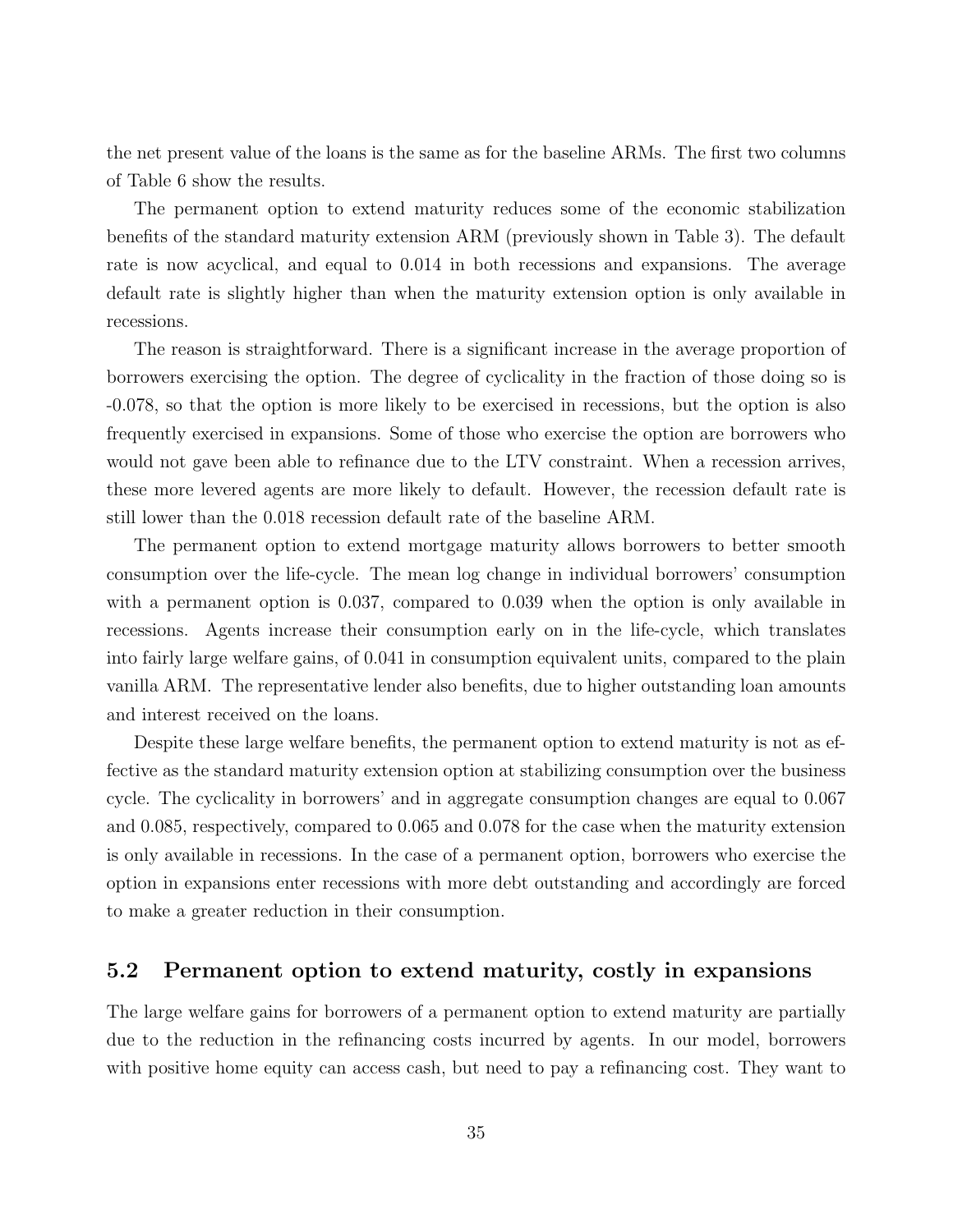do so more often in expansions. We interpret these refinancing costs as transactions costs of property valuation and the writing of new mortgage contracts, costs that do not exist when maturity is extended. When agents are given a permanent interest-only option, they increase leverage by exercising the option instead of by refinancing their loans: the unconditional average refinancing rate declines from 0.088 to 0.049.

To investigate further the role of refinancing costs, we have solved the model allowing agents to always extend the maturity of their loans, but assuming that in expansions they incur a monetary cost equal to the refinancing cost (the option is still free in recessions). The results are reported in the third and fourth columns of Table 6.

The cost deters agents from exercising the option in expansions. Its cyclicality is now −0.550, equal to the difference between the 0.057 and 0.607 fractions of agents who exercise the option in expansions and recessions, respectively. This also leads to a reduction in the default rate during recessions and to consumption changes that are less strongly procyclical. Therefore, as one might have expected, the permanent option to extend maturity which is costly in expansions is more similar to the case in which the option is only available in recessions.

## 5.3 Costly option to extend maturity in recessions

A natural question to ask is what happens if there is also a cost of exercising the option to extend maturity in recessions (and when the option is not available in expansions). This is the penultimate case reported in Table 6. The option becomes significantly less attractive: the probability that agents exercise it in recessions decreases from 0.606 for the baseline maturity extension scenario to 0.073. The agents who benefited the most from the free interestonly option were cash-constrained ones, who now have to pay a cost to use the policy. The postponing of principal repayments does not give many of them a sufficiently large incentive to incur the cost.

Naturally, since many borrowers do not make use of the option, its stabilization benefits are smaller than when the option is free. The default rate is acyclical and the cyclicality in borrower consumption is 0.072. There are marginal welfare gains for borrowers, equal to 0.001 compared to the baseline ARM.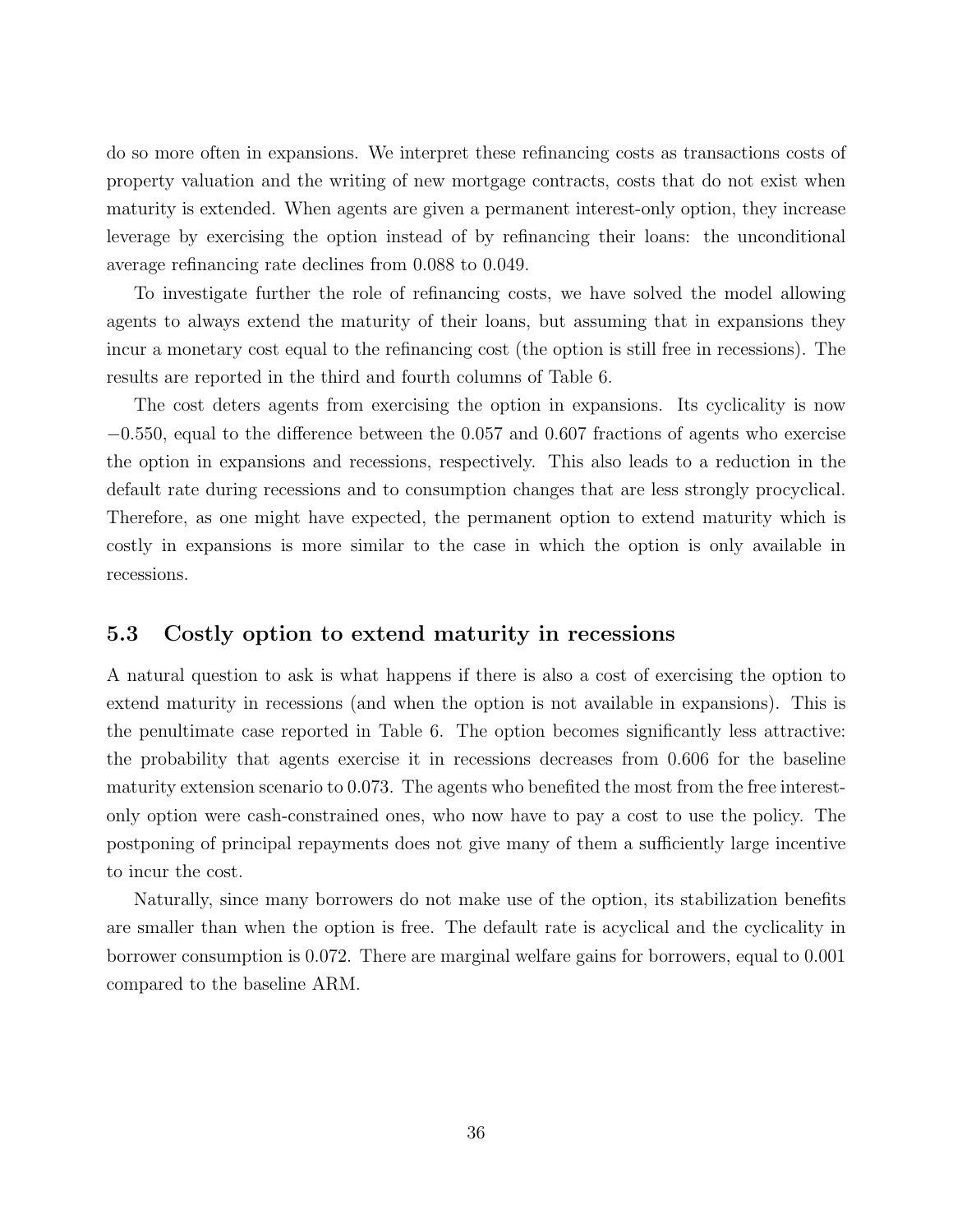### 5.4 Costless option in recessions but with affordability restriction

In the last two columns of Table 6 we assume that it is costless to exercise the option in recessions (as in the base case maturity extension policy), but we impose the restriction that only those borrowers whose ratio of mortgage payments to permanent income (MTI) is above a threshold of 0.15 are allowed to exercise the option.<sup>9</sup> This additional restriction prevents those borrowers with low MTI, who are more likely to be exercising the option for strategic reasons, from doing so.

The last column of Table 6 shows that the MTI restriction leads to a decline in the proportion of those exercising the option in recessions to 0.43 (from 0.61 for the base case maturity extension policy, as shown in Table 3). In spite of the option preventing those borrowers who are more likely to exercise it for strategic reasons from doing so, it does not reduce equilibrium loan premia. The representative lender reduces its precautionary savings and accumulates less cash-on-hand, which has a counteracting effect on premia.

Default rates are similar to the base case maturity extension policy. This is a reflection of the fact that those borrowers who are prevented from exercising the option to extend maturity due to the MTI restriction are those who would have been less likely to default in the first place. There is, however, a small increase in the cyclicality of borrowers' consumption, which shows that the policy does have an impact on borrowers. This increase is offset by a decrease in the cyclicality of the representative lender's consumption, so the cyclicality of aggregate consumption, shown in the last row of Table 6, is similar to that of the base case maturity extension policy (shown in Table 3).

Overall, the results in the last two columns of Table 6 show that a maturity extension option with an MTI restriction is effective in stabilizing the economy. This case is particularly interesting since it resembles some of the private forbearance agreements between lenders and borrowers who face difficulties meeting mortgage payments. It is important to note that we have assumed that the policy is costless to borrowers, and that it does not involve additional costs for the representative lender. But the practical implementation of the MTI restriction would require borrowers' income verification. If the costs of such income verification are substantial, or if borrowers can hide their income from lenders, then making the option freely available without an affordability requirement may be more effective.

<sup>&</sup>lt;sup>9</sup>We use the ratio of mortgage payments to permanent income since the level of temporary income is not a state variable of the problem.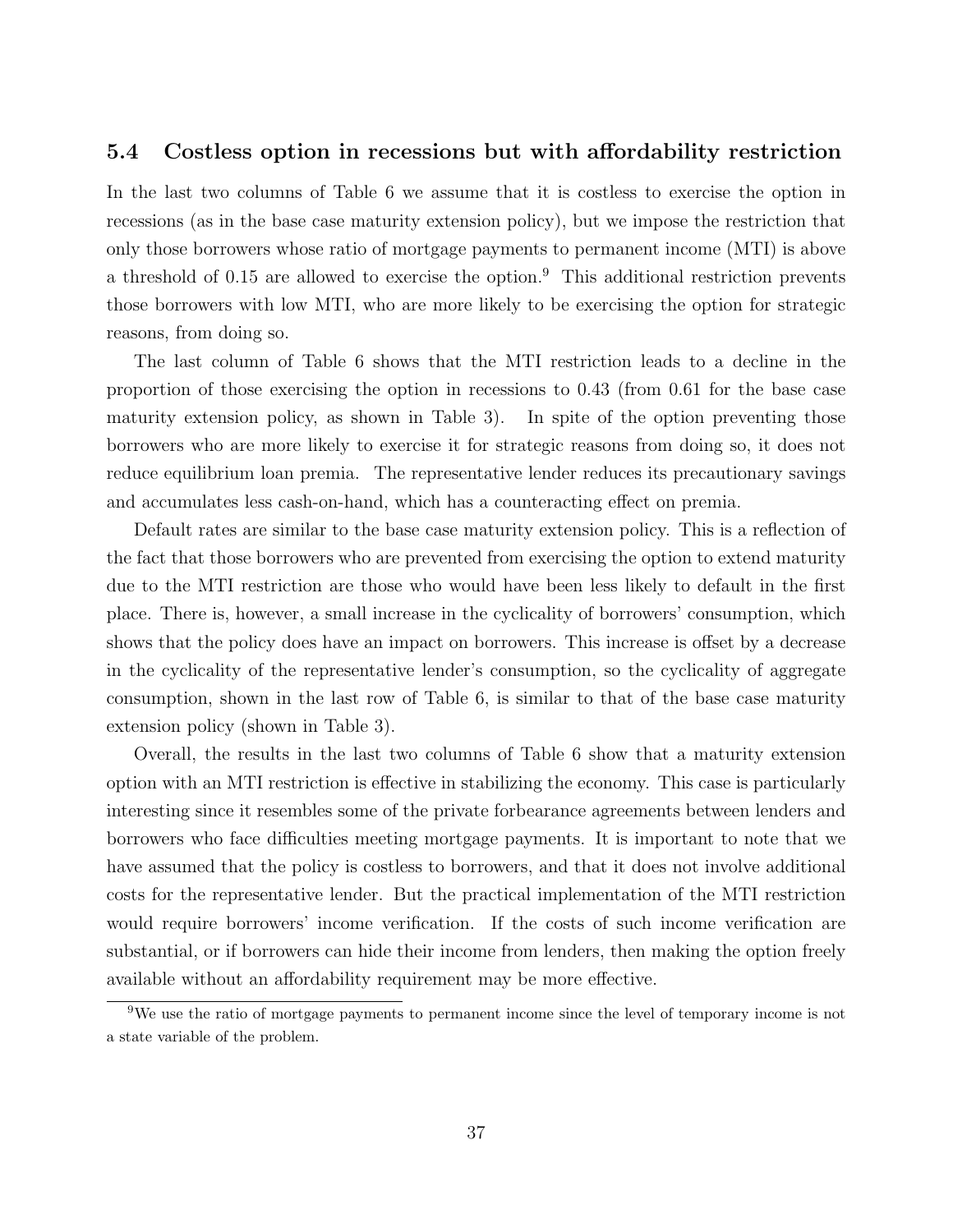# 6 Alternative Mortgage Market Specifications

We study the benefits of the maturity extension option (available in recessions for free) for other loan parameterizations, including higher initial LTV in recessions and higher initial LTI, and for other borrower characteristics, including borrowers who suffer from inertia. For each of these cases, we first report the results for the baseline ARMs and then consider the effects of the option.

## 6.1 Loan to value and loan to income

In the first four columns of Table 7, we report results for the case of a higher initial LTV in recessions, equal to 0.9. This is also the maximum LTV limit in subsequent recession periods. In this table, in the first two columns we report the results for the baseline ARMs. There is an increase in the mean loan premium, and in particular in the recession one (as can be seen by the reduction in cyclicality from -0.013 when the maximum recession LTV is 0.8 to -0.026). In addition, there is an increase in the mean default rate, and in particular the recession one (the cyclicality is reduced from -0.006 to -0.008). Also compared to the case of a lower recession LTV shown in the first column of Table 3, there is only a marginal increase in the pro-cyclicality of aggregate consumption. This is mainly due to an increase in the cyclicality of lender consumption.

The next two columns of Table 7 report the results for the corresponding maturity extension scenario. The option is effective in stabilizing the economy. There is a reduction in the required mean loan premium that yields the same net present value of loans as the baseline ARMs. There is a shift in default from recessions to expansions (and a marginal decrease in its average incidence). Borrowers are better able to smooth consumption over the cycle. The representative lender accumulates more precautionary savings and its consumption becomes more pro-cyclical. However, the cyclicality of aggregate consumption is reduced from 0.083 to 0.077. Finally, the option has welfare benefits, particularly significant for borrowers.

The last four columns of Table 7 show the results for a higher initial LTI, equal to 5 (with the maximum LTV in recessions equal to the base value of 0.8). The higher initial LTI could be the result of households buying a larger house or of higher house prices relative to income at the time that they enter the economy and purchase their house. As before, the first two columns report the results for the baseline ARMs, that serve as a benchmark for studying the effects of adding the interest-only option.

The option is beneficial. In addition to shifting default away from recessions, it leads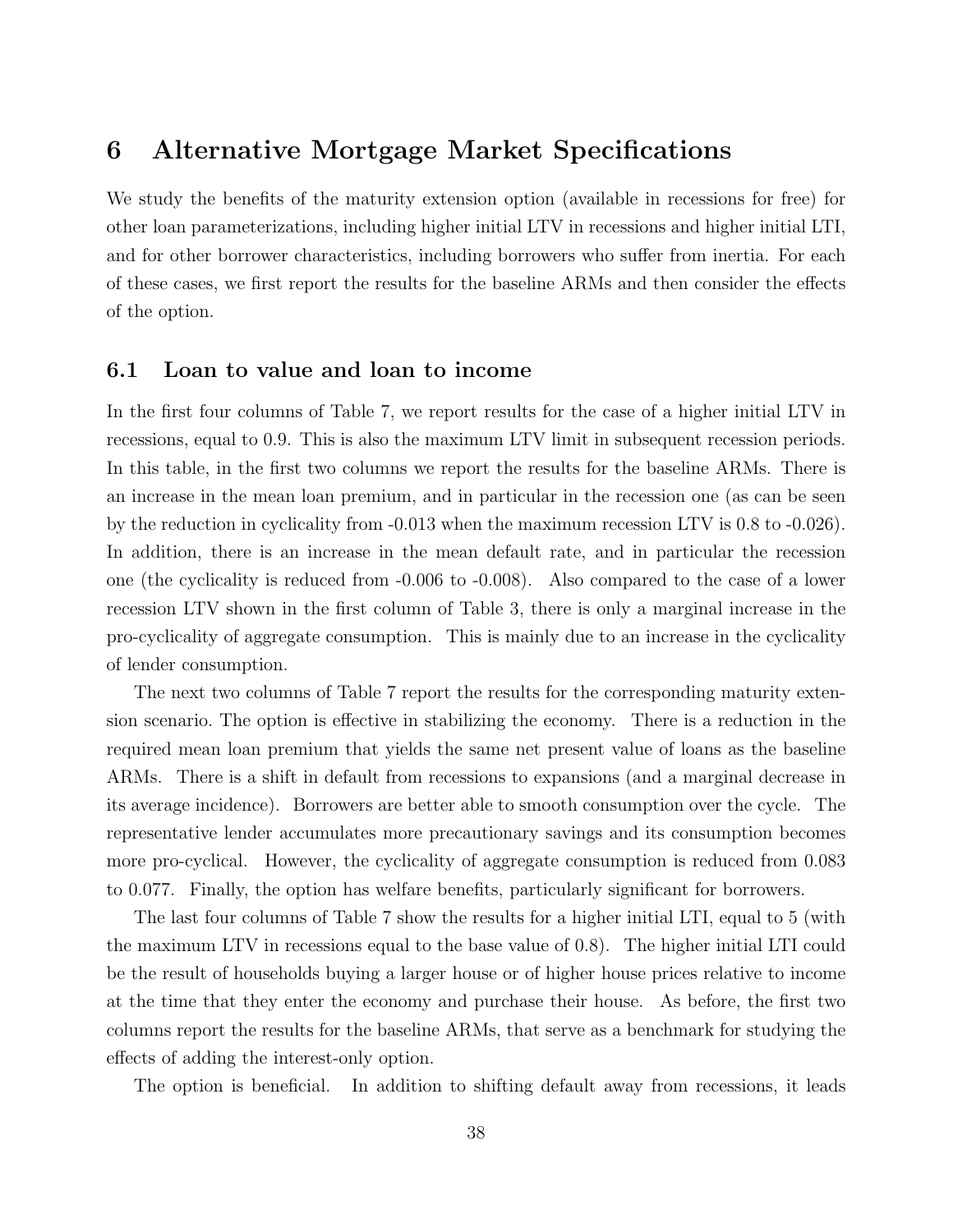to a small decrease in average default rates. The cyclicality of borrowers' consumption is significantly reduced, but at the expense of an increase in the cyclicality of the representative lender's consumption. Overall, there is a small decrease in the cyclicality of aggregate consumption.

### 6.2 Borrower inertia

There is evidence that borrowers are often slow to exercise options. Andersen et al. (2020) show this in an environment where FRMs can be refinanced regardless of income, credit score, or home equity. It has also been documented in the US for prequalified refinancing offers by Johnson et al. (2019) and Keys et al. (2016).<sup>10</sup> Earlier work on this sluggishness includes Schwartz (2006) and Campbell (2006).

With this evidence in mind, in Table 8 we show the results for the case of borrower inertia. We assume that, in each period, with 0.5 probability, borrowers are inattentive, and they simply make mortgage payments. That is, inattentive borrowers do not refinance, default or extend the maturity of their mortgages. However, these borrowers may still be forced to default, if their cash-on-hand is below what they need to meet the mortgage payments (and they are in a situation of negative equity).

Borrower inertia makes, ceteris paribus, the loans more profitable. For the plain vanilla ARMs, the mean equilibrium loan premium that generates the same net present value of loan cash flows is equal to 0.017, compared to 0.02 for the case in which there is no borrower inertia (shown in the first column of Table 3). In addition, the average default rate is smaller and equal to 0.012 for the case of inert borrowers compared to 0.013 in the absence of inertia.

We calculate the default rate based on all periods with outstanding loans, including periods in which borrowers suffer from inertia. The small impact of borrower inertia on default rates reflects the fact that most borrowers default for cash-flow motives. In addition, our inert households are rational, in the sense that they know that they will be at times inattentive. They react by taking action and defaulting more often in periods in which they are not constrained. They also adjust along other dimensions. For instance, the average log change in individual borrower consumption is 0.042, compared to 0.04 in the absence of inertia. Inert households cut back on consumption early in life due a precautionary savings motive.

The next two columns of Table 8 show the results for the maturity extension ARMs, for the case of borrower inertia. We calculate the fraction of borrowers using the option taking

 $10$ See also Agarwal et al. (2016) and Agarwal et al. (2015).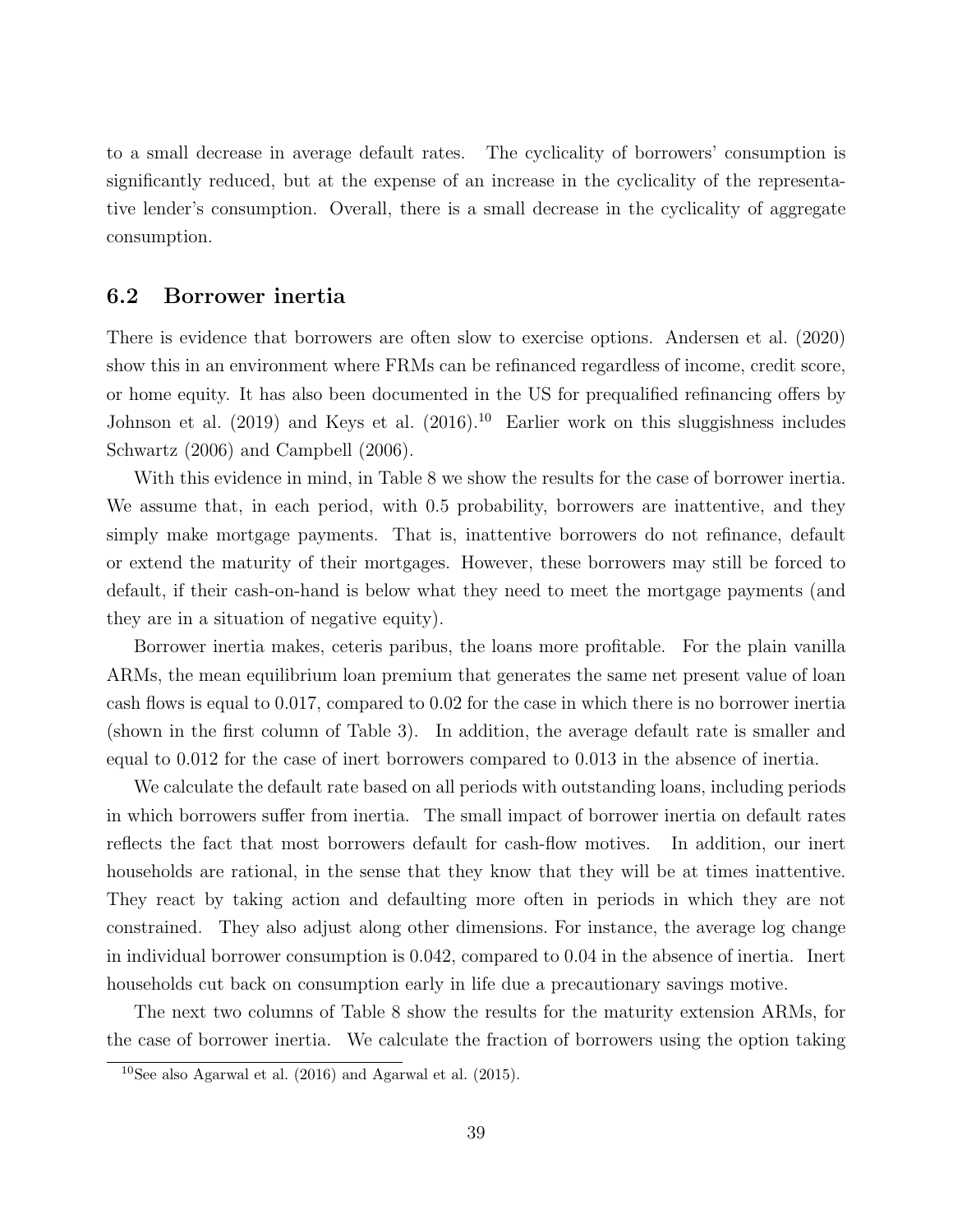into account the periods for which the loans are outstanding, regardless of whether borrowers are inattentive in the period. Naturally, the incidence of option use is lower than in the case in which borrowers are not inert. In spite of this, the maturity extension option is still useful in stabilizing the economy. It leads to a small decline in the mean default rate and a shift in default from recessions to expansions. Borrower consumption becomes less procyclical, but the benefits in terms of aggregate consumption are small. The welfare gains to borrowers of the option are also smaller than in the absence of borrower inertia, but they are still positive and significant. The representative lender is marginally better off. These results show that the benefits of the maturity extension policy are reduced, but they are still meaningful in the presence of large borrower inertia.

# 6.3 Borrowers with higher stigma of default

Ganong and Noel (2020) study the motives behind default decisions, distinguishing between strategic and adverse cash-flow events, and find that almost all defaults are driven by the latter. Therefore, in the last four columns of Table 8, we report the results for a higher utility cost of default, or stigma, equal to twice the base value. As expected, the default rate decreases, from an average of 0.013 for the base value of stigma to 0.008 for the higher value. The equilibrium mortgage premium also decreases from a mean of 0.020 for the base stigma to 0.017 for the higher utility cost of default. As before, the maturity extension option shifts default from recessions to expansions, and it leads to a smaller drop in aggregate consumption during bad times. It has welfare benefits for borrowers, but lenders are marginally worse off due to the reduction in equilibrium mortgage premia.

## 6.4 Multiple borrower types

In the analyses that we have carried out so far, for tractability, we have assumed that there is only one borrower type present in the economy. We now relax this assumption and show results for a case in which there are two borrower types, with different subjective discount factors, simultaneously present in the economy.

We focus on the subjective discount factor, given the work of Corbae and Quintin (2015) and Iacoviello and Pavan (2013) and the natural interpretation of the resulting borrower behavior in terms of credit risk. The parameter values are taken from Iacoviello and Pavan (2013). Patient (impatient) borrowers have a discount factor of 0.999 (0.941) and the fraction of impatient borrowers is 2/3.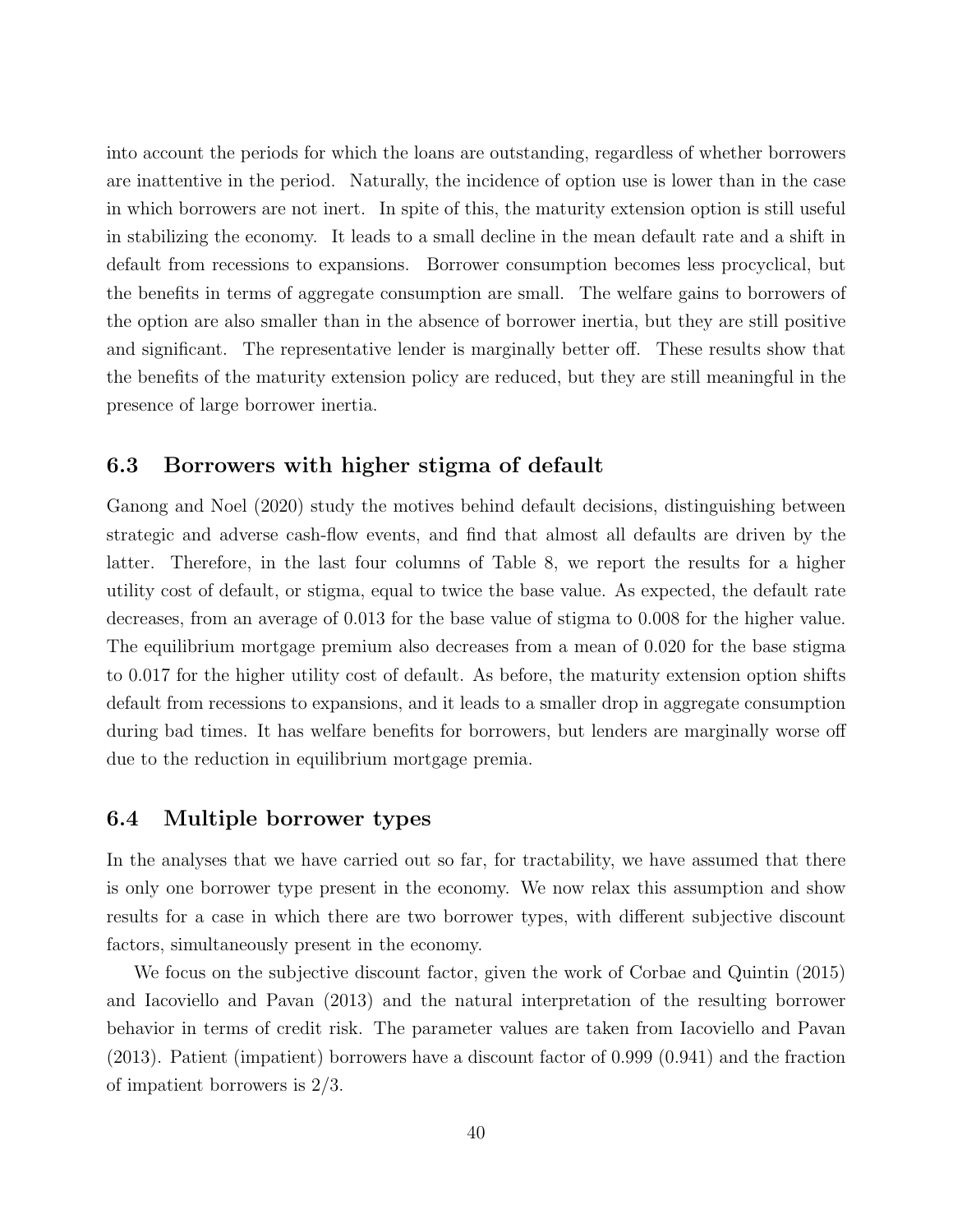The representative lender is able to identify the borrower type when granting the loan (there is complete information), and prices the loans given to the two types differently. The optimal consumption choices of the representative lender, and the stochastic discount factor depend on the mortgage cash flows and outstanding loans that result from the aggregation of the cash flows and loans given to the two borrower types. The case with multiple borrower types is much more difficult to solve since the loan premia and the expected present value of the cash flows of the loans granted to patient borrowers depend on the market conditions for impatient borrowers (and vice versa, through their effects on the pricing kernel). This means that we need to iterate on the problems of each of the borrower types and the lender, until we find equilibrium loan prices for each borrower type.

Table 9 shows the results. The two top panels show statistics for patient and impatient borrowers, respectively, and the bottom panel for the aggregate of the borrowers and the representative lender.

Focusing first on the results for the plain vanilla ARMs, we see that, as expected, impatient borrowers pay higher mortgage premia and default more. Furthermore, since they save less and consume more early in life, their average consumption growth is smaller, and the drops in their consumption during recessions are larger. The last two columns of Table 9 show the results for the maturity extension option. Its stabilization benefits are similar to before, confirming that the effects that we have previously identified also hold in an economy with heterogeneous borrowers, with different degrees of impatience (which may also be interpreted as differential credit risk). In terms of welfare, impatient borrowers benefit more, but the gains are significant also for patient borrowers.

# 7 Alternative Macroeconomic Environments

We now explore the way in which mortgage market structure interacts with different specifications for the macroeconomic environment.

# 7.1 Inflation

We consider the scenario of deterministic 2\% inflation. The main results are shown in Panel A of Table 10. Positive inflation generates a tilt in the real mortgage payments on nominal mortgages, which become relatively higher in the initial years of the loan. The higher initial real mortgage payments increase the likelihood of loan termination through refinancing: the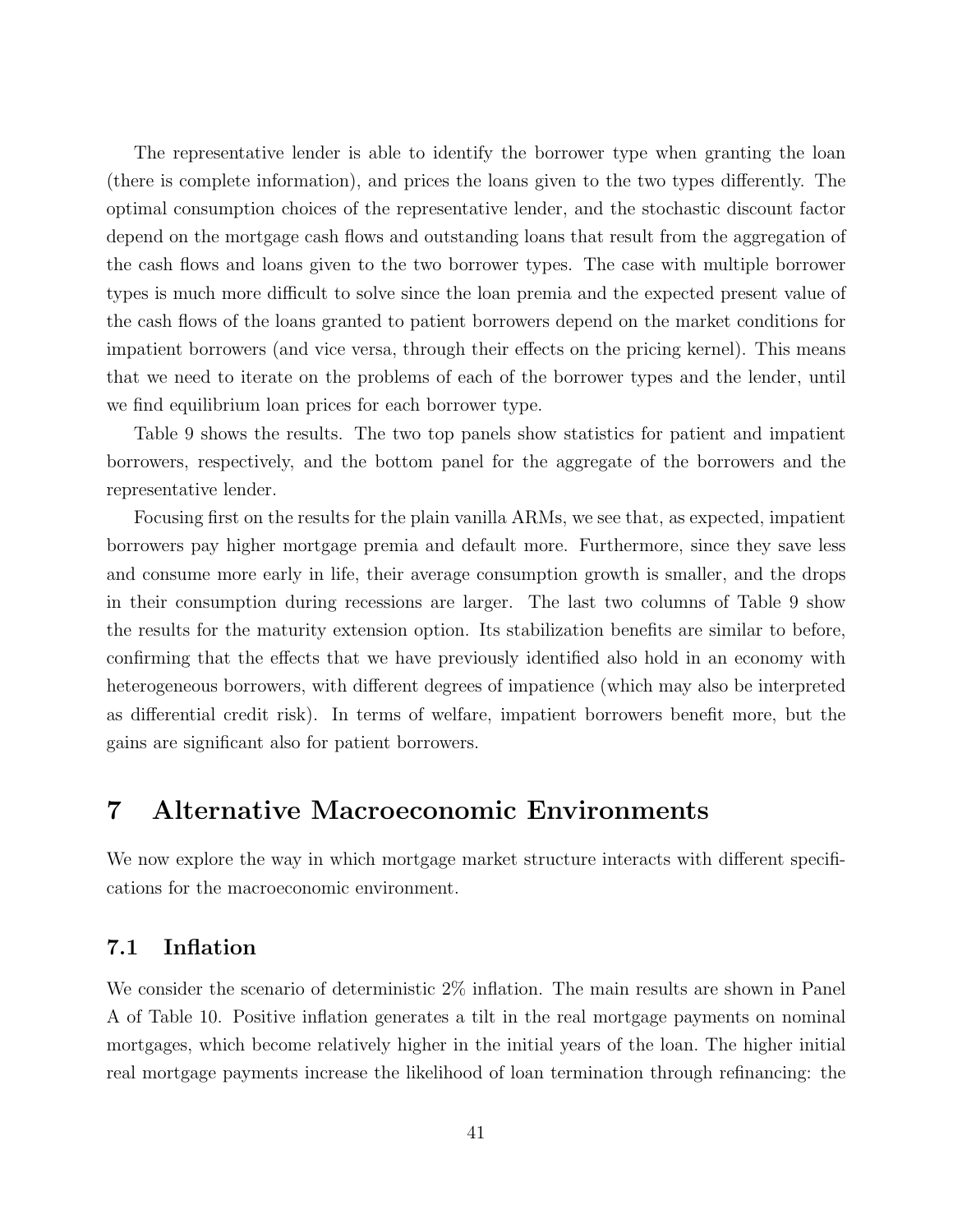unconditional probability increases from 0.088 for the case of zero inflation to 0.092 for the 2% inflation scenario. On the other hand, the unconditional incidence of default decreases, although only slightly, from 0.013 for zero inflation to 0.012 for positive inflation. In the latter case, real mortgage payments are higher early on, when lenders are protected against the risk of default through the down payment. If and when house prices decline, real outstanding debt is lower which explains the reduction in default rates. The higher initial real mortgage payments are also the reason for the slightly higher average consumption growth rate for individual borrowers in the positive inflation economy (0.041 compared to 0.040 for the zero inflation scenario).

We now turn to the analysis of the option to extend loan maturity. In case it is exercised borrowers make only the interest payments due in that period, but must repay the remaining real loan balance from the following period onward. In other words, when the loan maturity option is exercised the remaining nominal loan balance is increased by 2%, with a corresponding increase in the remaining nominal mortgage payments, to compensate lenders for the effects of inflation on their cash flows. The results in the last two columns of Panel A of Table 10 show that the maturity extension option is effective in stabilizing the economy with positive inflation: it leads to a shift in defaults from recessions to expansions and a smaller drop in aggregate consumption during bad times. Both borrowers and the representative lender are better off in welfare terms.

# 7.2 Zero rental premium

In the benchmark calibration we set the rental premium to 1%, which could reflect the compensation required by property owners for the moral hazard costs associated with renting (e.g. the property may require higher maintenance compared to an owner-occupied unit). We evaluate the effectiveness of the maturity extension option in an economy with a zero rental premium. The default option becomes more attractive and borrowers exercise it much more often: the mean default probability increases to 0.020 as shown in Panel B of Table 10. Loan premia also increase to 0.024. Borrowers reduce their precautionary savings: consumption is higher in the early periods, and individual borrower consumption growth is smaller. The last two columns of Panel B show the results for the corresponding maturity extension ARMs. As before, the option is effective in stabilizing the economy in recessions.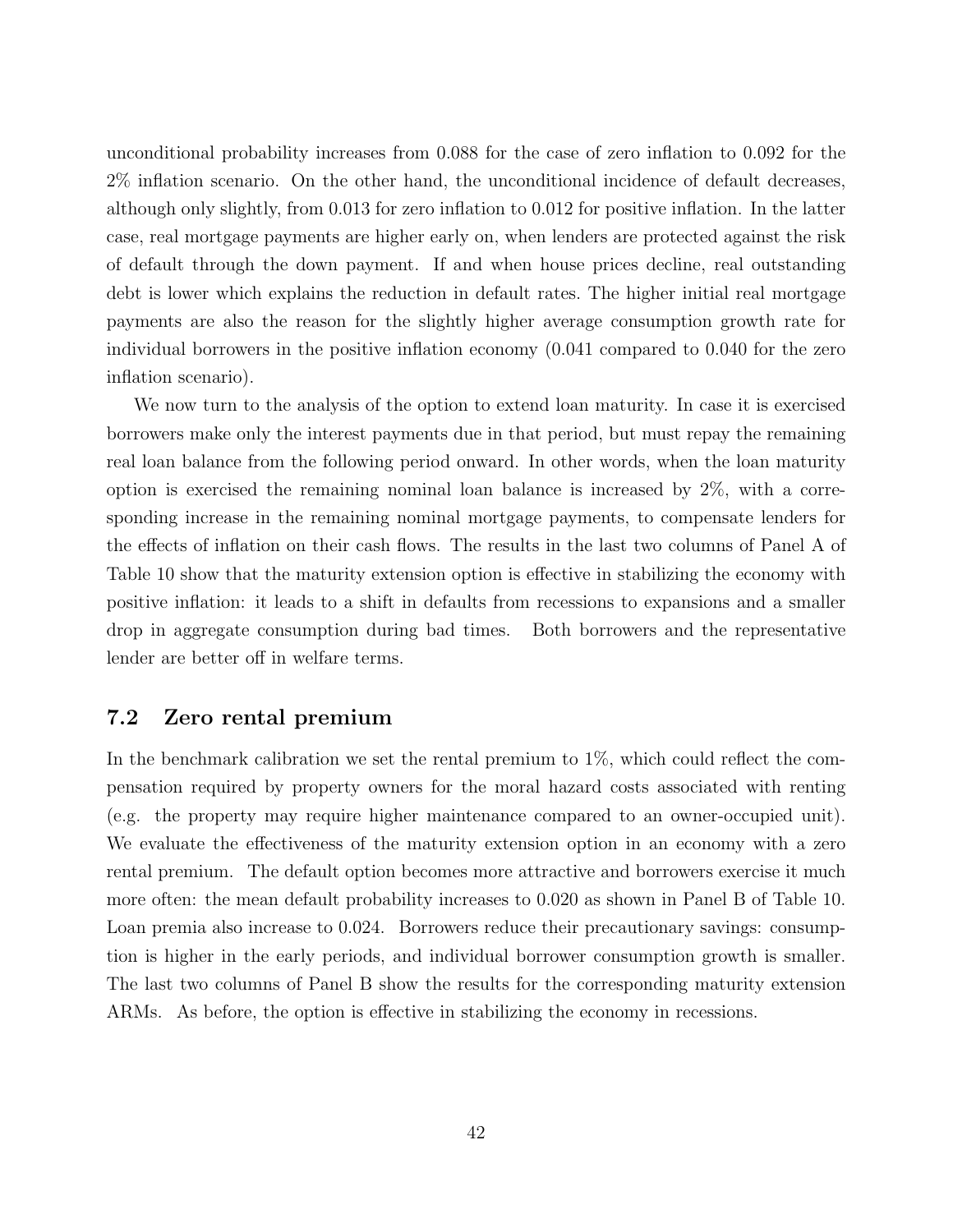# 7.3 A low-interest-rate environment

Baseline ARMs do not help to stabilize the economy when the real interest rate is low before the recession and constrained by the zero lower bound during the recession. To quantify this and to investigate the extent to which the option to extend maturity helps, we have simulated our baseline model, but setting the realization of interest rates to low for ten consecutive periods. This is a very low but positive probability event (0.001 unconditional probability). It is a different and simpler experiment than those previously reported in this section, since it does not require a new solution of the model. Panel C from Table 10 reports model summary statistics calculated using data only for these ten periods of low rates.

The results for baseline ARMs are shown in the first two columns. The average default rate is equal to 0.011, which is lower than the average value of 0.013 for the base case simulation. This naturally is a direct consequence of the low interest rates, that reduce the debt burden and the incentive to default. The difference in default rates between recessions and expansions is also smaller than for the base case simulation, reflecting the lower average default rate.

The average log change in individual borrower consumption is 0.047, higher than the value for the base case simulation of 0.040. Borrowers benefit from the persistently low realized interest rate, and they respond by increasing consumption by more over the sample. Borrower consumption is more procyclical, reflecting the fact that interest rates are persistently low and no longer provide additional debt relief in recessions compared to expansions. The representative lender is negatively affected by the persistently low realizations of the interest rate; it responds by reducing its savings and consumption over these ten periods. This explains the negative value for the average log change in lender consumption.

The last two columns of Panel C show the results for maturity extension ARMs. The option to extend maturity leads to a small decline in the average default rate and it shifts default from recessions to expansions. The consumption of borrowers becomes less procyclical, but at the expense of an increase in the procyclicality of the lender's consumption. Overall, the option helps to stabilize aggregate consumption.

The welfare calculations that we have reported throughout the paper are based on the value functions of the agents and therefore are ex-ante calculations. For the simulation with persistently low interest rates, we perform a different type of welfare calculation, an ex-post one based on realized consumption. More precisely, we calculate the ex-post utility of borrowers (and lender) over the ten years, based on their realized consumption in each of the years, for the simulations with and without the option to extend maturity. We use these realized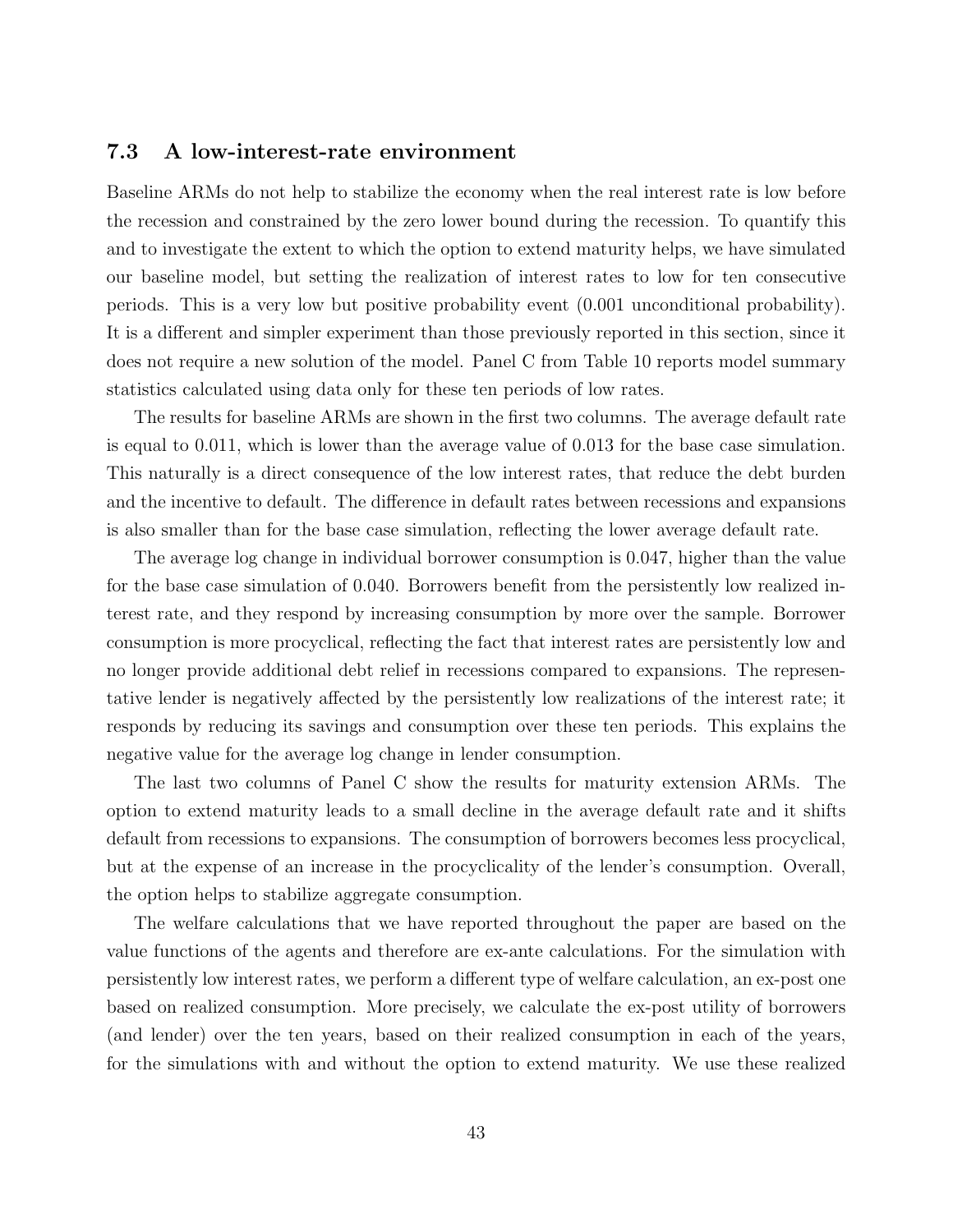utilities to measure the ex-post welfare gains of the option. The last two rows of Panel C report the results. The option is ex-post beneficial for borrowers and lender.

# 8 Conclusion

We have used a quantitative dynamic model of borrower and lender behavior to evaluate changes to the design of mortgage contracts aimed at increasing macroeconomic stability. In our model the demand for loans comes from borrowers who purchase a house using a mortgage that is a given multiple of income. After the initial period, borrowers decide in each period how much to consume and save, and whether to refinance to a new mortgage, to default, or to prepay their mortgage and move to rental housing. Mortgage loans are supplied by a representative infinite-horizon risk-averse lender, who in addition to the mortgage cash flows receives a risky income stream. We have solved for a stochastic equilibrium where agents anticipate the occurrence of individual and aggregate shocks, but these shocks (to income, interest rates, and house prices) are exogenous in our model. Loan premia are determined endogenously using a pricing kernel derived from the equilibrium consumption choices of the lender.

We have analyzed several changes to mortgage contract design. The two most important are an ARM contract combined with a maturity extension option to pay only interest and extend loan maturity in recessions, and a FRM contract combined with an option to switch to an ARM during recessions. The maturity extension ARM has several advantages. Relative to a standard ARM, it stabilizes consumption growth over the business cycle, it shifts defaults to expansions, and it is welfare enhancing. The cyclical properties of the maturity extension ARM are attractive to risk-averse lenders so they are willing to offer these mortgages at relatively low cost.

Results are less promising for a FRM with an option to switch to an ARM. Relative to a standard FRM, this mortgage modestly stabilizes borrower consumption growth over the business cycle and modestly reduces defaults in recessions. The option is typically exercised in recessions when interest rates are low, imposing losses on lenders in bad times; this makes these mortgages relatively expensive in equilibrium.

The contrast between these results illustrates the importance of taking into account the impact of mortgage contracts on risk-averse lenders. Mortgages that impose risk on lenders tend to be relatively expensive, so the form in which cash-flow relief is given to borrowers during bad times matters.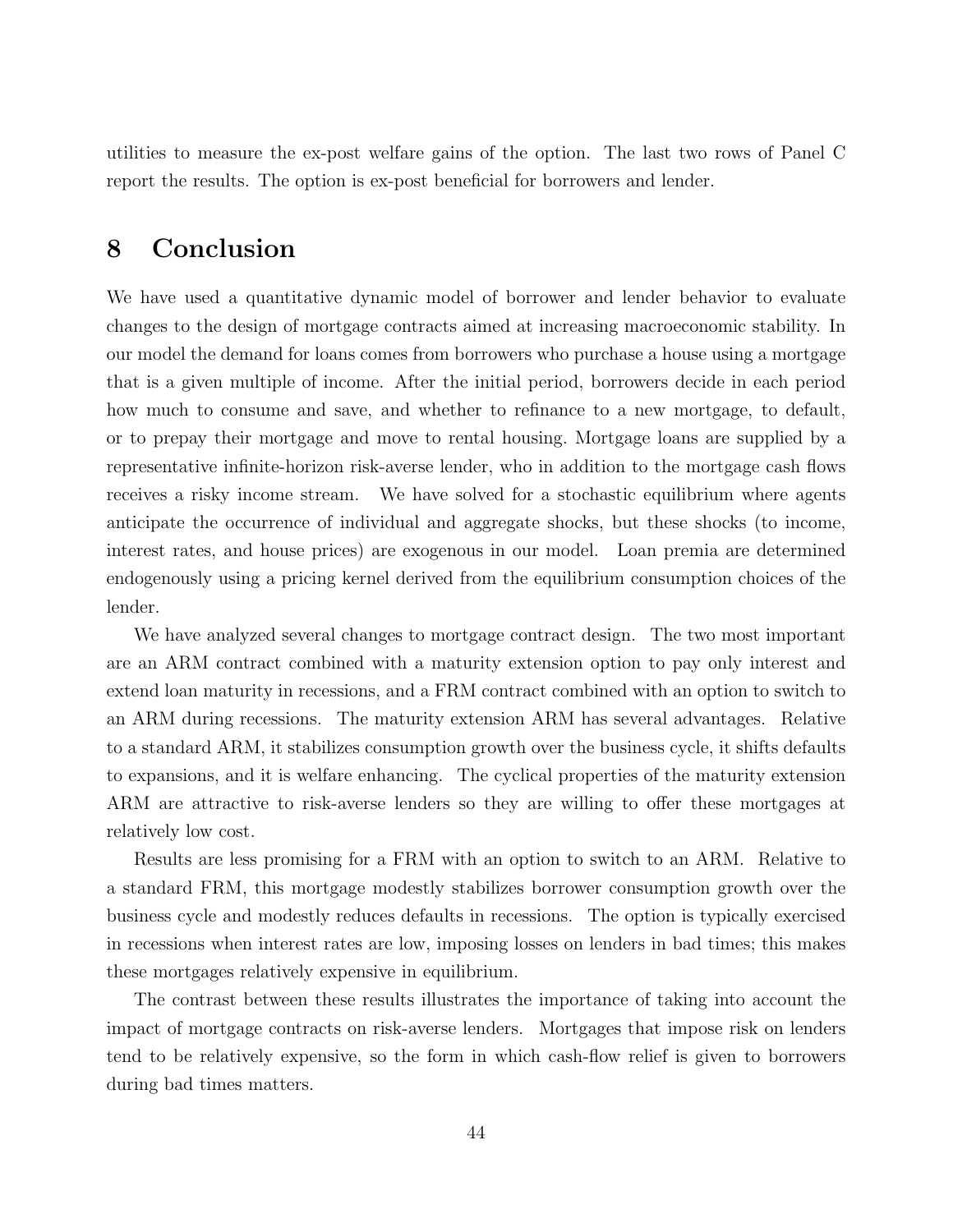The maturity extension ARM is appealing because it is simple and involves only a relatively small change to existing contracts. However its implementation does require the availability of a "recession" index. In the US one could use recession dates determined by the business cycle dating committee of the National Bureau of Economic Research. A difficulty is that recessions are usually called with a lag, due to the time that it takes to gather and process data on the state of the economy. We expect, however, that in the future, due to advances in information technology, the time required for data gathering will be reduced. For example, the COVID-19 recession that started in the US in February 2020 was announced roughly three months later, on June 8, 2020. A delay in calling a recession could reduce the benefits of the maturity extension option. On the other hand, it may also take some time for the effects of a recession to be felt on household incomes and house prices, which may counteract the fact that the maturity extension option is not available at the onset of the recession.

Finally, we note that our maturity extension option has some similarities to mortgage forbearance provisions in the US Coronavirus Aid, Relief, and Economic Security (CARES) Act of March 2020. Under the CARES Act, any borrower with a mortgage funded or backed by the US government or one of the government-sponsored enterprises (GSEs) has the right to declare a pandemic-related loss of income, without needing documentary evidence, and can obtain a six-month suspension of mortgage payments, renewable for six months. While the payment reduction under the CARES Act is greater than the one we consider (since both principal and interest payments can be suspended), the subsequent resumption of payments takes a variety of forms and maturity extension is not universally available. The provision of a standardized maturity extension option would give both borrowers and lenders greater clarity about the future availability and terms of mortgage forbearance, facilitating risk management and the appropriate pricing of residential mortgages while assisting the central bank in its task of macroeconomic stabilization.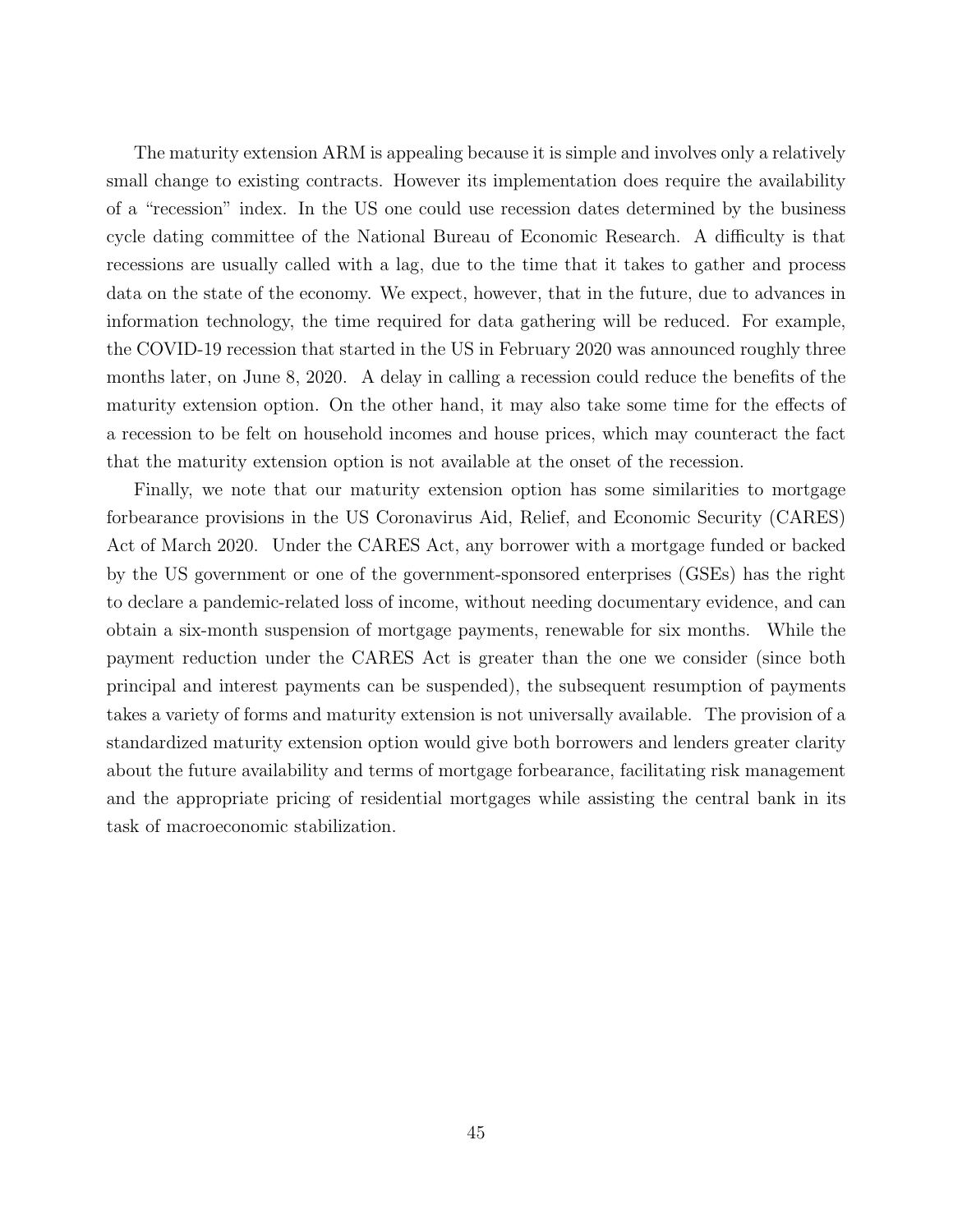# References

- Adelino, Manuel, Kristopher Gerardi, and Paul S Willen, 2013, Why don't lenders renegotiate more home mortgages? Redefaults, self-cures and securitization, Journal of Monetary Economics 60, 835–853.
- Agarwal, Sumit, Gene Amromin, Souphala Chomsisengphet, Tim Landvoigt, Tomasz Piskorski, Amit Seru, and Vincent Yao, 2015, Mortgage refinancing, consumer spending, and competition: Evidence from the home affordable refinancing program, National Bureau of Economic Research, working paper 21512.
- Agarwal, Sumit, Richard J Rosen, and Vincent Yao, 2016, Why do borrowers make mortgage refinancing mistakes?, Management Science 62, 3494–3509.
- Andersen, Steffen, John Y. Campbell, Kasper Meisner Nielsen, and Tarun Ramadorai, 2020, Sources of Inaction in Household Finance: Evidence from the Danish Mortgage Market, American Economic Review forthcoming.
- Beraja, Martin, Andreas Fuster, Erik Hurst, and Joseph Vavra, 2018, Regional Heterogeneity and the Refinancing Channel of Monetary Policy, The Quarterly Journal of Economics 134, 109–183.
- Campbell, John Y., 2006, Household Finance, The Journal of Finance 61, 1553–1604.
- Campbell, John Y., and João F. Cocco, 2015, A model of mortgage default, The Journal of Finance 70, 1495–1554.
- Campbell, John Y., Stefano Giglio, and Parag Pathak, 2011, Forced sales and house prices, American Economic Review 101, 2108–31.
- Chen, Hui, Michael Michaux, and Nikolai Roussanov, 2020, Houses as ATMs: mortgage refinancing and macroeconomic uncertainty, The Journal of Finance 75, 323–375.
- Corbae, Dean, and Erwan Quintin, 2015, Leverage and the foreclosure crisis, Journal of Political Economy 123, 1–65.
- DeFusco, Anthony A, and John Mondragon, 2020, No job, no money, no refi: Frictions to refinancing in a recession, *The Journal of Finance* forthcoming.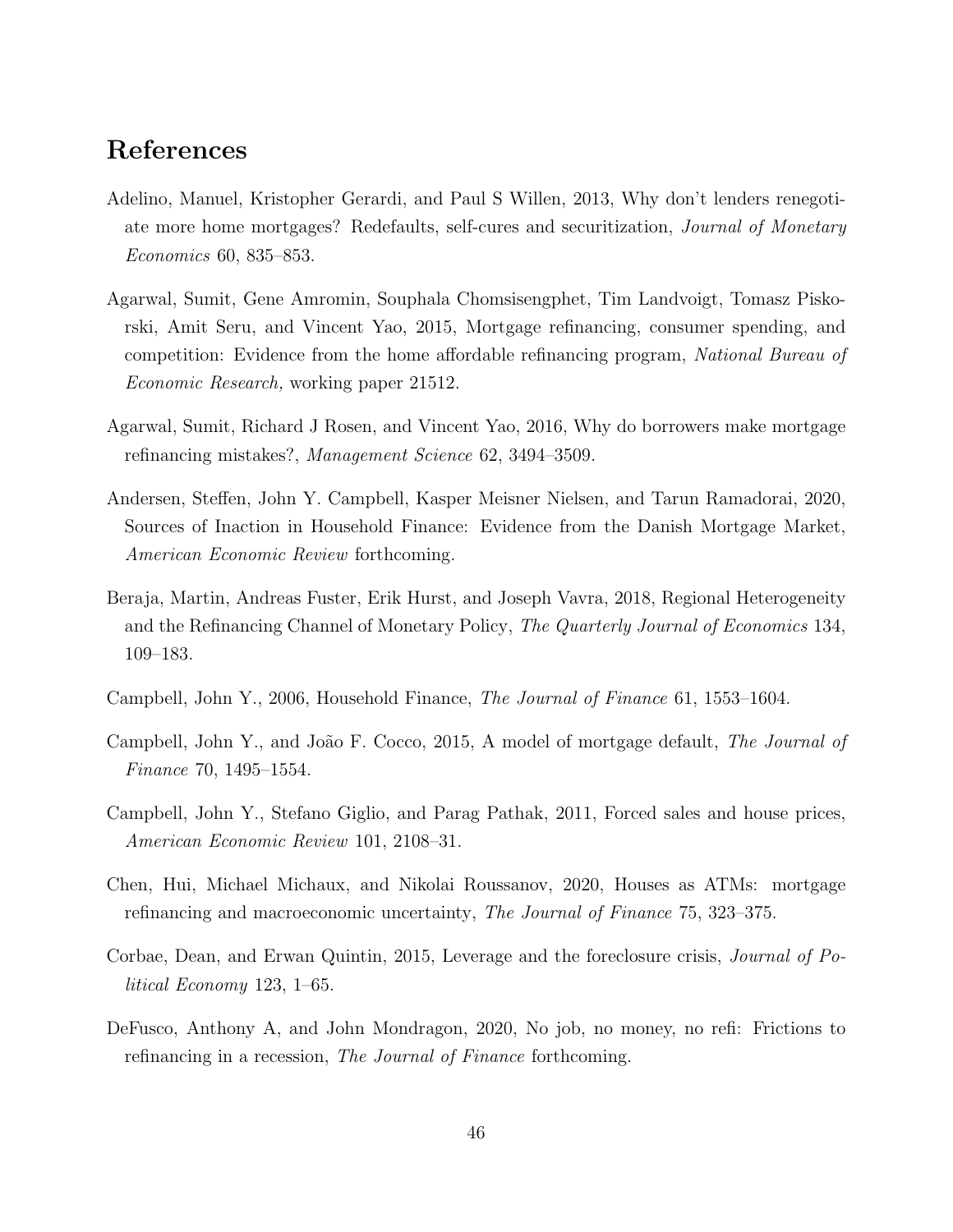- Di Maggio, Marco, Amir Kermani, Benjamin J Keys, Tomasz Piskorski, Rodney Ramcharan, Amit Seru, and Vincent Yao, 2017, Interest rate pass-through: Mortgage rates, household consumption, and voluntary deleveraging, American Economic Review 107, 3550–88.
- Eberly, Janice, and Arvind Krishnamurthy, 2014, Efficient credit policies in a housing debt crisis, Brookings Papers on Economic Activity 2014, 73–136.
- Favilukis, Jack, Sydney C. Ludvigson, and Stijn Van Nieuwerburgh, 2017, The Macroeconomic Effects of Housing Wealth, Housing Finance, and Limited Risk Sharing in General Equilibrium, Journal of Political Economy 125, 140–223.
- Ganong, Peter, and Pascal Noel, 2020, Why Do Borrowers Default on Mortgages? A New Method for Causal Attribution, working paper.
- Gerardi, Kristopher, Kyle F Herkenhoff, Lee E Ohanian, and Paul S Willen, 2015, Can't Pay or Won't Pay? Unemployment, Negative Equity, and Strategic Default, National Bureau of Economic Research, working paper 21512.
- Guiso, Luigi, Paola Sapienza, and Luigi Zingales, 2013, The determinants of attitudes toward strategic default on mortgages, The Journal of Finance 68, 1473–1515.
- Guren, Adam M, Arvind Krishnamurthy, and Timothy J McQuade, 2020, Mortgage design in an equilibrium model of the housing market, The Journal of Finance forthcoming.
- Guvenen, Fatih, Serdar Ozkan, and Jae Song, 2014, The nature of countercyclical income risk, Journal of Political Economy 122, 621–660.
- Iacoviello, Matteo, and Marina Pavan, 2013, Housing and debt over the life cycle and over the business cycle, Journal of Monetary Economics 60, 221–238.
- Johnson, Eric J, Stephan Meier, and Olivier Toubia, 2019, What's the catch? Suspicion of bank motives and sluggish refinancing, The Review of Financial Studies 32, 467–495.
- Keys, Benjamin J, Tanmoy Mukherjee, Amit Seru, and Vikrant Vig, 2010, Did securitization lead to lax screening? Evidence from subprime loans, The Quarterly Journal of Economics 125, 307–362.
- Keys, Benjamin J, Devin G Pope, and Jaren C Pope, 2016, Failure to refinance, Journal of Financial Economics 122, 482–499.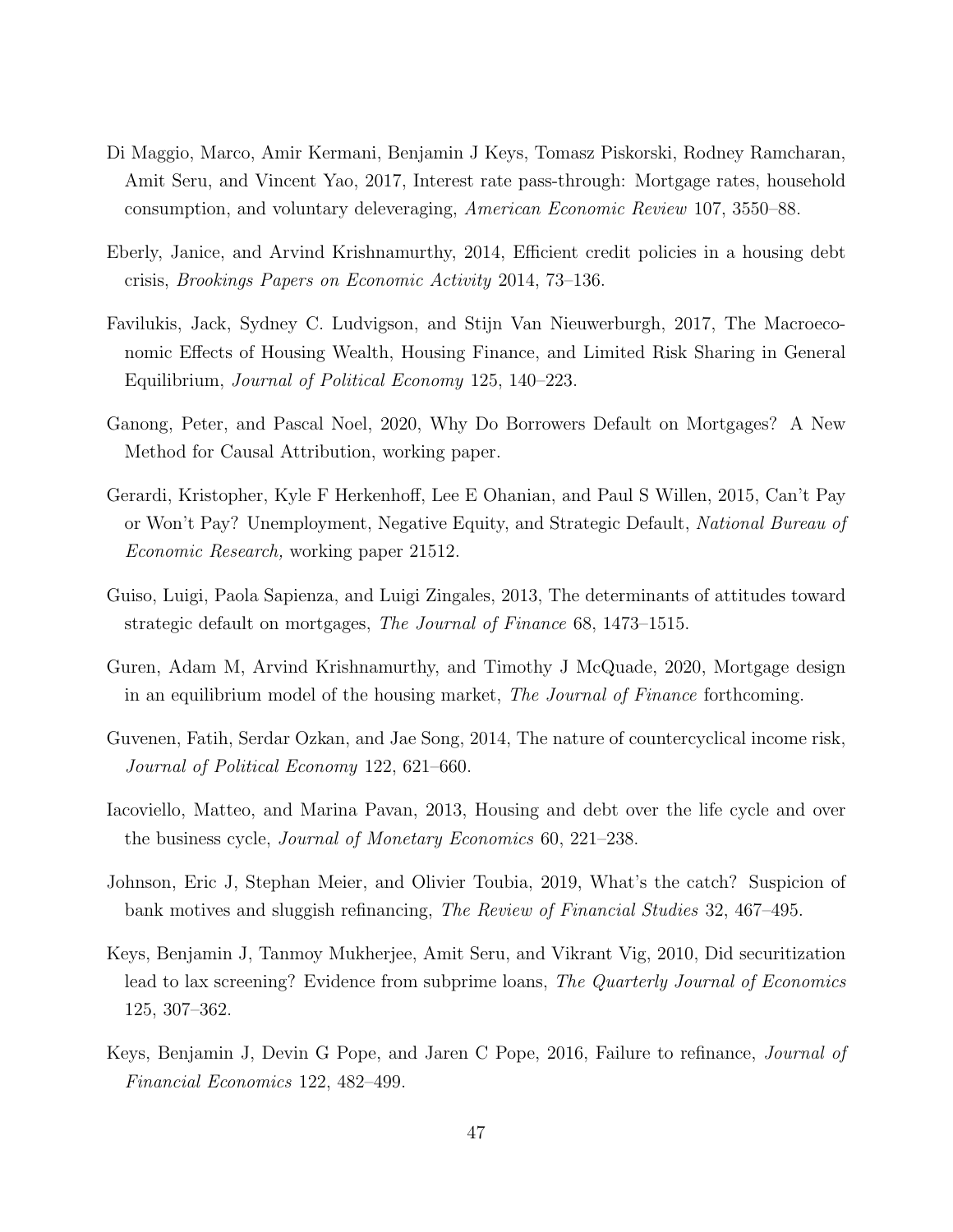- Khandani, Amir E, Andrew W Lo, and Robert C Merton, 2013, Systemic risk and the refinancing ratchet effect, Journal of Financial Economics 108, 29–45.
- Piskorski, Tomasz, and Amit Seru, 2018, Mortgage market design: Lessons from the Great Recession, Brookings Papers on Economic Activity 2018, 429–513.
- Piskorski, Tomasz, Amit Seru, and Vikrant Vig, 2010, Securitization and distressed loan renegotiation: Evidence from the subprime mortgage crisis, *Journal of Financial Economics* 97, 369–397.
- Piskorski, Tomasz, and Alexei Tchistyi, 2010, Optimal mortgage design, The Review of Financial Studies 23, 3098–3140.
- Piskorski, Tomasz, and Alexei Tchistyi, 2017, An Equilibrium Model of Housing and Mortgage Markets with State-Contingent Lending Contracts, National Bureau of Economic Research, working paper 23452.
- Schwartz, Allie, 2006, Household refinancing behavior in fixed rate mortgages, Unpublished paper Harvard University.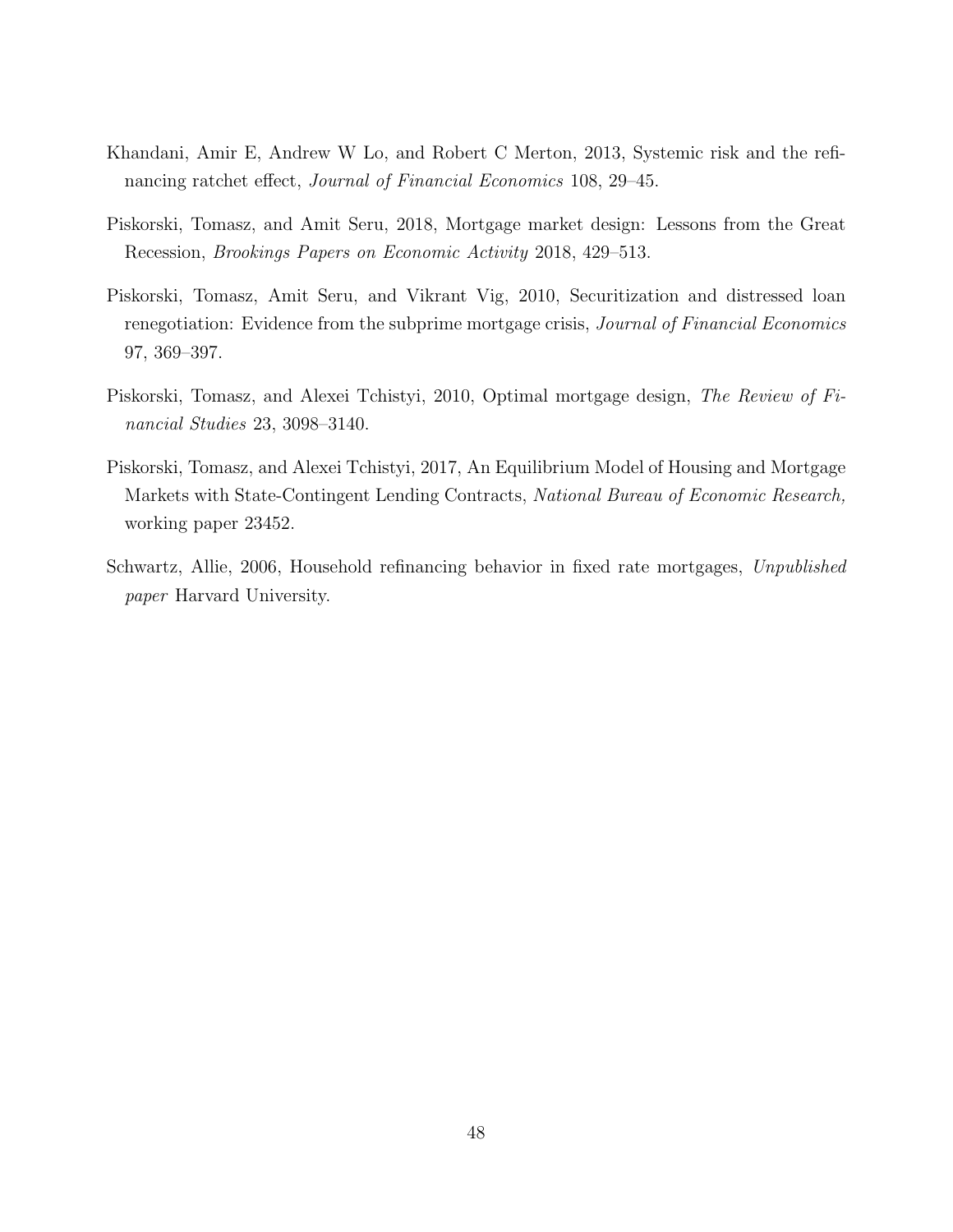#### Figure 1: Cross-section of defaults predicted by the model

This figure uses model simulated data to study its cross-sectional default predictions. The simulated data is for the plain vanilla ARMs, and the baseline parameterization of the model. The left panel plots the default probability (blue line) as a function of current loan-to-value (LTV). The red (yellow) line plots the default probability as a function of LTV, for borrowers with a low (high) proportion of residual income relative to total income. Residual income is equal to the income of the borrower net of the required mortgage payments. The right panel plots the probability of default as a function of residual income in the x-axis (on an inverted scale). The blue line plots the overall default probability, and the red (yellow) line plot the default probability conditional on the current LTV being higher (lower) than 1.2.

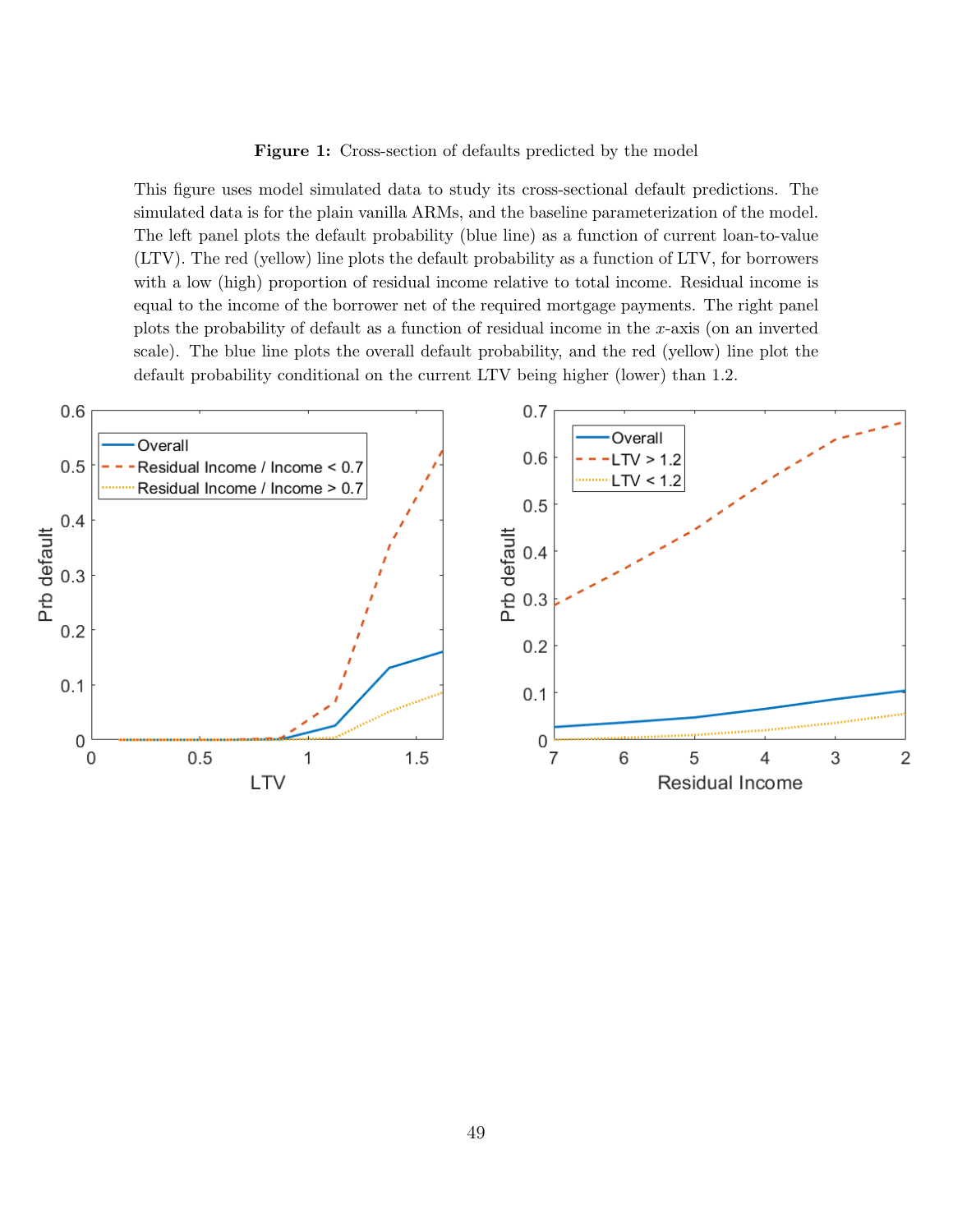Figure 2: Cyclicality of consumption, default rates and welfare gains across scenarios

This figure plots model statistics for the several mortgage contracts studied in Section 3 and the baseline parameterization. The data is obtained from simulating the model. The cyclicality of a variable is given by the difference in the expansion and recession mean values. Panel A (Panel B) shows the cyclicality of the default rate (of the log change in aggregate consumption, i.e.  $\Delta \log C_t \equiv \log C_t - \log C_{t-1}$ . Aggregate consumption is calculated by adding the consumption of all of the borrowers and lender in the economy, i.e.  $C_t = \sum_i C_{it} +$  $C_{lt}$ . Panel C (Panel D) shows the welfare gain of borrowers (the representative lender) of the different mortgage contracts relative to the plain vanilla ARMs shown in the first column. The welfare gains are measured as consumption equivalent variations.

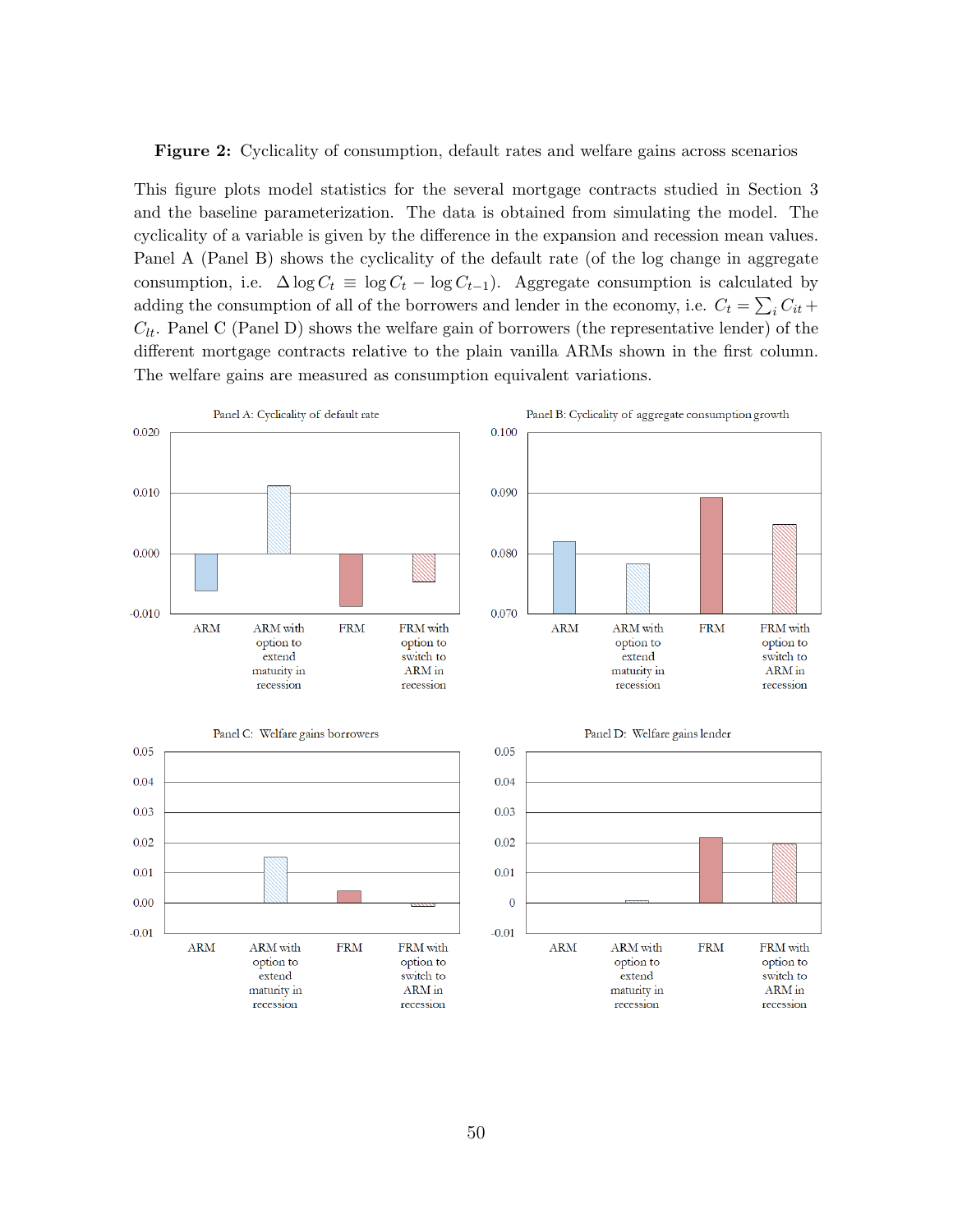#### Table 1: Baseline parameters

Panel A reports the unconditional probability of a recession and business cycle transition probabilities, parameterized using the NBER business cycle dates. Panel B reports our calibration of the real interest rate and house prices processes. For the former, we use data from the FED and the Michigan survey of inflation expectations (further details are included in Appendix B.1). The mean and standard deviation of the house price process are from Campbell and Cocco (2015). We use the NBER dates and S&P Case-Shiller U.S. National Home Price Index data to parameterize the correlation between house price changes and the business cycle (further details are given in Appendix B.3). We use data from FHFA Monthly Interest Rate Survey, the Freddie Mac Single Family Loan-Level Dataset, and the Census Bureau to parameterize the initial LTV and LTI (further details in Appendix B.3). The remaining loan and housing parameter values are taken from several papers in the literature (the details are given in the paper).

| Description                                                | <u>Parameter</u> | <u>Value</u> |  |  |  |  |
|------------------------------------------------------------|------------------|--------------|--|--|--|--|
| Panel A: Business cycle probabilities                      |                  |              |  |  |  |  |
| P(recession)                                               |                  | 0.22         |  |  |  |  |
| $P(\text{recession} \mid \text{recession})$                |                  | 0.37         |  |  |  |  |
| $P(\text{recession} \mid \text{expansion})$                |                  | 0.18         |  |  |  |  |
| Panel B: Real interest rate and house prices               |                  |              |  |  |  |  |
| Mean log real rate                                         | $\mu_r$          | 0.01         |  |  |  |  |
| St. dev. of real rate                                      | $\sigma_r$       | 0.025        |  |  |  |  |
| P(high rate   recession)                                   |                  | 0.38         |  |  |  |  |
| P(high rate   expansion)                                   |                  | 0.52         |  |  |  |  |
| Mean log house price change                                | $\mu_H$          | 0.00         |  |  |  |  |
| St dev log house price change                              | $\sigma_e$       | 0.16         |  |  |  |  |
| $P(\text{increase in house prices} \mid \text{recession})$ |                  | 0.39         |  |  |  |  |
| $P(\text{increase in house prices} \mid \text{expansion})$ |                  | 0.52         |  |  |  |  |
| Panel C: Loan and housing market                           |                  |              |  |  |  |  |
| Initial loan to income                                     | lti              | 3.50         |  |  |  |  |
| Initial loan to value in recession                         | ltv              | 0.80         |  |  |  |  |
| Initial loan to value in expansion                         | ltv              | 0.90         |  |  |  |  |
| Loan maturity (years)                                      | $\tau$           | 20           |  |  |  |  |
| Prepayment cost                                            | $\theta_P$       | 0.00         |  |  |  |  |
| Refinancing cost                                           | $\theta_R$       | 0.015        |  |  |  |  |
| House sale commission                                      | $\theta_c$       | 0.06         |  |  |  |  |
| Property taxes                                             | $\tau_p$         | 0.015        |  |  |  |  |
| Maintenance expenses                                       | $m_p$            | 0.025        |  |  |  |  |
| Rental premium                                             | $\varepsilon$    | 0.01         |  |  |  |  |
| Foreclosure loss                                           | $O_l$            | 0.27         |  |  |  |  |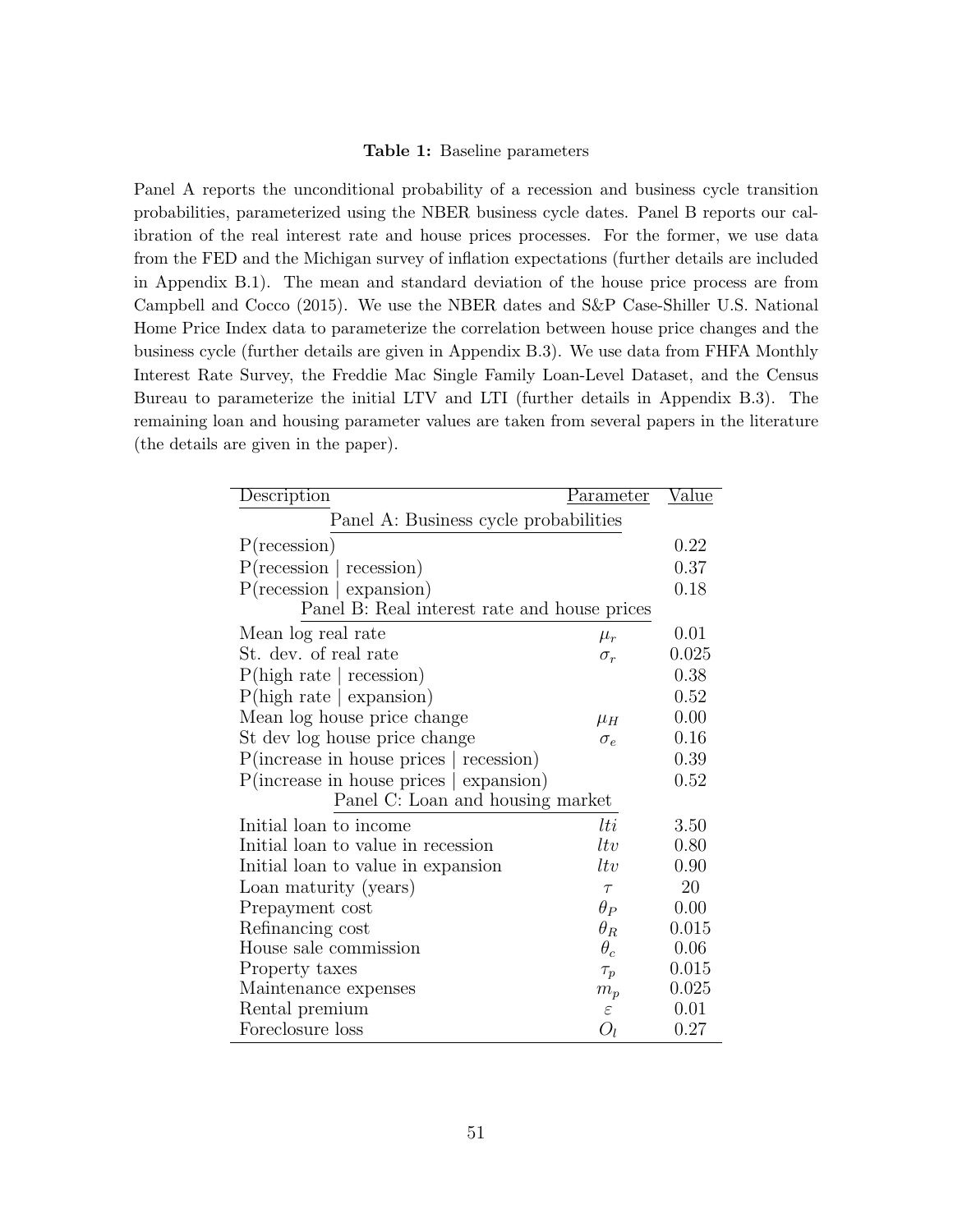#### Table 2: Preference and income process parameters and asset pricing moments

Panel A reports the preference and income process parameter values. The degrees of impatience and risk-aversion are standard in the literature. We set the borrowers' utility of terminal wealth so that agents accumulate average financial wealth similar to those aged 35-44 in the 2013 wave of the Survey of Consumer Finances. The default utility penalty is chosen to match the average default rate in the data (details in appendix B.2). The borrowers' income process parameters are from Guvenen et al. (2014). The ratio of average income across the cycle and the standard deviation of permanent income shocks of the lender are chosen so that our baseline model generates ARM recession and expansion premia that match the data (details in Appendix B.2). The ratio of mortgage cash-flows to income matches the ratio of real estate assets to other assets in banks' balance sheets. Panels B.1 and B.2 report the model equilibrium asset pricing moments when the mortgage cash-flows are infinitesimal in the lender's portfolio and for the baseline value, respectively. The last row reports the equilibrium cash-on-hand/income of the lender.

| Description                            | Parameter                   | $\rm Value$    |  |  |  |  |  |
|----------------------------------------|-----------------------------|----------------|--|--|--|--|--|
| Panel A.1: Borrowers                   |                             |                |  |  |  |  |  |
| Subjective discount factor             | $\beta_i$                   | 0.98           |  |  |  |  |  |
| Risk aversion                          | $\gamma_i$                  | 2.00           |  |  |  |  |  |
| Number of periods                      | $\overline{T}$              | 20             |  |  |  |  |  |
| Utility of terminal wealth             | $b_i$                       | 10.0           |  |  |  |  |  |
| Default utility penalty                | $\lambda$                   | 0.10           |  |  |  |  |  |
| Income process parameters              |                             | Guvenen et al. |  |  |  |  |  |
| Tax rate                               |                             | 0.20           |  |  |  |  |  |
| Panel A.2: Representative lender       |                             |                |  |  |  |  |  |
| Subjective discount factor             | $\beta_l$                   | 0.98           |  |  |  |  |  |
| Risk aversion                          | $\gamma_l$                  | 2.00           |  |  |  |  |  |
| Number of periods                      |                             | $\infty$       |  |  |  |  |  |
| Ratio of average inc. across the cycle | $\bar{y}(Exp)/\bar{y}(Rec)$ | 2.67           |  |  |  |  |  |
| St. dev. of income shocks              | $\sigma_v$                  | 0.10           |  |  |  |  |  |
| Ratio of mortgage cash-flows to inc.   | $E[CF_{lt}/Y_{lt}]$         | 0.20           |  |  |  |  |  |
| Description                            | Recession                   | Expansion      |  |  |  |  |  |
| Panel B.1: Marginal ARMs               |                             |                |  |  |  |  |  |
| 1/E[sdf   low rate]                    | 0.003                       | $-0.015$       |  |  |  |  |  |
| 1/E[sdf   high rate]                   | 0.052                       | 0.036          |  |  |  |  |  |
| St. dev. of the sdf                    | 0.163                       | 0.074          |  |  |  |  |  |
| Maximum Sharpe ratio                   | 0.166                       | 0.075          |  |  |  |  |  |
| Lender cash-on-hand/income             | 5.46                        | 2.80           |  |  |  |  |  |
| Panel B.2: Baseline ARMs               |                             |                |  |  |  |  |  |
| 1/E[sdf   low rate]                    | 0.029                       | $-0.015$       |  |  |  |  |  |
| 1/E[sdf   high rate]                   | 0.039                       | 0.036          |  |  |  |  |  |
| St. dev. of the sdf                    | 0.141                       | 0.066          |  |  |  |  |  |
| Maximum Sharpe ratio                   | 0.146                       | 0.067          |  |  |  |  |  |
| Lender cash-on-hand/income             | 3.94                        | 1.91           |  |  |  |  |  |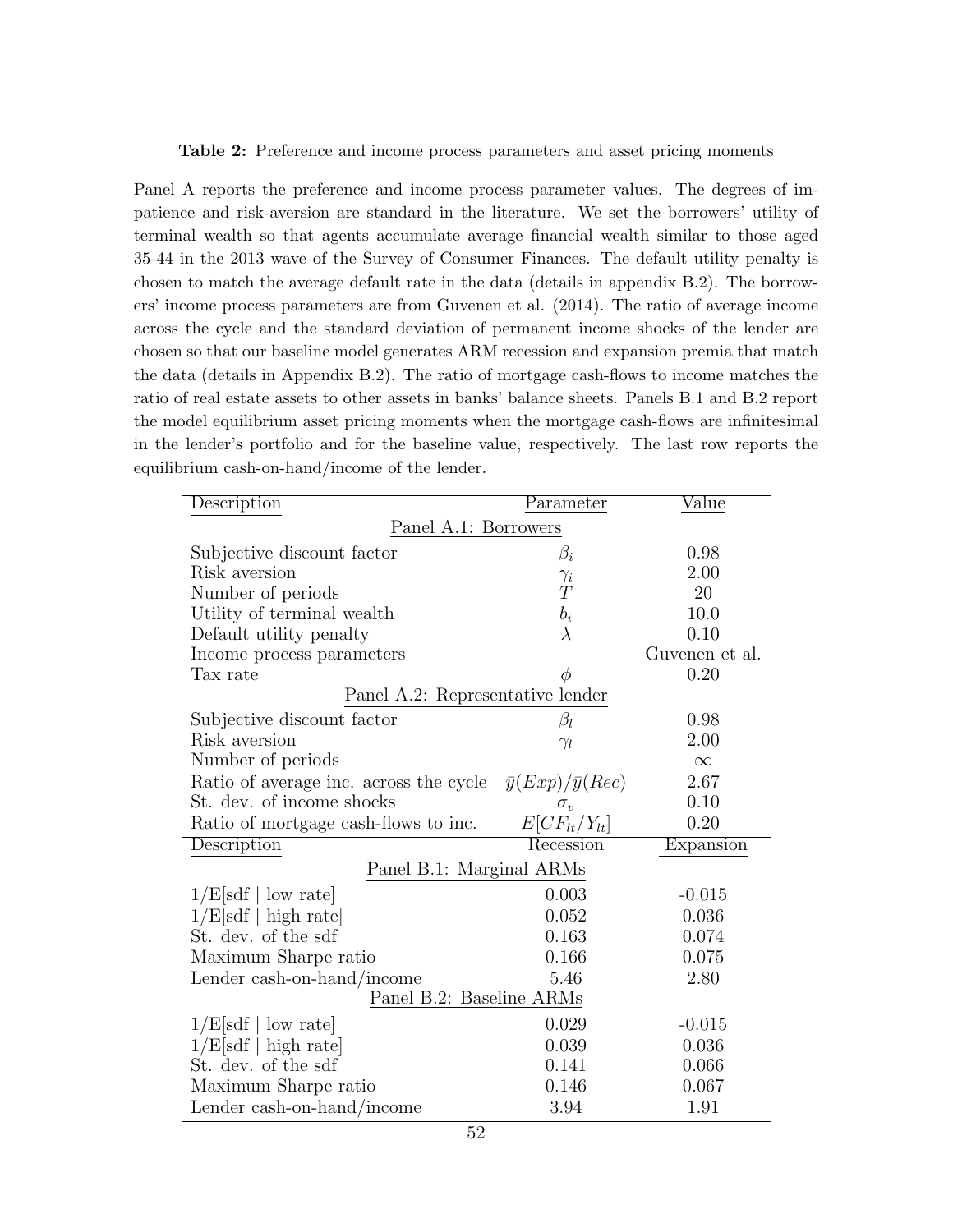#### Table 3: Comparison of mortgage contracts

This table reports key moments for the mortgage contracts studied, including the baseline ARM, the ARM with an option to extend maturity in recessions, the baseline FRM, and the FRM contract with an option to convert to an ARM in recessions. For each contract, the first (second) column reports the unconditional mean (cyclicality) of the variable ofinterest. The cyclicality is the difference between the expansion and recession means. The data are obtained by simulatingthe model for each of the contract types. The first (second) row reports the equilibrium loan premium (default rate). Thethird row reports the proportion of borrowers who exercise the option (when available). The fourth row reports the logchange in the consumption of individual borrowers, i..e.  $\Delta \log C_{it} \equiv \log C_{it} - \log C_{i,t-1}$ . The fifth (sixth) row reports the ratio of lender cash-on-hand to income (the log change in the consumption of the lender, i..e.  $\Delta \log C_l t \equiv \log C_l t - \log C_l t - 1$ ). The seventh row reports the log change in aggregate consumption, i.e.  $\Delta \log C_t \equiv \log C_t - \log C_{t-1}$ . Aggregate consumption is calculated by adding the consumption of all of the borrowers and lender in the economy, i.e.  $C_t = \sum_i C_{it} + C_{lt}$ . The last two rows report the welfare gain of borrowers and lender, respectively, in each of the contracts relative to the baselineARM. The welfare gains are measured in equivalent consumption variations.

|                                   |       | Baseline ARM |       | Mat ext. ARM |        | <b>Baseline FRM</b> |          | FRM with option |
|-----------------------------------|-------|--------------|-------|--------------|--------|---------------------|----------|-----------------|
| Description                       | Mean  | Cyclicality  | Mean  | Cyclicality  | $Mean$ | Cyclicality         | Mean     | Cyclicality     |
| Loan premium                      | 0.020 | $-0.013$     | 0.018 | $-0.013$     | 0.019  | $-0.018$            | 0.025    | $-0.018$        |
| Default rate                      | 0.013 | $-0.006$     | 0.013 | 0.011        | 0.013  | $-0.009$            | 0.013    | $-0.005$        |
| Fraction using option             | n/a   | n/a          | 0.134 | $-0.606$     | n/a    | n/a                 | 0.108    | $-0.546$        |
| Log change in ind. borrower cons. | 0.040 | 0.073        | 0.039 | 0.065        | 0.040  | 0.075               | 0.040    | 0.072           |
| Lender cash-on-hand/income        | 2.363 | $-2.030$     | 3.163 | $-2.555$     | 2.521  | $-2.163$            | 2.375    | $-1.962$        |
| Log change in lender cons.        | 0.000 | 0.107        | 0.000 | 0.137        | 0.000  | 0.128               | 0.000    | 0.119           |
| Log change in aggregate cons.     | 0.000 | 0.082        | 0.000 | 0.078        | 0.000  | 0.089               | 0.000    | 0.085           |
| Welfare gain for borrowers        |       |              | 0.015 |              | 0.004  |                     | $-0.001$ |                 |
| Welfare gain for lender           |       |              | 0.001 |              | 0.022  |                     | 0.020    |                 |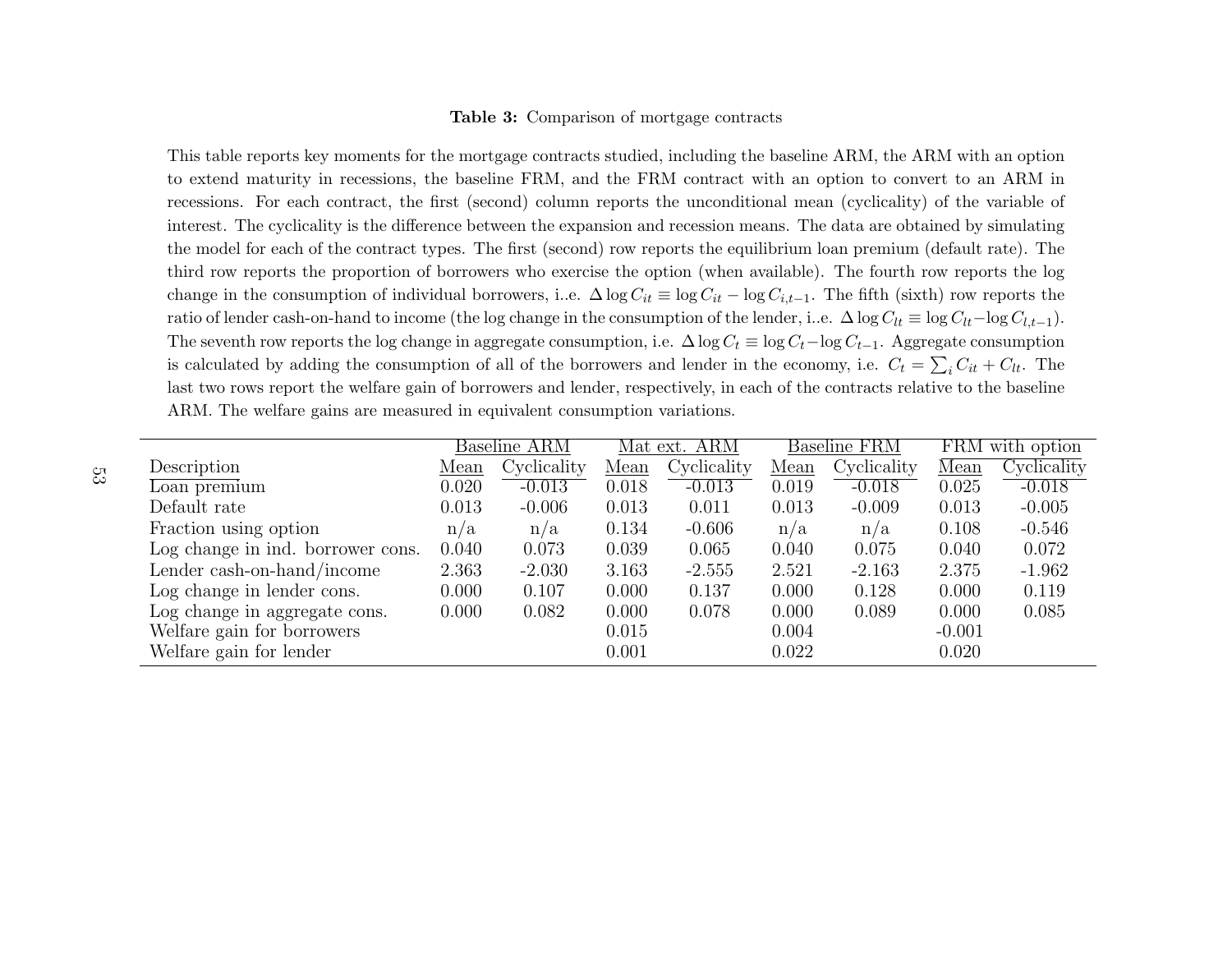Table 4: Changes in borrower log consumption conditional on interest rate changes

This table reports the average change in individual borrower log consumption conditional on the economy moving to a recession and conditional on the movement of the risk-free real interest rate. The first column reports the results for the change in log consumption when interest rates are low and remain low. The second (third) column the results for when there is a decrease (increase) in interest rates. The last column the results when interest rates are kept high. The first row of the table has the results for the baseline ARM, the second row for the maturity extension ARM contract, the third row for a standard FRM contract, and the last row for a FRM contract with the option to convert to an ARM contract in recessions. The data are obtained by simulating the model for each of the contract types.

|                                   | $\Delta \log C_{it}$<br>recession |             |             |              |  |  |
|-----------------------------------|-----------------------------------|-------------|-------------|--------------|--|--|
| Mortgage contract                 | Low to Low                        | High to Low | Low to High | High to High |  |  |
| Baseline ARM                      | $-0.012$                          | 0.003       | $-0.048$    | $-0.036$     |  |  |
| Maturity extension ARM            | $-0.006$                          | 0.010       | $-0.040$    | $-0.027$     |  |  |
| Baseline FRM                      | $-0.022$                          | $-0.008$    | $-0.038$    | $-0.027$     |  |  |
| FRM with option to convert to ARM | $-0.013$                          | 0.002       | $-0.045$    | $-0.032$     |  |  |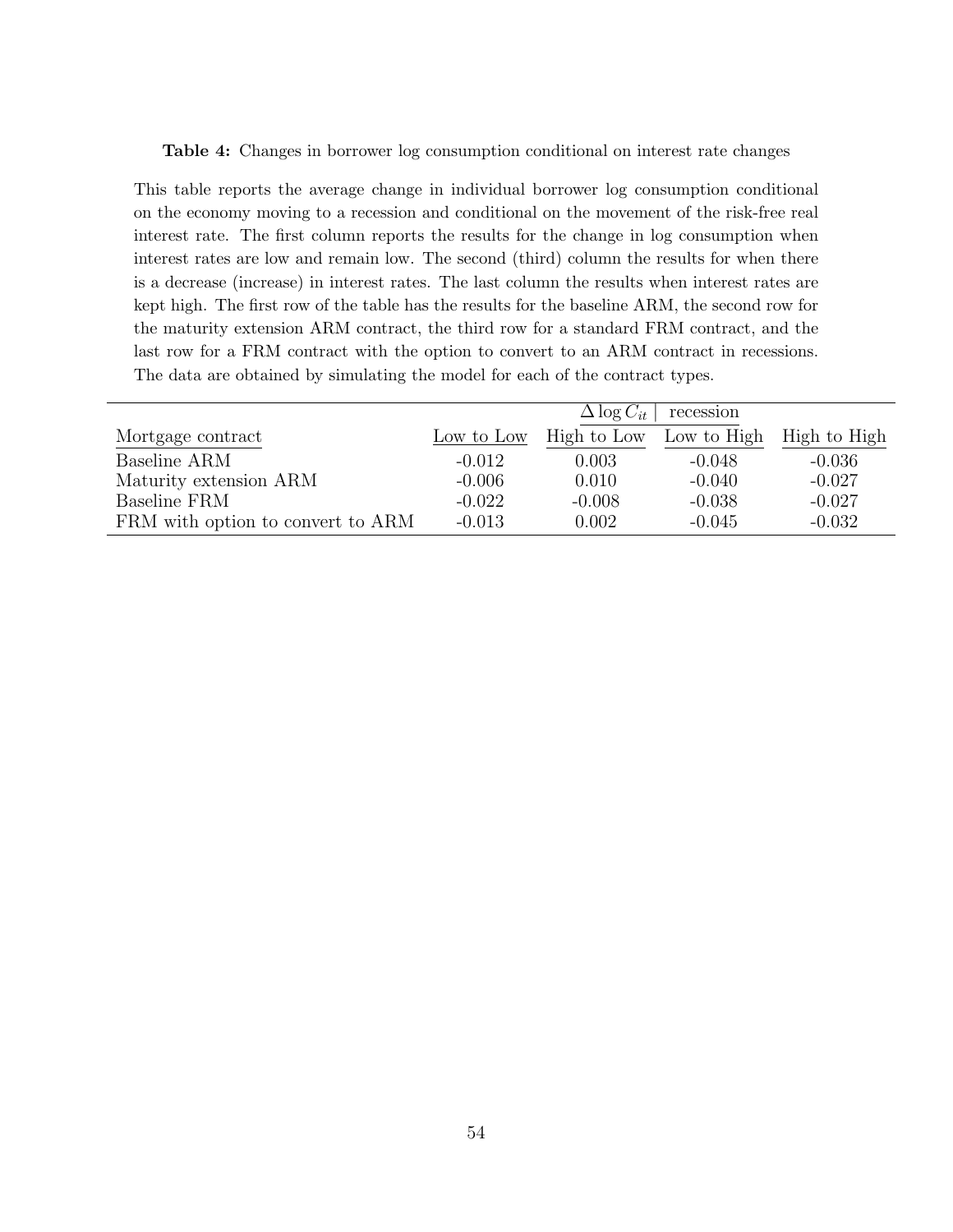#### Table 5: Decisions in the different mortgage contracts

This table describes the borrowers' decisions for the the baseline ARM, the maturity extension ARM contract (first four columnns), the FRM contract and the FRM with an option to convert to ARM in recession (last four columns). For each contract type, the first (second) column reports moments conditional on the economy being in <sup>a</sup> recession (expansion).The first five rows report the incidence of the different decisions. The remaining rows report the average loan to income and loan to value conditional on these decisions (default, mortgage refinance, make mortgage payments and use the option(if available)). The data are obtained by simulating the model for each of the contract types.

|                               |           | <b>Baseline ARM</b> |           | <b>ARM</b><br>Mat ext. |           | <b>Baseline FRM</b> |           | FRM with option |  |
|-------------------------------|-----------|---------------------|-----------|------------------------|-----------|---------------------|-----------|-----------------|--|
|                               | Recession | Expansion           | Recession | Expansion              | Recession | Expansion           | Recession | Expansion       |  |
| Incidence                     |           |                     |           |                        |           |                     |           |                 |  |
| Default                       | 0.018     | 0.012               | 0.004     | 0.015                  | 0.020     | 0.011               | 0.017     | 0.012           |  |
| Refinance                     | 0.015     | 0.109               | 0.006     | 0.104                  | 0.017     | 0.115               | 0.014     | 0.111           |  |
| Pay                           | 0.951     | 0.869               | 0.374     | 0.871                  | 0.948     | 0.864               | 0.743     | 0.866           |  |
| Use the option                | n/a       | n/a                 | 0.606     | n/a                    | n/a       | n/a                 | 0.211     | n/a             |  |
| Use the option (cond. on FRM) | n/a       | n/a                 | n/a       | n/a                    | n/a       | n/a                 | 0.546     | n/a             |  |
| Loan to Income                |           |                     |           |                        |           |                     |           |                 |  |
| Default                       | 7.826     | 7.448               | 8.907     | 7.741                  | 7.753     | 7.509               | 7.848     | 7.462           |  |
| Refinance                     | 4.059     | 5.033               | 4.201     | 5.163                  | 4.222     | 5.027               | 3.954     | 5.034           |  |
| Pay                           | 3.120     | 2.781               | 1.429     | 2.967                  | 3.141     | 2.808               | 2.884     | 2.770           |  |
| Use the option                | n/a       | n/a                 | 4.713     | n/a                    | n/a       | n/a                 | 3.987     | n/a             |  |
| Loan to Value                 |           |                     |           |                        |           |                     |           |                 |  |
| Default                       | 1.376     | 1.366               | 1.546     | 1.488                  | 1.377     | 1.373               | 1.382     | 1.362           |  |
| Refinance (before ref)        | 0.378     | 0.650               | 0.334     | 0.669                  | 0.389     | 0.661               | 0.369     | 0.652           |  |
| Refinance (after ref)         | 0.476     | 0.799               | 0.430     | 0.808                  | 0.484     | 0.801               | 0.470     | 0.798           |  |
| Pay                           | 0.791     | 0.769               | 0.682     | 0.826                  | 0.798     | 0.777               | 0.770     | 0.769           |  |
| Use the option                | n/a       | n/a                 | 0.973     | n/a                    | n/a       | n/a                 | 0.870     | n/a             |  |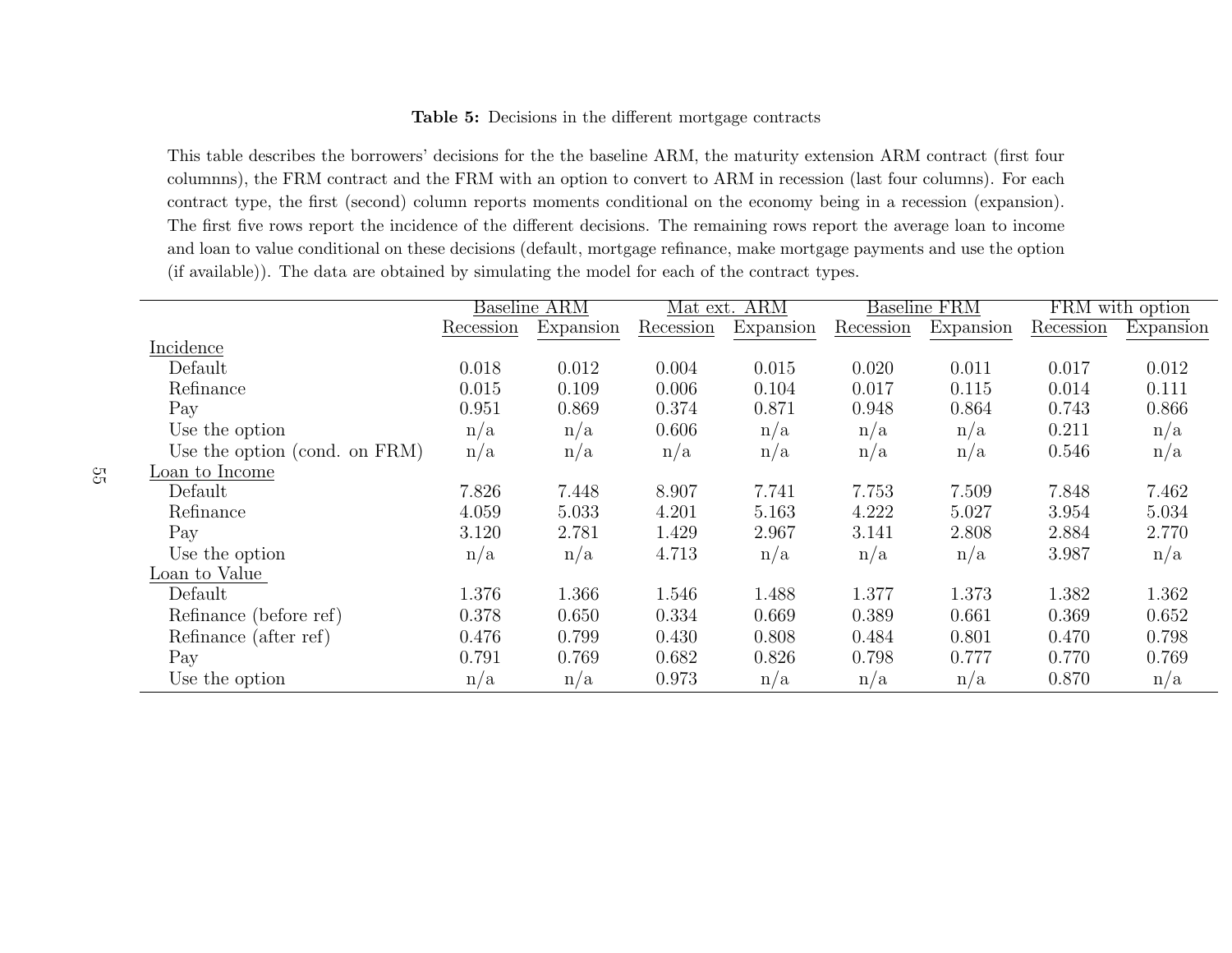#### Table 6: Alternative maturity extension policies

This table reports results for the ARM contract with alternative maturity extension options: (i) permanent option to extend, i.e. borrowers are allowed to freely extend maturity both in recessions and expansions; (ii) permanent option to extend maturity, but costly in expansions; (iii) maturity extension is only possible in recessions at <sup>a</sup> cost identical to the refinancing cost; (iv) free option to extend maturity in recessions, but only those borrowers with required mortgage payments relative to permanent income over 0.15 are allowed to do so. The table follows the same format as Table 3. Thedata are obtained by simulating the model for each of the contract types.

|                                   |       | Permanent   | Perm., costly in exp. |             | Rec., costly |             | Rec. and MTI $>0.15$ |             |
|-----------------------------------|-------|-------------|-----------------------|-------------|--------------|-------------|----------------------|-------------|
| Description                       | Mean  | Cyclicality | Mean                  | Cyclicality | Mean         | Cyclicality | Mean                 | Cyclicality |
| Loan premium                      | 0.019 | $-0.013$    | 0.018                 | $-0.013$    | 0.020        | $-0.013$    | 0.018                | $-0.013$    |
| Default rate                      | 0.014 | 0.000       | 0.013                 | 0.009       | 0.013        | 0.000       | 0.013                | 0.011       |
| Fraction using option             | 0.634 | $-0.078$    | 0.179                 | $-0.550$    | 0.016        | $-0.073$    | 0.095                | $-0.431$    |
| Log change in ind. borrower cons. | 0.037 | 0.067       | 0.039                 | 0.065       | 0.040        | 0.072       | 0.039                | 0.066       |
| Lender cash-on-hand/income        | 2.993 | $-2.525$    | 3.108                 | $-2.519$    | 2.465        | $-2.078$    | 2.924                | $-2.361$    |
| Log change in lender cons.        | 0.000 | 0.125       | 0.000                 | 0.137       | 0.000        | 0.112       | 0.000                | 0.130       |
| Log change in aggregate cons.     | 0.000 | 0.085       | 0.000                 | 0.079       | 0.000        | 0.083       | 0.000                | 0.078       |
| Welfare gain for borrowers        | 0.041 |             | 0.016                 |             | 0.001        |             | 0.013                |             |
| Welfare gain for lender           | 0.017 |             | 0.002                 |             | 0.000        |             | 0.001                |             |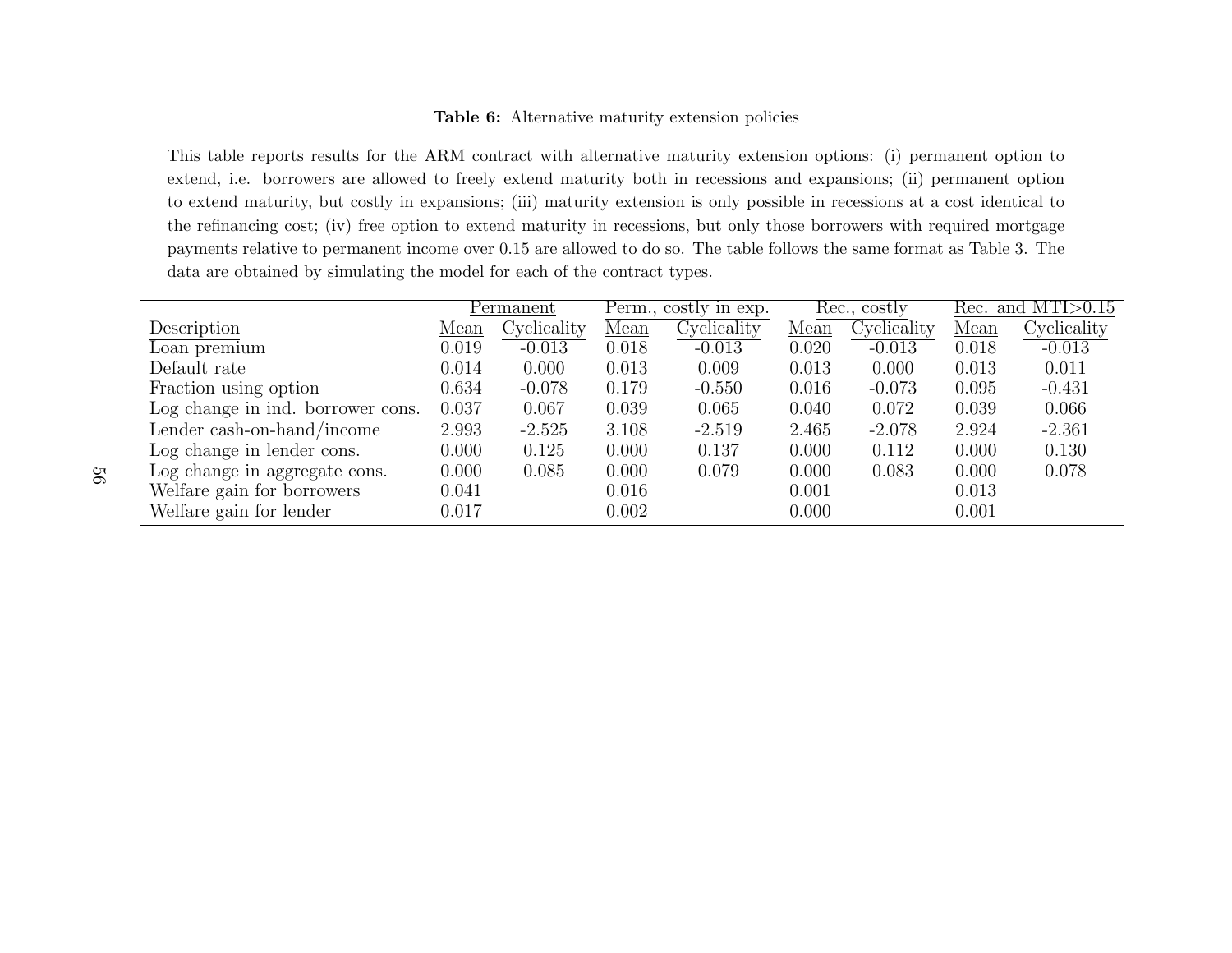#### Table 7: Other loan parameterizations

This table reports the results for the baseline ARMs and the maturity extension ARMs, for alternative loan parameterizations, that include: (i) <sup>a</sup> higher initial LTV in recessions equa<sup>l</sup> to 0.9, which is also the maximum LTV limit; and (ii) <sup>a</sup> higher initial LTI of 5.0 (for the baseline parameterzation of <sup>a</sup> maximum LTV limit in recessions equa<sup>l</sup> to 0.8). The data are obtained by simulating the model for each of the contract types and alternative loan parameterizations. The tablefollows the same format as Table 3.

|                                   | Higher LTV limit in recessions |                     |       | Higher initial LTI |       |                     |       |               |
|-----------------------------------|--------------------------------|---------------------|-------|--------------------|-------|---------------------|-------|---------------|
|                                   |                                | <b>Baseline ARM</b> |       | Mat. ext. ARM      |       | <b>Baseline ARM</b> |       | Mat. ext. ARM |
| Description                       | Mean                           | Cyclicality         | Mean  | Cyclicality        | Mean  | Cyclicality         | Mean  | Cyclicality   |
| Loan premium                      | 0.023                          | $-0.026$            | 0.021 | $-0.026$           | 0.021 | $-0.018$            | 0.019 | $-0.018$      |
| Default rate                      | 0.016                          | $-0.008$            | 0.015 | 0.013              | 0.021 | $-0.008$            | 0.020 | 0.017         |
| Fraction using option             | n/a                            | n/a                 | 0.136 | $-0.614$           | n/a   | n/a                 | 0.149 | $-0.670$      |
| Log change in ind. borrower cons. | 0.046                          | 0.074               | 0.045 | 0.065              | 0.039 | 0.070               | 0.038 | 0.059         |
| Lender cash-on-hand/income        | 2.390                          | $-2.036$            | 3.207 | $-2.587$           | 2.139 | $-2.014$            | 3.705 | $-2.641$      |
| Log change in lender cons.        | 0.000                          | 0.112               | 0.000 | 0.138              | 0.000 | 0.091               | 0.000 | 0.135         |
| Log change in aggregate cons.     | 0.000                          | 0.083               | 0.000 | 0.077              | 0.000 | 0.078               | 0.000 | 0.077         |
| Welfare gain for borrowers        |                                |                     | 0.016 |                    |       |                     | 0.025 |               |
| Welfare gain for lender           |                                |                     | 0.003 |                    |       |                     | 0.002 |               |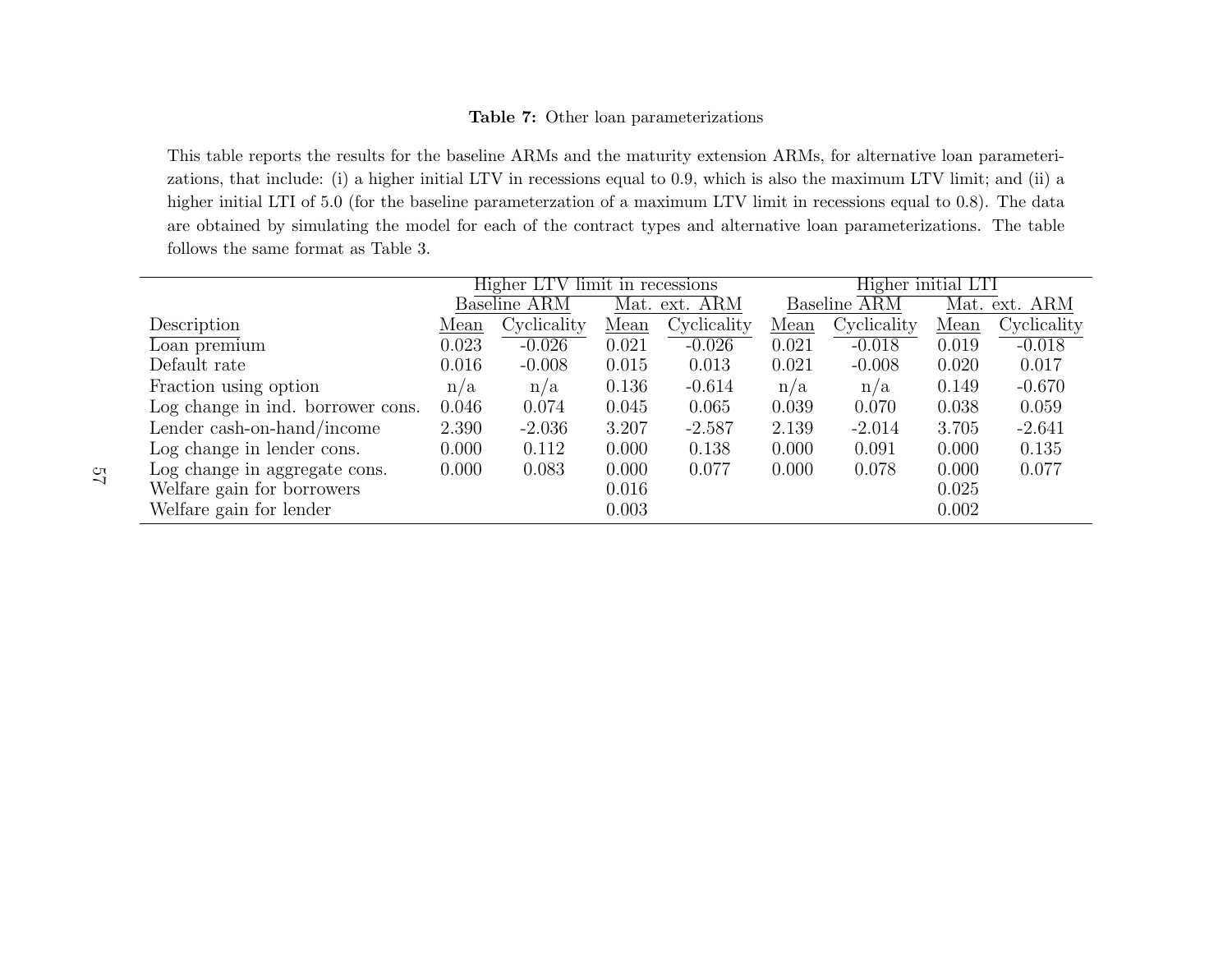#### Table 8: Borrower characteristics

This table reports the results for the baseline ARMs and the maturity extension ARMs, for other borrower characteristics including <sup>a</sup> parameterization in which borrowers suffer from inertia and one in which they have <sup>a</sup> higher utility cost ofdefault. For the case of borrower inertia, in each period, with probability 0.5, borrowers are inattentive and they simply make mortgage payments (but may still be forced to default if their cash-on-hand is below what they need to meet the mortgage payments). The higher stigma of default considered is 0.20, which is twice the baseline value. The data areobtained by simulating the model for each of the contract types and alternative borrower characteristics. The table followsthe same format as Table 3.

|                                   | Borrower inertia |                     |       | Higher stigma |       |                           |               |             |
|-----------------------------------|------------------|---------------------|-------|---------------|-------|---------------------------|---------------|-------------|
|                                   |                  | <b>Baseline ARM</b> |       | Mat. ext. ARM |       | Baseline $A\overline{RM}$ | Mat. ext. ARM |             |
| Description                       | Mean             | Cyclicality         | Mean  | Cyclicality   | Mean  | Cyclicality               | Mean          | Cyclicality |
| $\overline{\text{Loan premium}}$  | 0.017            | $-0.011$            | 0.015 | $-0.011$      | 0.017 | $-0.013$                  | 0.015         | $-0.013$    |
| Default rate                      | 0.012            | $-0.005$            | 0.011 | 0.012         | 0.008 | $-0.004$                  | 0.008         | 0.007       |
| Fraction using option             | n/a              | n/a                 | 0.072 | $-0.325$      | n/a   | n/a                       | 0.128         | $-0.579$    |
| Log change in ind. borrower cons. | 0.042            | 0.071               | 0.042 | 0.068         | 0.040 | 0.074                     | 0.039         | 0.065       |
| Lender cash-on-hand/income        | 2.426            | $-2.065$            | 2.833 | $-2.331$      | 2.385 | $-2.044$                  | 3.135         | $-2.535$    |
| Log change in lender cons.        | 0.000            | 0.110               | 0.000 | 0.141         | 0.000 | 0.108                     | 0.000         | 0.136       |
| Log change in aggregate cons.     | 0.000            | 0.082               | 0.000 | 0.081         | 0.000 | 0.083                     | 0.000         | 0.079       |
| Welfare gain for borrowers        |                  |                     | 0.009 |               |       |                           | 0.016         |             |
| Welfare gain for lender           |                  |                     | 0.001 |               |       |                           | $-0.001$      |             |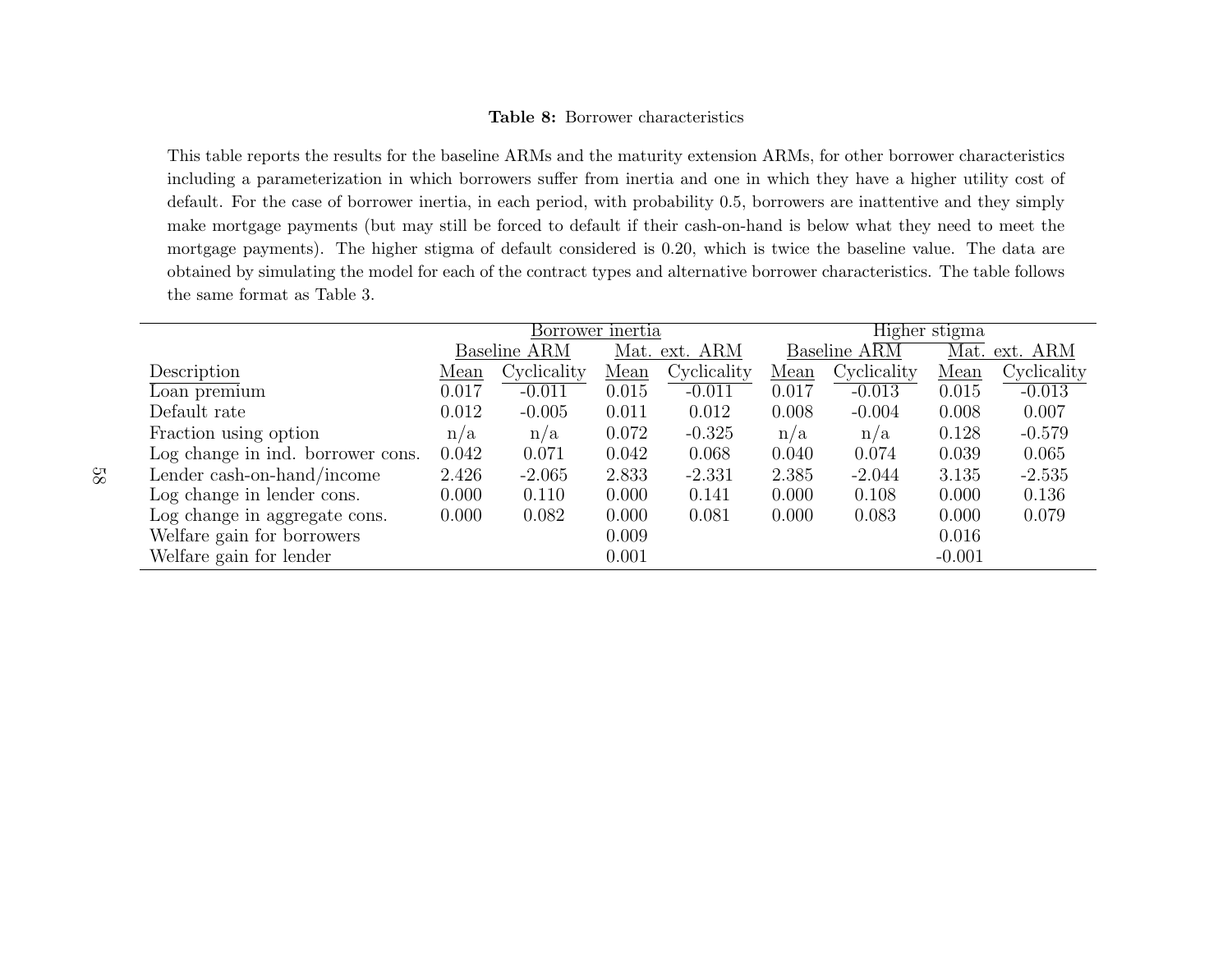#### Table 9: Multiple borrower types, with different discount factors

This table reports results for the baseline ARM and the maturity extension ARM, for the case in which there are two types of borrowers in the economy who differ in their subjective discount factor. The parameterization of borrower types follows Iacovello and Pavan (2013). The patient (impatient) borrowers have a discount factor of 0.999 (0.941), and the fraction of impatient borrowers is 2/3. The lender is able to observe the borrower type and prices the loans given to each type differently. Panel A (Panel B) reports data for the patient (impatient) borrowers. Panel C shows the results for all the borrowers and the representative lender. The table includes the same variables as Table 3.

|                                      |       | Baseline ARM | Mat. ext. ARM |             |  |
|--------------------------------------|-------|--------------|---------------|-------------|--|
| Description                          | Mean  | Cyclicality  | Mean          | Cyclicality |  |
| Panel A: Patient borrowers           |       |              |               |             |  |
| Loan premium                         | 0.019 | $-0.012$     | 0.018         | $-0.012$    |  |
| Default rate                         | 0.012 | $-0.005$     | 0.012         | 0.010       |  |
| Fraction using option                | n/a   | n/a          | 0.124         | $-0.559$    |  |
| Log change in ind. borrower cons.    | 0.046 | 0.072        | 0.045         | 0.065       |  |
| Panel B: Impatient borrowers         |       |              |               |             |  |
| Loan premium                         | 0.021 | $-0.014$     | 0.018         | $-0.014$    |  |
| Default rate                         | 0.016 | $-0.008$     | 0.015         | 0.013       |  |
| Fraction using option                | n/a   | n/a          | 0.156         | $-0.702$    |  |
| Log change in ind. borrower cons.    | 0.028 | 0.075        | 0.028         | 0.063       |  |
| Panel C: All borrowers and lender    |       |              |               |             |  |
| Default rate                         | 0.014 | $-0.007$     | 0.014         | 0.012       |  |
| Fraction using option                | n/a   | n/a          | 0.142         | $-0.643$    |  |
| Log change in ind. borrower cons.    | 0.036 | 0.074        | 0.035         | 0.064       |  |
| Lender cash-on-hand/income           | 2.374 | $-2.040$     | 3.240         | $-2.608$    |  |
| Log change in lender cons.           | 0.000 | 0.109        | 0.000         | 0.143       |  |
| Log change in aggregate cons.        | 0.000 | 0.084        | 0.000         | 0.081       |  |
| Welfare gain for patient borrowers   |       |              | 0.014         |             |  |
| Welfare gain for impatient borrowers |       |              | 0.019         |             |  |
| Welfare gain for lender              |       |              | 0.000         |             |  |